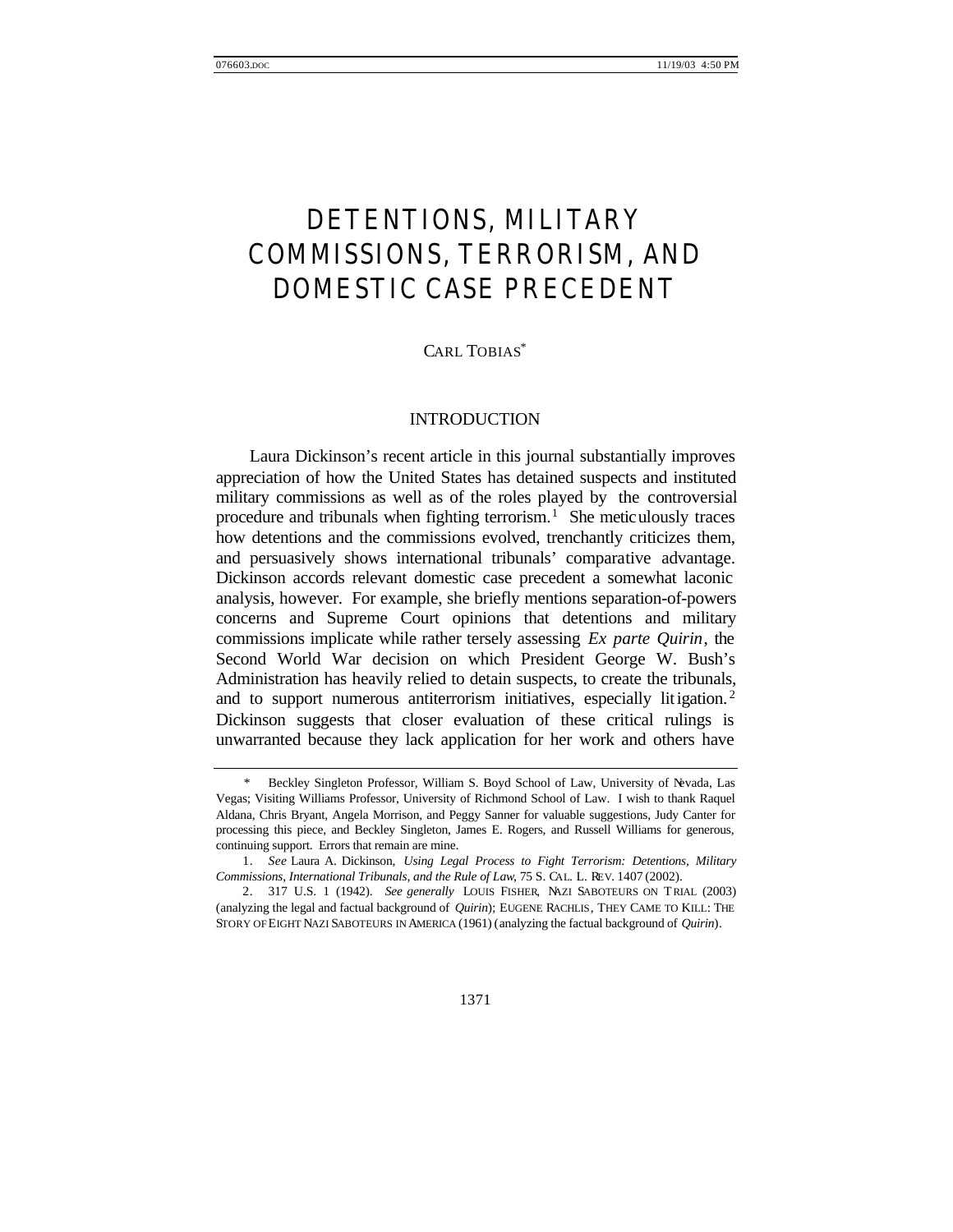explored the opinions.<sup>3</sup> Dickinson's treatment allows many observers, most prominently cabinet members and federal judges, to overstate *Quirin* and to ignore *Youngstown Sheet & Tube Co. v. Sawyer.*<sup>4</sup>

Dickinson contributes substantially to the ongoing debate over the use of detentions and military commissions in national emergencies. She illuminates myriad complex phenomena and convincingly demonstrates how international tribunals are preferable. Her recommendation may prove superior in terms of theory, policy, and international law. Nonetheless, the very realpolitik that Dickinson so incisively criticizes, and is so clearly exemplified by the Bush Administration's war on terrorism, mandates elaboration of the governing United States case law.

Several reasons now dictate careful scrutiny. Most important, the President and his advisors have profoundly enlarged reliance on *Quirin* since September 11, 2001. For instance, they cite the decision to substantiate the November 2001 Executive Order ("Bush Order") that established the military commissions and the March 2002 Department of Defense ("DOD") regulations that implemented this Order.<sup>5</sup> The Attorney General and the Secretary of Defense as well as additional influential policymakers have invoked the opinion when testifying in support of antiterrorism measures. The Departments of Justice ("DOJ") and Defense have used that ruling to detain individuals suspected of terrorist activities and to pursue crucial terrorism litigation, and some federal courts have adopted the government's perspective. Quite simply, global opinion, the rule of law, civil liberties, and the integrity of the federal government's branches are at stake.

These propositions mean that the applicable domestic cases, namely *Quirin* and *Youngstown*, deserve thorough explication, which this response to Dickinson's valuable article undertakes. I first descriptively assess her significant contribution. My response then analyzes how the Bush

<sup>3.</sup> In fairness, Dickinson expressly states that many rule-of-law "arguments have been made elsewhere, and so [Part I] is primarily intended as an overview." Dickinson, *supra* note 1, at 1413. Moreover, she affords valuable, albeit compressed, treatment of *Quirin*. *See id.* at 1420–21. The precise realpolitik that she so cogently criticizes, as well as executive and judicial use of *Quirin* to date, shows that relevant precedents warrant scrutiny, however.

<sup>4.</sup> 343 U.S. 579 (1952). *See generally* MAEVA MARCUS, TRUMAN AND THE STEEL SEIZURE CASE: THE LIMITS OF PRESIDENTIAL POWER (1977) (analyzing the legal and factual background of *Youngstown* ).

<sup>5.</sup> *See* Military Order of November 13, 2001: Detention, Treatment, and Trial of Certain Non-Citizens in the War Against Terrorism, 66 Fed. Reg. 57,833 (Nov. 16, 2001) [hereinafter Bush Order]; DEPARTMENT OF DEFENSE, MILITARY COMMISSION ORDER NO. 1 (Mar. 21, 2002), *available at* http://www.dtic.mil/whs/directives/corres/mco/mco1.pdf (last visited July 26, 2003) [hereinafter DOD ORDER]; *infra* notes 27–38, 56–95 and accompanying text.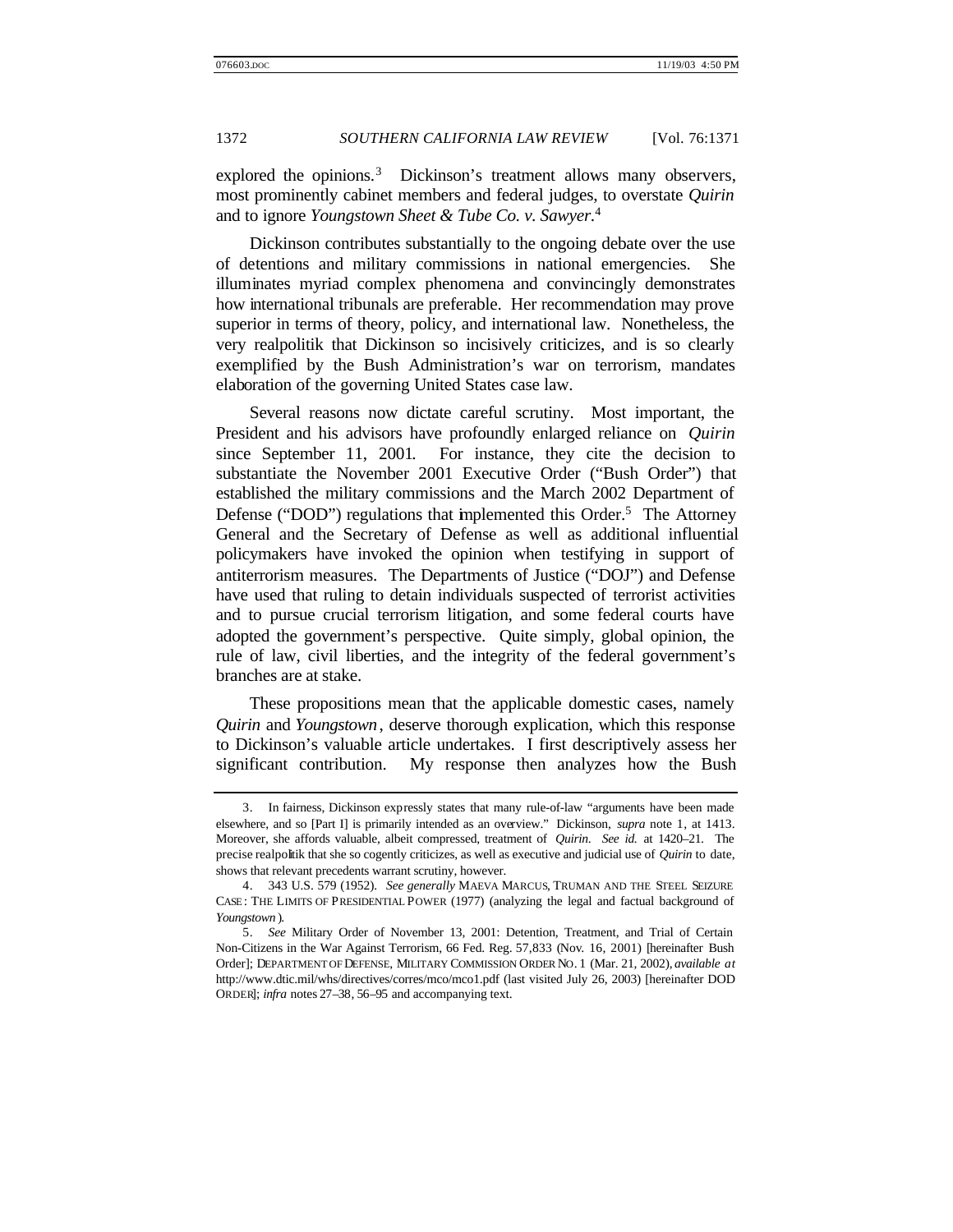Administration and federal judges have applied the precedent and why their reliance is misplaced. I find that the government has depended on *Quirin* to establish military tribunals, detain terrorism suspects, and litigate terrorism cases—and several judges have approved of this usage. Part II demonstrates that this decision cannot support the notions for which it has been invoked. Moreover, those dynamics promise to worsen as the war on terrorism broadens. For example, when the war's ambit expands, the United States will detain more people and actually conduct proceedings in military commissions; in turn, these endeavors will generate new litigation, such as direct challenges to tribunals' validity—phenomena that the conflict in Iraq demonstrates. Part III, consequently, proffers recommendations that urge more nuanced treatment of the relevant precedent.

## I. DESCRIPTIVE ANALYSIS

Dickinson comprehensively explores numerous, unclear features of the United States' response to the September 11 terrorist attacks.<sup>6</sup> She emphasizes the realist critique, which states that compliance with the letter of international law would undermine national and global security interests, and, therefore, justifies suspending the requirements that normally govern. She ascertains that the terrorist strikes have raised, once again, how the rule of law serves the United States as a country and a people, and how legal process values might facilitate efforts to combat terrorism over the long term.

The article's first part surveys the arguments that the Bush Administration's indefinite secret detentions and military commissions violate the rule of law, first, as a domestic matter, by flouting basic protections in the United States Constitution, and second, internationally, by contravening established international law tenets. Dickinson specifically assesses how detentions now, and the military tribunals contemplated would, jeopardize essential constitutional procedures.<sup>7</sup> She recounts the plethora of ways that commission proceedings would curtail accused individuals' rights vis-à-vis what the Constitution ordinarily guarantees for civilian trials, finding that they could "hardly be called a trial at all" and would afford much less protection "than court-martial trials

<sup>6.</sup> *See* Dickinson, *supra* note 1, at 1410–11, 1432–35.

<sup>7.</sup> *See id.* at 1412–21;Jonathan Turley, *Tribunals and Tribulations: The Antithetical Elements of Military Governance in a Madisonian Democracy*, 70 GEO. WASH . L. REV. 649, 743–48 (2002).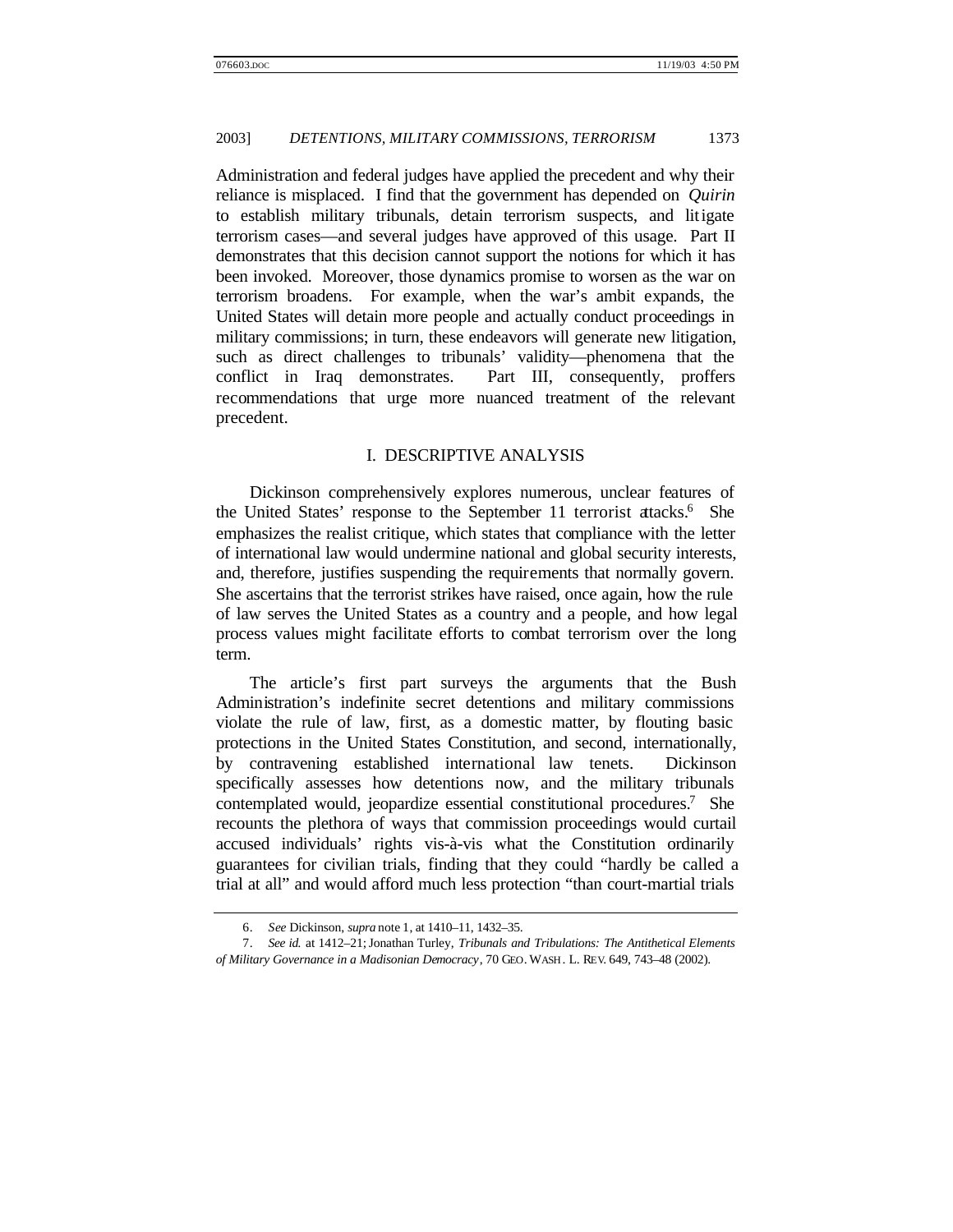under the U.S. Uniform Code of Military Justice."<sup>8</sup> She contends that these detentions and tribunals deviate from the scheme that the Constitution envisioned because unilaterally asserted executive power initiated them with no express congressional ratification or judicial approval, and she relies on *Ex parte Milligan* for Supreme Court recognition that the document's checks and balances operate during wars and national crises.<sup>9</sup> Thus, the Constitution requires the tripartite branches to share governmental power, a stricture that the Administration rejects by arguing that the courts should not review detentions, and by excluding them and Congress from instituting military tribunals or scrutinizing commission proceedings—even though the document assigns the legislative, not executive, branch authority to "define and punish . . . Offences against the Law of Nations<sup>[1]'10</sup> She then asserts that military tribunals that so limit procedural protections have been created only when Congress has authorized them or has declared war, and because neither situation presently exists, *Ex parte Quirin* furnishes no support.<sup>11</sup>

Dickinson next reviews international law arguments, which have received less emphasis in public discourse, and finds that the Bush Administration's actions seem to violate major treaties to which the United States is a signatory and integral features of customary international law. For instance, the indefinite secret detentions and suggested military-commission procedures ignore numerous procedural protections in the International Covenant of Civil and Political Rights and may

<sup>8.</sup> Dickinson, *supra* note 1, at 1415–18 (reviewing the lack of provision for jury trials and for the privilege against self-incrimination, the potential for the proceedings to be closed, the evidentiary rules, and the requirements governing proof and verdicts). *See also* 10 U.S.C. §§ 801–946 (1994) (Uniform Code of Military Justice); David Cole, *Enemy Aliens*, 54 STAN. L. REV. 953, 978–85 (2002) (discussing various military orders and the procedures); *supra* note 5 (discussing various military orders).

<sup>9.</sup> *Milligan* implicated military commissions. *See* Dickinson, *supra* note 1, at 1418–21. *See also infra* notes 178–81 and accompanying text. *See generally* Oren Gross, *Chaos and Rules: Should Responses to Violent Crises Always Be Constitutional?* , 112 YALE L.J. 1011, 1046–48 (2003) (assessing the constitutionality of military tribunals).

<sup>10.</sup> *See* U.S. CONST. art. I, § 8, cl. 10; Dickinson, *supra* note 1, at 1419 (citation omitted); Turley, *supra* note 7, at 750.

<sup>11.</sup> She emphasizes that the Bush Order purports to extend the scope of military tribunals beyond that "upheld in *Quirin*, both to circumstances in which Congress has not declared war or specifically authorized the commissions and to violations far beyond the laws of war." Dickinson, *supra* note 1, at 1421; Harold Hongju Koh, *The Case Against Military Commissions*, 96 AM. J. INT'L L. 337, 339–40 (2002), *available at* http://www.jstor.org/.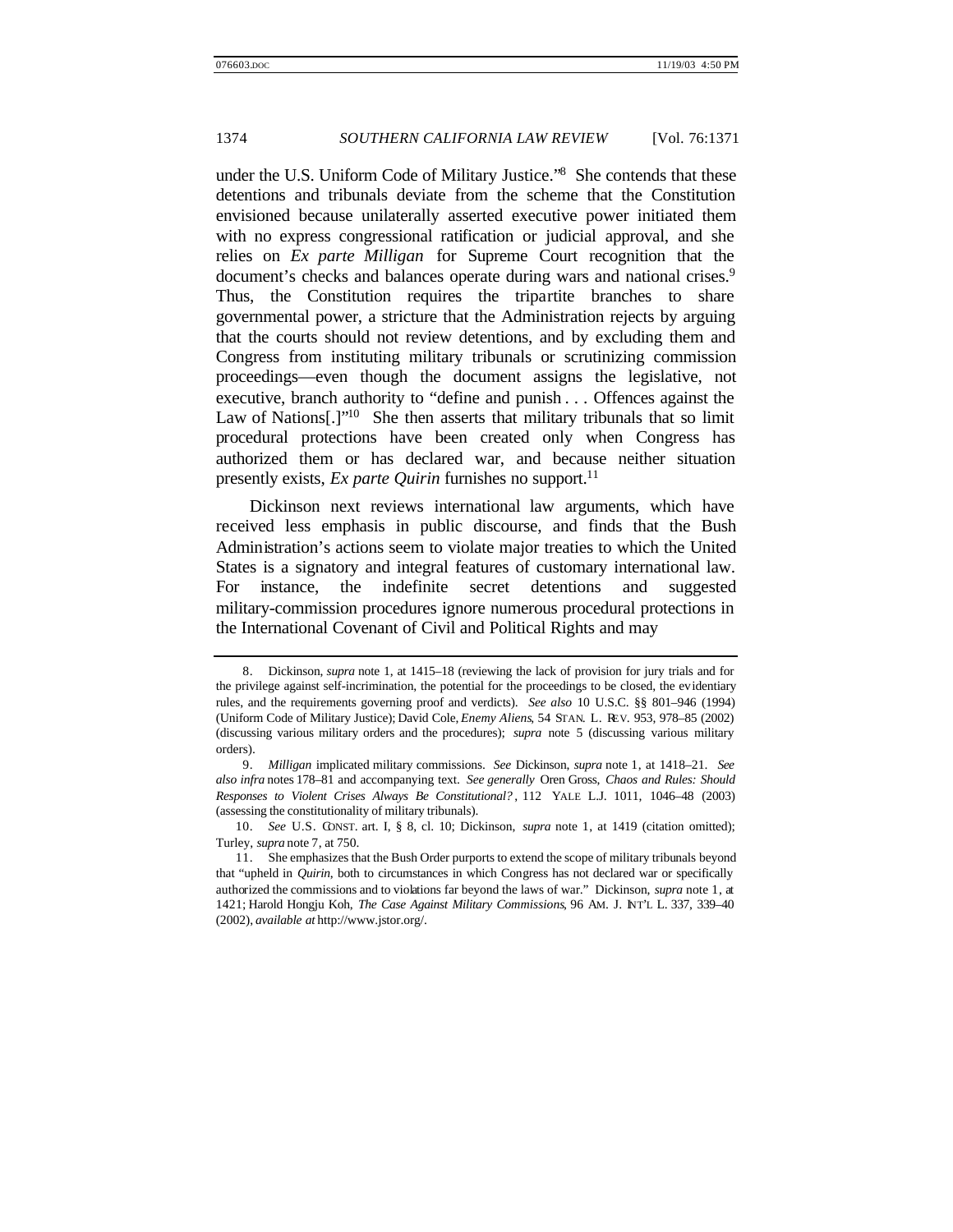contravene the Geneva Conventions.<sup>12</sup> Dickinson admonishes that the United States' earlier use of military tribunals predated these treaty obligations and the "modern development of due process standards in international humanitarian law."<sup>13</sup>

Dickinson claims that proponents (especially within the Administration) of detentions and military commissions couch their arguments mainly in practical, not legal, terms, finding law an inconvenience, and even dangerous, while they argue that several reasons warrant suspending the principles that usually govern adjudication of criminal responsibility. <sup>14</sup> Because Dickinson concludes that rule-of-law ideas will not persuade those who articulate realist concerns, the second part directly addresses these notions by developing arguments about the value of international legal process, as this will advance near- and long-term American strategic interests.<sup>15</sup> She draws primarily on President Franklin D. Roosevelt's Administration's recognition that the establishment of international war-crimes tribunals would foster the United States' interests by compiling a historical record, showing American commitment to legal process and promoting respect for the rule of law overseas.<sup>16</sup> Dickinson concomitantly finds that the new sociopolitical circumstances that result from global terrorism make international legal process more imperative, and she enumerates its benefits.<sup>17</sup>

<sup>12.</sup> *See Dickinson*, *supra* note 1, at 1421–23. *See also* International Covenant on Civil and Polit ical Rights, Dec. 19, 1966, 999 U.N.T.S. 171; Geneva Convention Relative to the Treatment of Prisoners of War, Aug. 12, 1949, art. V, 75 U.N.T.S. 135, 141–42. *See generally* Cole, *supra* note 8, at 979–80 (stating that the Bill of Rights outlines global concepts of basic human rights).

<sup>13.</sup> *See* Dickinson, *supra* note 1, at 1431 (citation omitted). The two most critical examples of military-tribunal trials took place before the above-referenced treaty obligations and granted much more procedural protection than the Bush initiative. Thus, she finds little precedent or legal support for the present initiative. *See id.* at 1432;Turley, *supra* note 7, at 719–20.

<sup>14.</sup> These include the amount of time required for civilian trials, expense, risk to judges and jurors, the needlessness of protecting terrorists' rights, the fact that the evidence available does not satisfy strict evidentiary rules and much must be kept secret for national security reasons, and detentions and military tribunals afford needed go vernment control. *See* Dickinson, *supra* note 1, at 1433–34.

<sup>15.</sup> *See id.* at 1435; Turley, *supra* note 7, at 743–48. *See, e.g.*, Viet D. Dinh, *Freedom and Security After September 11*, 25 HARV. J.L. & PUB. POL'Y 399, 405 (2002); Ruth Wedgwood, *Al Qaeda, Terrorism, and Military Commissions*, 96 AM. J. INT'L L. 328 (2002), *available at* http://www.jstor.org/.

<sup>16.</sup> *See* Dickinson, *supra* note 1, at 1437–45. *See also* GARY JONATHAN BASS, STAY THE HAND OF VENGEANCE, THE POLITICS OF WAR CRIMES TRIBUNALS (2000); TELFORD TAYLOR, THE ANATOMY OF THE NUREMBERGT RIALS (1992).

<sup>17.</sup> The benefits include cementing the global coalition that the United States needs to combat terrorism efficaciously; strengthening intergovernmental endeavors that prevent terrorism in the long term; fostering terrorists' apprehension, arrest, and trial, and protection of American citizens overseas; establishing the crime's global nature and isolating Al Qaeda from the rest of the world; facilitating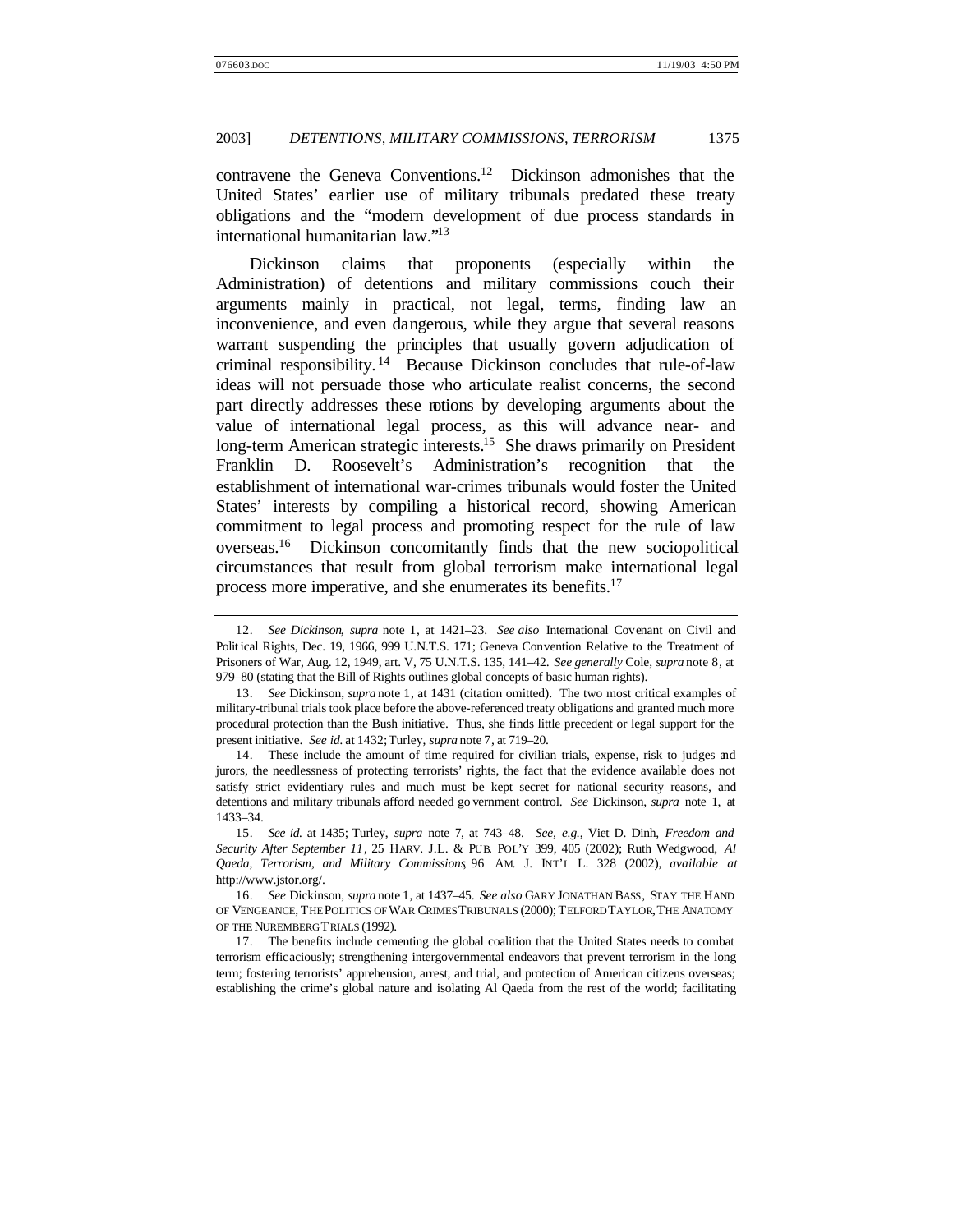Because some critics assert that international tribunals are impractical due to problems in creating them and political opposition, Dickinson treats those ideas.<sup>18</sup> After she concedes that certain international options might defy smooth implementation, she maintains that expansion of present international tribunals' jurisdiction could be felicitously achieved. <sup>19</sup> Her similar admission that establishing an international tribunal may be politically unacceptable in the United States leads her to offer two approaches that might be more palatable and retain some benefits of an international process.<sup>20</sup> These are an internationalized military commission that could include judges from America and other nations, $2<sup>1</sup>$  and a hybrid domestic/international court that would receive the United Nations' assistance and be attached to the peacekeeping force in Afghanistan where it would sit. $22$ 

Dickinson concludes by responding to the law skeptics in a comparatively theoretical manner.<sup>23</sup> She finds that the international-relations realist critique resembles that of critical legal theorists who have not completely abandoned legal process or judicial adjudication, and explores why the critical legal scholars have yet to jettison these notions.<sup>24</sup> She draws on pathbreaking work by Robert Cover on adjudicatory processes' import<sup>25</sup> and finds that his ideas lend additional support to the use of legal process even during politically uncertain times.<sup>26</sup>

In sum, Dickinson significantly advances understanding of detentions, military commissions, and terrorism, mentioning certain applicable domestic case law throughout. The Bush Administration, however, has placed undue reliance on specific opinions, particularly *Quirin*, when detaining suspects, establishing tribunals, and conducting terrorism litigation. Moreover, a growing number of courts have agreed with this

22. *See* Dickinson, *supra* note 1, at 1472–77.

development of international norms for terrorism; and increasing the perceived legitimacy of actions by the United States government. *See* Dickinson, *supra* note 1, at 1445–66.

<sup>18.</sup> *See id.* at 1466–67. Dinh and Wedgwood, *supra* note 15, apparently hold these views.

<sup>19.</sup> *See* Dickinson, *supra* note 1, at 1466–68. For an analysis of international tribunals, see TAYLOR, *supra* note 16, at 43–115; Koh, *supra* note 11, at 342–44.

<sup>20.</sup> *See* Dickinson, *supra* note 1, at 1466–68. *See generally* Turley, *supra* note 7, at 743–48 (assessing similar approaches).

<sup>21.</sup> *See* Dickinson, *supra* note 1, at 1468–72. *See also* TAYLOR, *supra* note 16, at 571–611. *See generally* R. JOHN PRITCHARD, THE TOKYO WAR CRIMES TRIAL: THE COMPLETE TRANSCRIPTS (1989).

<sup>23.</sup> *See id.* at 1477–90.

<sup>24.</sup> *See id.* at 1478.

<sup>25.</sup> *See* NARRATIVE, VIOLENCE , AND THE LAW: THE ESSAYS OF ROBERT COVER (Martha Minow et al. eds., 4th ed. 1995).

<sup>26.</sup> *See* Dickinson, *supra* note 1, at 1478–90. *See also* STUART HAMPSHIRE, JUSTICE IS CONFLICT (2000) (assessing the relationship between conflict and the law).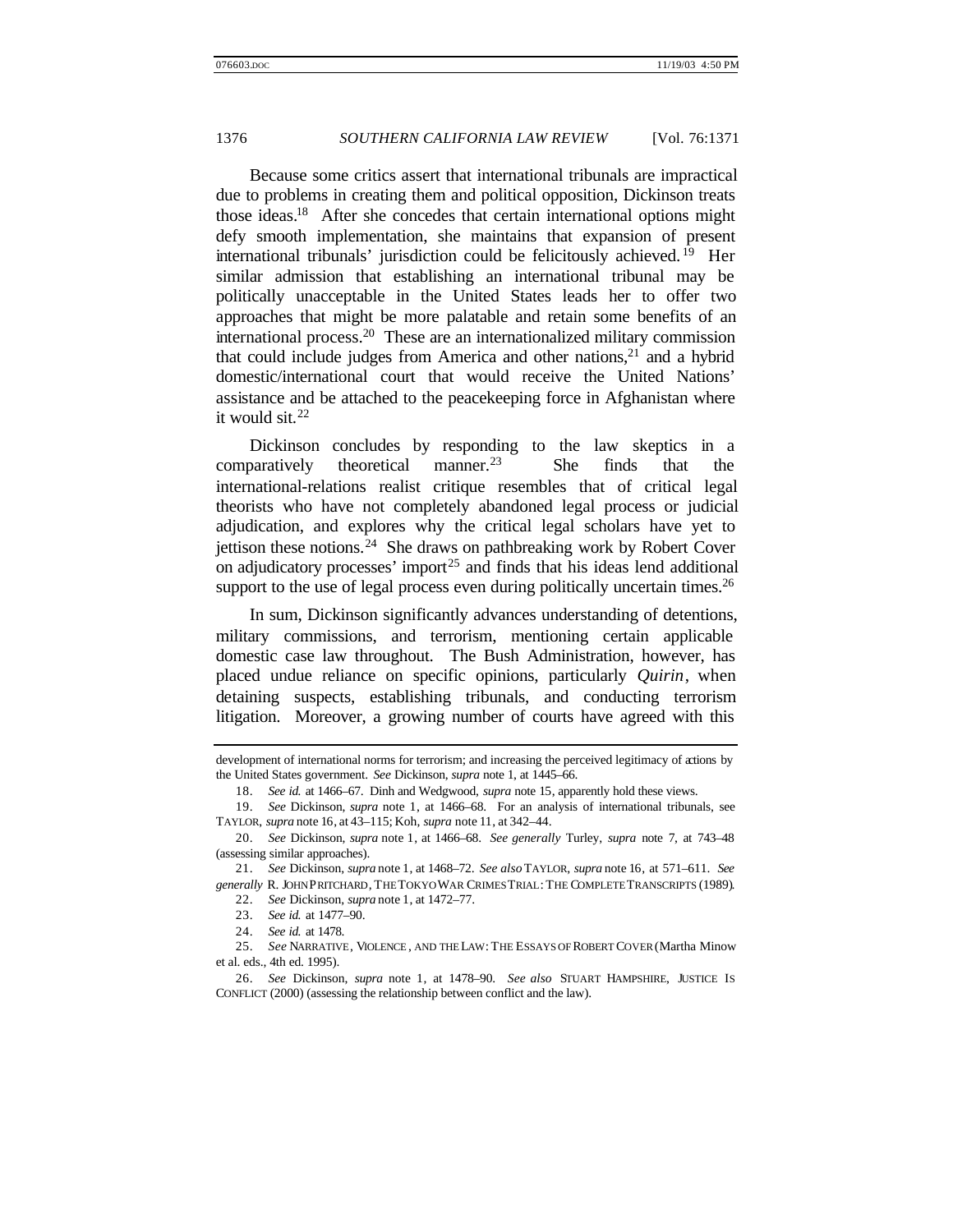30

30. Vice President Richard Cheney, Remarks to the U.S. Chamber of Commerce (Nov. 14, 2001). *See also* Interview by 60 Minutes II with Vice President Richard Cheney (Nov. 14, 2001). *See generally* Michal R. Belknap, *A Putrid Pedigree: The Bush Administration's Military Tribunals in*

<sup>27.</sup> *See* Bush Order, *supra* note 5, at 57,833.

<sup>28.</sup> *See id.*; DOD ORDER, *supra* note 5, at 1–2, 13–14. *See also* U.S. CONST. art. II; S.J. Res. 23, 107th Cong. (2001).

<sup>29.</sup> *See* Mike Allen, *Bush Defends Order for Military Tribunals; President Hosts Ramadan Iftar Dinner*, WASH . POST, Nov. 20, 2001, at A14 (affording the allusion); Wayne Washington, *FDR Move Cited in Tribunals*, BOSTON GLOBE , Dec. 2, 2001, at A1 (affording the quotation). President Bush later justified the creation of tribunals by requesting that Americans remember that those who would be tried "are killers" who "don't share the same values [that] we share." Exchange with Reporters in Alexandria, Virginia, 38 WEEKLY COMP. PRES. DOC. 469 (Mar. 25, 2001).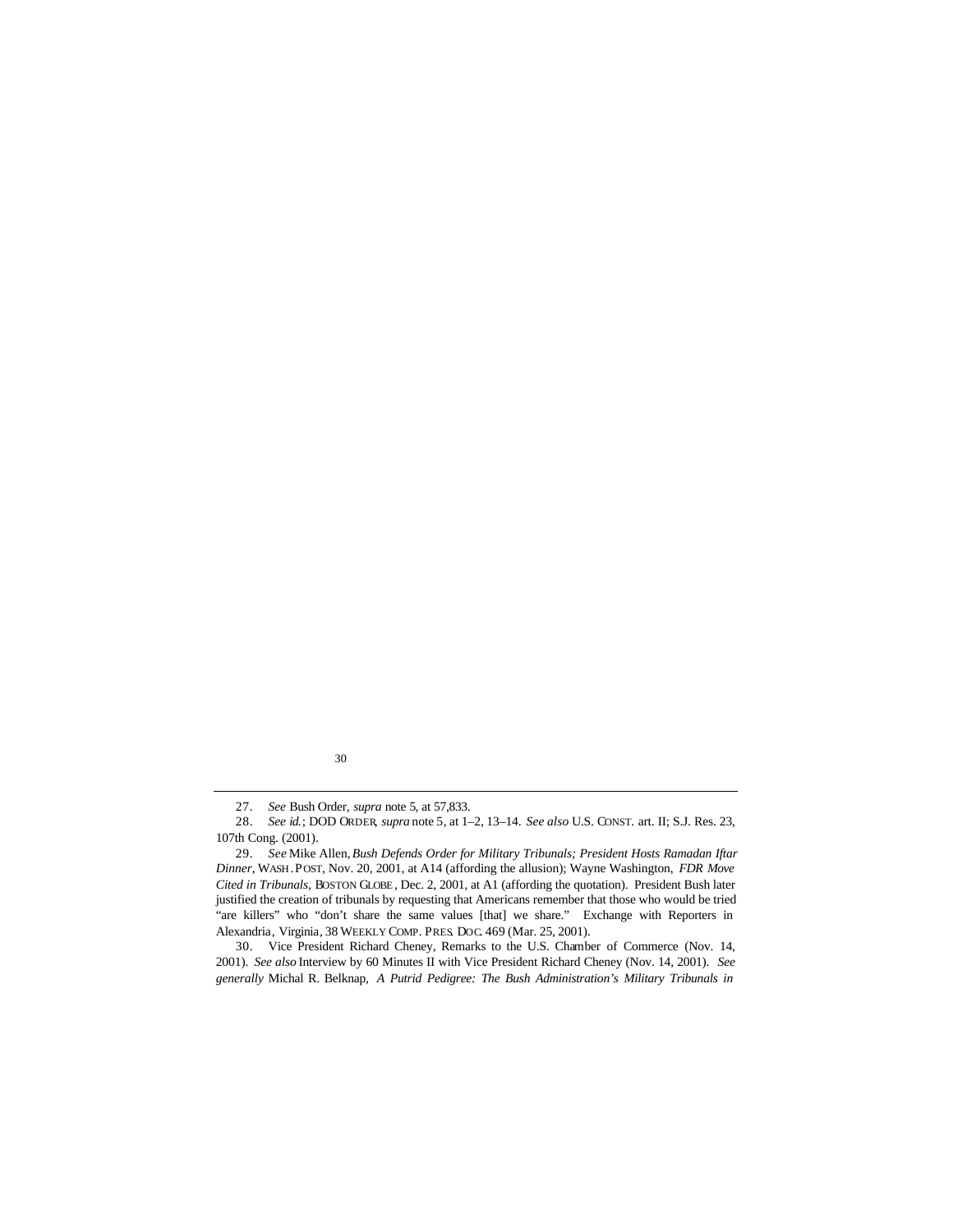That day, Attorney General John Ashcroft proffered quite analogous concepts by invoking tribunals' long tradition and High Court recognition, most relevantly in *Quirin*. He stated that commissions are legitimate and argued that "foreign terrorists who commit war crimes against the United States . . . are not entitled to" our constitutional protections.<sup>31</sup> On December 6, Ashcroft testified that *Quirin* approved tribunal use "in the United States against enemy belligerents," and the Court exercised "habeas corpus jurisdiction to decide" the validity of tribunals and the issue of "whether the belligerents were actually eligible for trial under the commission."<sup>32</sup> DOJ Assistant Attorneys General with major war-on-terrorism duties have relied on *Quirin*. For instance, the then-Assistant Attorney General for the Criminal Division, Michael Chertoff, defended the Bush Order by asserting that its terms were "virtually identical" to those in the Roosevelt Order and Proclamation. He detailed the venerable history of tribunals and stated that the justices acknowledged their constitutionality in *Quirin.*<sup>33</sup> The Assistant Attorney General for the Office of Legal Policy, Viet Dinh, has invoked the lengthy pedigree of commissions. He mentioned how Roosevelt had applied the entities and relied on *Quirin* to claim that the "Court has unanimously upheld" their legitimacy.<sup>34</sup> Defense Secretary Donald Rumsfeld substantiated the Bush and DOD Orders by saying tribunals have been used in wartime since the nation's founding: Roosevelt had employed them and the "Supreme Court upheld" the entities' validity in *Quirin*. <sup>35</sup> The DOD General Counsel, William Haynes II, depended on *Quirin* to support the

33. *See id.* (statement of Michael Chertoff, Assistant Attorney General, Criminal Division, U.S. Department of Justice); *infra* notes 37–38 and accompanying text.

34. Dinh, *supra* note 15, at 405–06. *See also* Eric Lichtblau and Adam Liptak, *Threats and Responses: On Terror, Spying and Guns, Ashcroft Expands Reach*, N.Y. T IMES, Mar. 15, 2003, at A1.

35. *Military Commissions: Hearing Before the Senate Committee on Armed Services*, 107th Cong. (2001) (statement of Secretary of Defense Donald Rumsfeld, U.S. Department of Defense), *available at* http://armed-services.senate.gov/statemnt/2001/011212wolf&rums.pdf (last visited Sept. 4, 2003).

*Historical Perspective*, 38 CAL. W. L. REV. 433, 434 (2002) (criticizing Vice President Cheney's remarks).

<sup>31.</sup> Press Release, U.S. Department of Justice, Attorney General John Ashcroft & INS Commissioner Ziglar Announce INS Restructuring Plan (Nov. 14, 2001), *available at* http://www.usdoj.gov/ag/speeches/2001/agcrisisremarks11\_14.htm (last visited Sept. 4, 2003). *See* Jonathan Turley, *Military Tribunal Rules Put Our Values to Test*, BALT. SUN, Mar. 25, 2002, at 7A.

<sup>32.</sup> The Attorney General again recounted the venerable history of military commissions. *See Department of Justice Oversight: Preserving Freedoms While Fighting Terro rism: Hearings Before the Senate Committee on the Judiciary*, 107th Cong. 327 (2001) (statement of John Ashcroft, United States Attorney General, U.S. Department of Justice), *available at* http://frwebgate.access.gpo.gov/cgibin/getdoc.cgi?dbname=107\_senate\_hearings&docid=f:81998.pdf (last visited Sept. 4, 2003).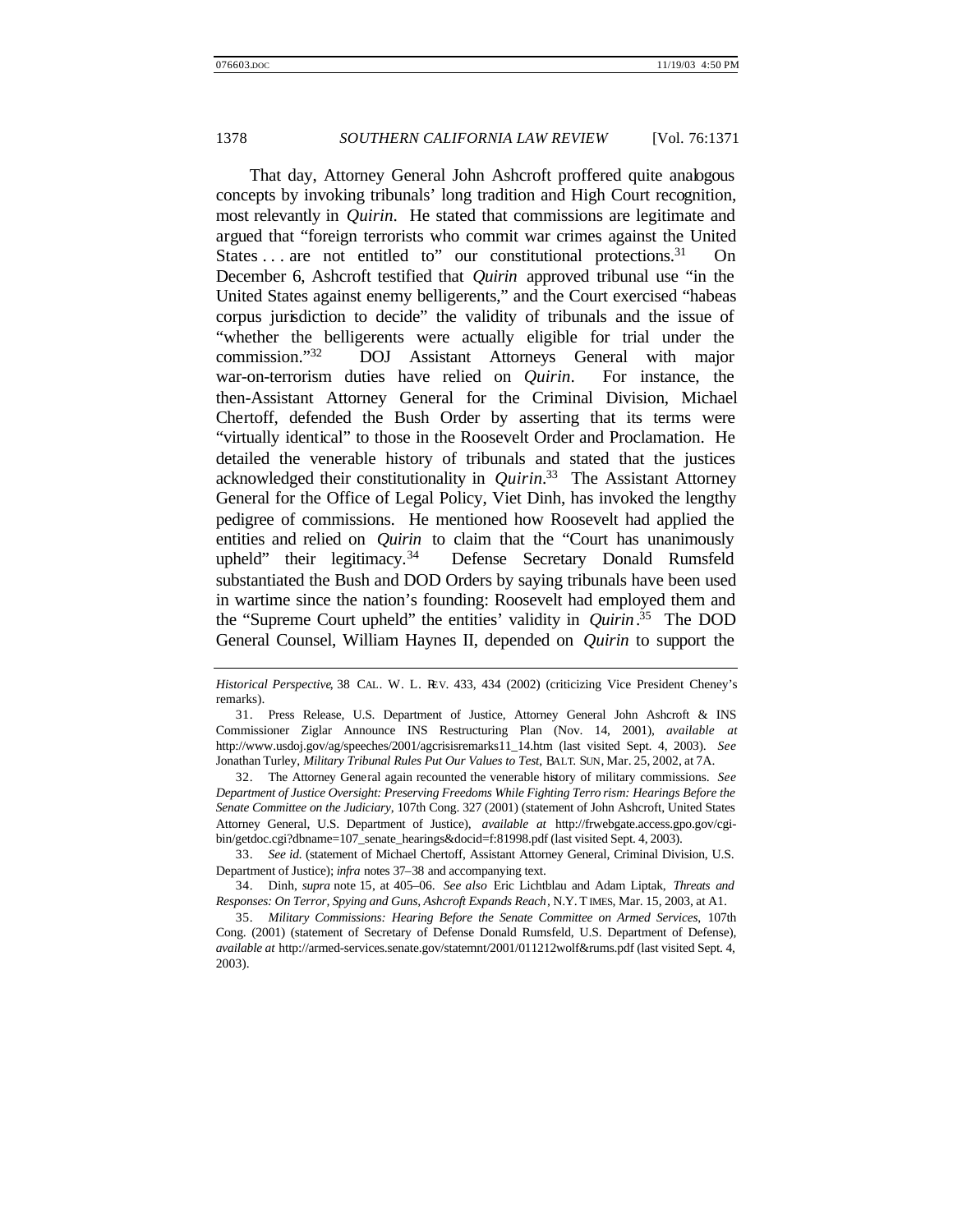March 2002 DOD Order, and he contended that federal judges have affirmed presidents' authority to convene military tribunals.<sup>36</sup>

White House Counsel Alberto Gonzales has relied on *Quirin* for the notion that the High Court has "consistently upheld" military-commission use and stated that the phrasing in the Bush Order was derived from the terms of Roosevelt's Proclamation and Order—phrasing that the Court interpreted to allow habeas corpus scrutiny.<sup>37</sup> He also claimed that any "habeas corpus proceeding in a federal court" that questions actions under the Bush Order (authorizing the use of military tribunals for non-United States citizens) would be restricted to scrutinizing "the lawfulness of the 38

#### 2. Detentions

Influential legal officials have similarly justified indefinite detention of suspected terrorists. For example, in June 2002, Deputy Attorney General Larry Thompson argued that Jose Padilla was detained "under the laws of war as an enemy combatant," citing *Quirin* as "clear Supreme Court" authority.<sup>39</sup> DOD's General Counsel also supported detentions by asserting, "Presidents have detained enemy combatants in every major conflict in the Nation's history."<sup>40</sup>

#### 3. War-on-Terrorism Litigation

The DOJ and DOD have relied greatly on *Quirin*, in part for broad deference to the executive in national crises, when litigating major terrorism cases that involve detention. Moreover, the courts depended on

<sup>36.</sup> "The Fourth Circuit recently confirmed" these propositions in *Hamdi. See* Press Release, U.S. Department of Defense, DOD Responds to ABA Enemy Combatant Report (Oct. 2, 2002) (quoting Letter from William J. Haynes II, General Counsel, Department of Defense, to Neal R. Sonnett, Chair, ABA Task Force on Treatment of Enemy Combatants (Sept. 23, 2002)) [hereinafter Haynes Letter], *available at* http://www.defenselink.mil/news/Oct2002/b10022002\_bt497-02.html (last visited Sept. 4, 2003). *See generally* Jonathan Turley, *The Military Pocket Republic*, 97 NW. U. L. REV. 1, 8–9 (2002) (assessing military tribunals as one aspect of the military pocket republic).

<sup>37.</sup> *See* Alberto R. Gonzales, *Martial Justice, Full and Fair*, N.Y. TIMES, Nov. 30, 2001, at A27. *See also* Christopher Bryant & Carl Tobias, Youngstown *Revisited*, 29 HASTINGS CONST. L.Q. 373, 394–95 n.85 (2002) (assessing the Gonzales article).

<sup>38.</sup> Gonzales, *supra* note 37. *See also* Tom Brune, *Military Courts to Vary on Rules*, NEWSDAY, Dec. 1, 2001, at A2 (assessing the Gonzales article). Senators' views that are similar to the Administration's are in the hearings cited at *supra* notes 31, 33, 35.

<sup>39.</sup> Larry Thompson, Paul Wolfowitz & Bob Mueller, U.S. Department of Justice Briefing (June 10, 2002).

<sup>40.</sup> *See* Haynes Letter, *supra* note 36.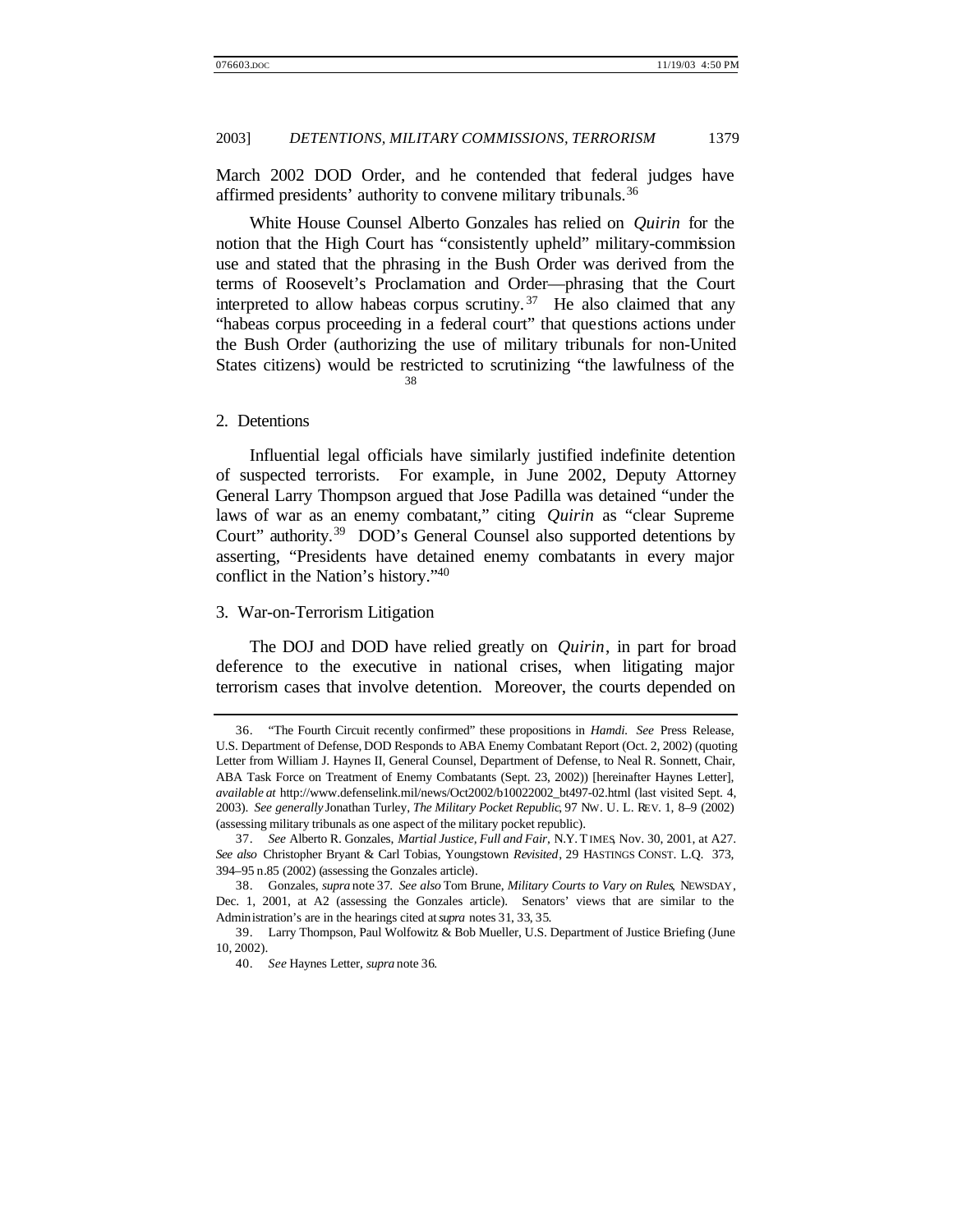*Quirin* to resolve *Hamdi v. Rumsfeld*<sup>41</sup> and *Padilla ex rel. Newman v. Bush*. <sup>42</sup> Most aggressive was the government's claim in one *Hamdi* appeal that given their "'constitutionally limited role . . . in reviewing military decisions, courts may not second-guess the military's determination that an individual is an enemy combatant and should be detained as such.'"<sup>43</sup> The Fourth Circuit criticized this assertion first by recasting it<sup>44</sup> and then denying the motion to dismiss.<sup>45</sup> Despite this rebuke, the court basically subscribed to the idea when it cited *Quirin* extensively for notions such as: "[During] World War II, the Court stated in no uncertain terms that the President's wartime detention decisions are to be accorded great deference

<sup>46</sup> Moreover, the Fourth Circuit essentially accepted the government's view because it relied on *Quirin* in acquiescing to the executive, did not scrutinize the justification for detaining Hamdi, and gave him no access to counsel.<sup>47</sup> The three *Hamdi* opinions also deemphasized the vast expansion of habeas corpus and international law since *Quirin* was issued.<sup>48</sup>

District court treatment of the *Padilla* litigation resembled *Hamdi* and relied on *Hamdi's* resolution.<sup>49</sup> For example, the trial judge ascertained that the "logic of *Quirin* bears strongly on this case" and broadly invoked the case precedent, which "recognized the distinction between lawful and unlawful combatants," and further held that "[u]nlawful combatants are

42. This was brought in the Southern District of New York, and the trial judge recently certified an interlocutory appeal to the Second Circuit. *See* Padilla *ex rel.* Newman v. Bush, 233 F. Supp. 2d 564 (S.D.N.Y. 2002). *See also* Padilla *ex. rel.* Newman v. Rumsfeld, 256 F. Supp. 2d 218 (S.D.N.Y. 2003) (certifying an interlocutory appeal).

43. *See Hamdi*, 296 F.3d at 283.

44. According to the court: "The government thus submits that we may not review at all its designation of an American citizen as an enemy combatant—that its determinations on this score are the *Id.*

45. It elaborated: "In dismissing, we ourselves would be summarily embracing a sweeping proposition—namely that, with no meaningful judicial review, any American citizen alleged to be an enemy combatant could be detained indefinitely without charges or counsel on the government's *Id.*

47. *See* Hamdi v. Rumsfeld, 316 F.3d 450, 472–75 (4th Cir. 2003). Hamdi remains in custody.

48. *See supra* note 41. *See also supra* notes 12–13 and accompanying text; *infra* notes 198–205 and accompanying text (discussing the vast expansion of habeas corpus in international law). *But see Hamdi*, 316 F.3d at 468–69 (according a narrow reading to international law).

49. *See* Padilla *ex rel.* Newman v. Bush, 233 F. Supp. 2d 564, 592–93 (S.D.N.Y. 2002); *supra* notes 43–48 and accompanying text.

<sup>41.</sup> This was first brought in the Eastern District of Virginia and has received three Fourth Circuit opinions. *See* Hamdi v. Rumsfeld, 316 F.3d 450 (4th Cir. 2003), *reh'g denied en banc*, 337 F.3d 335 (4th Cir. 2003). *See also* Hamdi v. Rumsfeld, 296 F.3d 278 (4th Cir. 2002); Hamdi v. Rumsfeld, 294 F.3d 598 (4th Cir. 2002).

<sup>46.</sup> *Id.* at 282.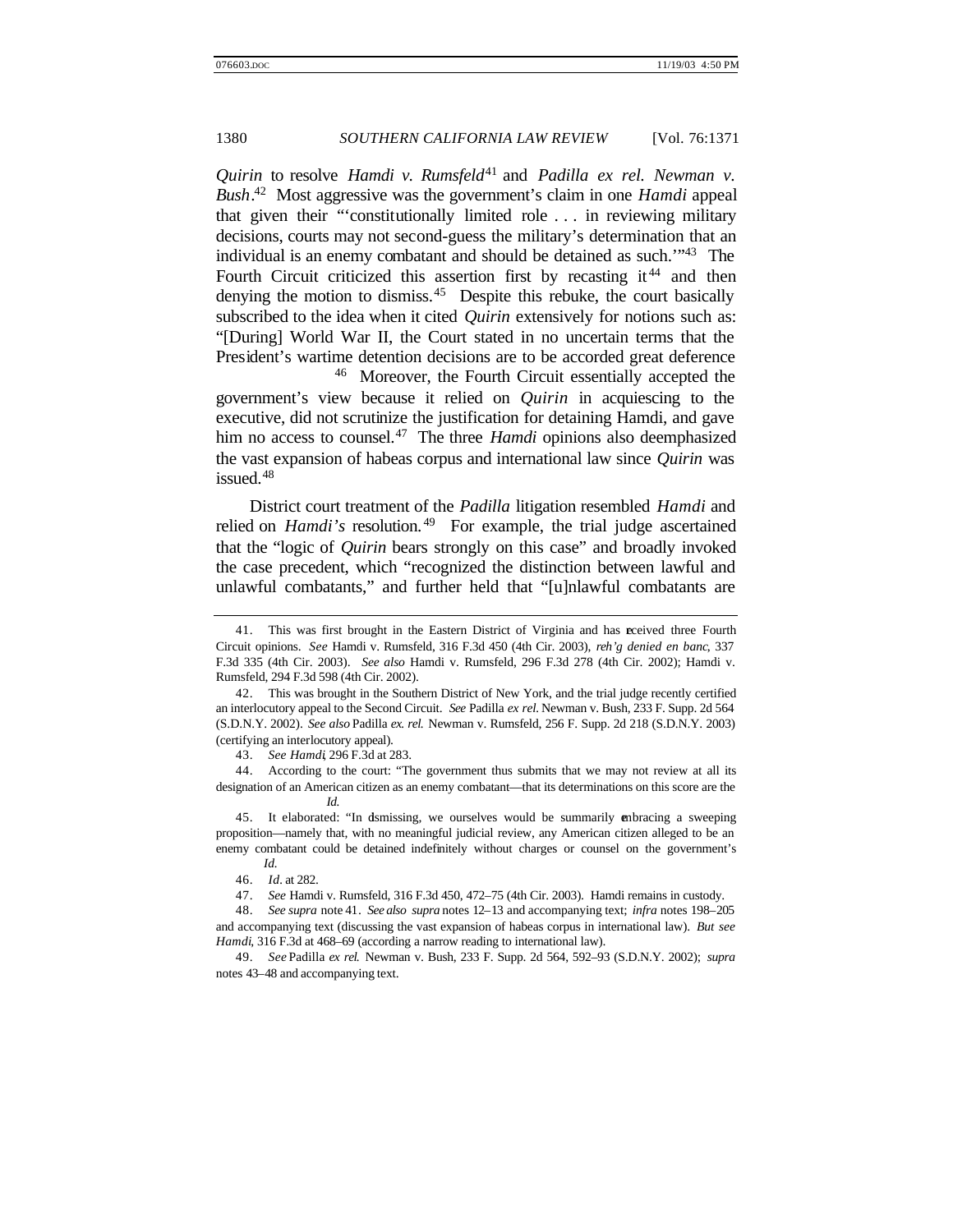likewise subject to capture *and detention* . . . ."<sup>50</sup> Using *Quirin*, the court drew an analogy and held that President Bush had the power to detain unlawful combatants.<sup>51</sup> The judge also said that the High Court suggested that Roosevelt's "decision to try the saboteurs before a military tribunal rested at least in part on an exercise of Presidential authority under Article II," even though it found no need to resolve whether the "President as Commander in Chief has constitutional power to create military commissions without the support of Congressional legislation."<sup>52</sup> Moreover, the judge exhibited great deference, articulating the quite lenient "some evidence" burden of proof that the government must satisfy to support a presidential finding that a detainee is an unlawful combatant.<sup>53</sup> Furthermore, the court invoked *Youngstown* for the notion that President Bush was "acting at maximum authority . . . in the decision to detain Padilla as an unlawful combatant."<sup>54</sup> Finally, Padilla had not yet met with his lawyer when the judge certified an interlocutory appeal on this issue.<sup>55</sup>

#### B. WHY RELIANCE ON THE PRECEDENT IS MISPLACED

#### 1. Military Commissions

It may seem best to address tersely the Administration's misplaced reliance on *Quirin* when it issued the Bush and DOD Orders<sup>56</sup> because

<sup>50.</sup> *Padilla* , 233 F. Supp. 2d at 594–95 (citing *Ex parte* Quirin, 317 U.S. 1, 30–31 (1942)) (emphasis in *Padilla* ); *supra* notes 46–48 and accompanying text.

<sup>51.</sup> *See Padilla* , 233 F. Supp. 2d at 594–96. If the Supreme Court "regarded detention alone as a lesser consequence than . . . trial by military tribunal—and it approved even that greater consequence, then our case is *a fortiori* from *Quirin* as regards the lawfulness of detention." *Id.* at 595.

<sup>52.</sup> *Id. See also infra* note 167 and accompanying text (providing the Supreme Court's analysis of this issue in *Quirin* ). *See generally Quirin*, 317 U.S. at 28–29.

<sup>53.</sup> *See Padilla* , 233 F. Supp. 2d at 605–10. The court apparently premised this deference on its limited authority and competence to decide the question and on the president's substantial authority in this context.

<sup>54.</sup> *See id.* at 606–07. *See also* Youngstown Sheet & Tube Co. v. Sawyer, 343 U.S. 579, 635–37 (1952); *infra* notes 106–17 and accompanying text. *But see supra* note 10; *infra* notes 122–25 and accompanying text.

<sup>55.</sup> The court did reject the government's claim that Padilla should not have access to counsel. *See Padilla* , 233 F. Supp. 2d at 564, 599–605. The judge seemed to find the government's reconsideration motion a dilatory tactic. *See* Padilla *ex rel.* Newman v. Rumsfeld, 256 F. Supp. 2d 218 (S.D.N.Y. 2003). One recent terrorism opinion did mention *Quirin* once at its outset, but the decision relied primarily on another World War II case. *See* Al Odah v. United States, 321 F.3d 1134, 1136, 1138–45 (D.C. Cir. 2003). *See also* Johnson v. Eisentrager, 339 U.S. 763, 763 (1950) (affording the World War II case on which the D.C. Circuit relied).

<sup>56.</sup> *See supra* notes 27–38 and accompanying text. *See also supra* note 5 and accompanying text.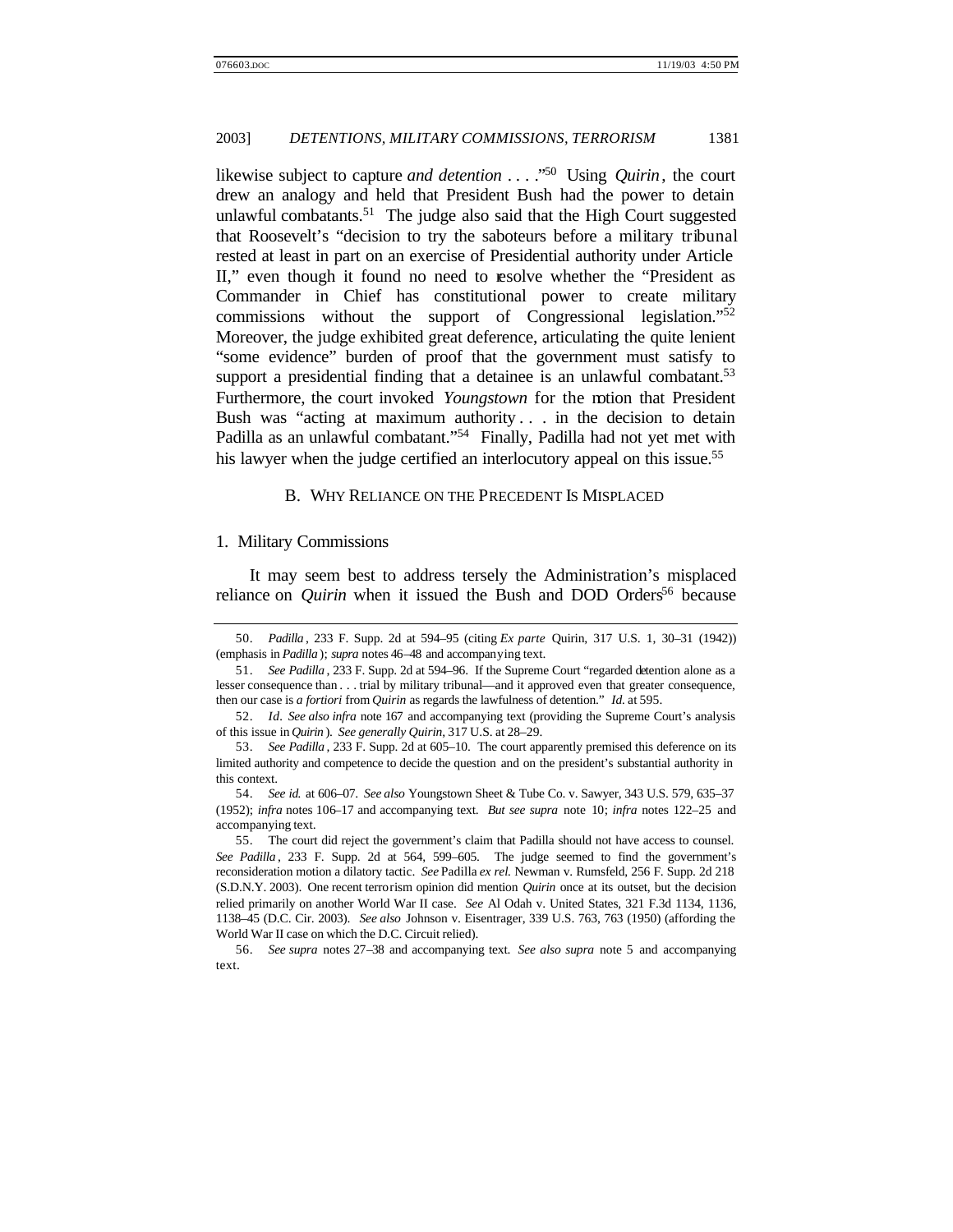military tribunals have tried no one<sup>57</sup> and a few scholars, including Dickinson, have assessed their validity.<sup>58</sup> Other ideas require much scrutiny, however. Commissions will soon try defendants<sup>59</sup> and inexorably prompt litigation contesting the entities' legitimacy. Thorough analysis will also improve comprehension of *Quirin* and its use, *Youngstown* and why it is the most relevant precedent, and why *Youngstown* and the Constitution bar presidential abolition of federal court jurisdiction, even though tribunals might be valid in some contexts (e.g., overseas prosecutions that arise from declared wars).

a. Why *Youngstown* and the Constitution Are Controlling

*Constitutional Text and History*. The Constitution's text and history, as well as case law, show that Congress, not the executive, is the federal government's political branch that is authorized to prescribe federal court jurisdiction. Article I states, "Congress shall have Power . . . To constitute Tribunals inferior to the supreme Court,"<sup>60</sup> and Article III says, "The judicial Power of the United States, shall be vested in one supreme Court, and in such inferior Courts as the Congress may from time to time ordain and establish."<sup>61</sup> The first Congress created the lower federal courts and provided for their jurisdiction.  $62$  Article I also states that Congress is to "define and punish . . . Offences against the Law of Nations."<sup>63</sup> Moreover, landmark cases, such as *Sheldon v. Sill*, <sup>64</sup> have held that the "disposal of the judicial power (except in a few specified instances) belongs to Congress."<sup>65</sup>

60. U.S. CONST. art. I, § 8, cl. 9.

<sup>57.</sup> The government did publicly acknowledge that it would use tribunals. *See* Vanessa Blum, *The Outlines of Justice*, LEGAL TIMES, May 26, 2003, at 1; Neil A. Lewis, *Six Detainees Soon May Face Military Trials*, N.Y. TIMES, July 4, 2003, at A1; Adam Liptak, *Tribunals Move from Theory to Reality*, N.Y. TIMES, July 4, 2003, at A12.

<sup>58.</sup> *See* Dickinson, *supra* note 1. *See also* Bryant & Tobias, *supra* note 37, at 424–31. *See generally* Cole, *supra* note 8; Neal K. Katyal & Laurence H. Tribe, *Waging War, Deciding Guilt: Trying the Military Tribunals*, 111 YALE L.J. 1259 (2002); Youngstown *at Fifty: A Symposium*, 19 CONST. COMMENT. (2002).

<sup>59.</sup> *See, e.g.*, DEPARTMENT OF DEFENSE, MILITARY COMMISSION INSTRUCTION NOS. 1–8 (Apr. 30, 2003); Vanessa Blum, *DOD Readies Teams for Terror Trials*, LEGAL TIMES, Apr. 14, 2003, at 1; Neil A. Lewis, *Tribunals Nearly Ready for Afghanistan Prisoners*, N.Y. TIMES, Apr. 8, 2003, at 11; Roland Watson, *September 11 Trial Near Collapse*, TIMES OF LONDON, Apr. 5, 2003, at 25.

<sup>61.</sup> U.S. CONST. art. III, § 1.

<sup>62.</sup> *See* Judiciary Act of 1789, ch. XX, 1 Stat. 73 (1789); ERWIN CHEMERINSKY, FEDERAL JURISDICTION 9–11 (4th ed. 2003); FELIX FRANKFURTER & JAMES LANDIS, THE BUSINESS OF THE SUPREME COURT: A STUDY IN THE FEDERAL JUDICIAL SYSTEM 4–14 (1927).

<sup>63.</sup> U.S. CONST. art. I, § 8, cl. 10. *See* Dickinson, *supra* note 1, at 1419; *supra* note 10 and accompanying text.

<sup>64.</sup> 49 U.S. 441 (1850). *See also* CHEMERINSKY, *supra* note 62, at 192–93.

<sup>65.</sup> *See Sheldon*, 49 U.S. at 448 (citation omitted); Bryant & Tobias, *supra* note 37, at 384–86.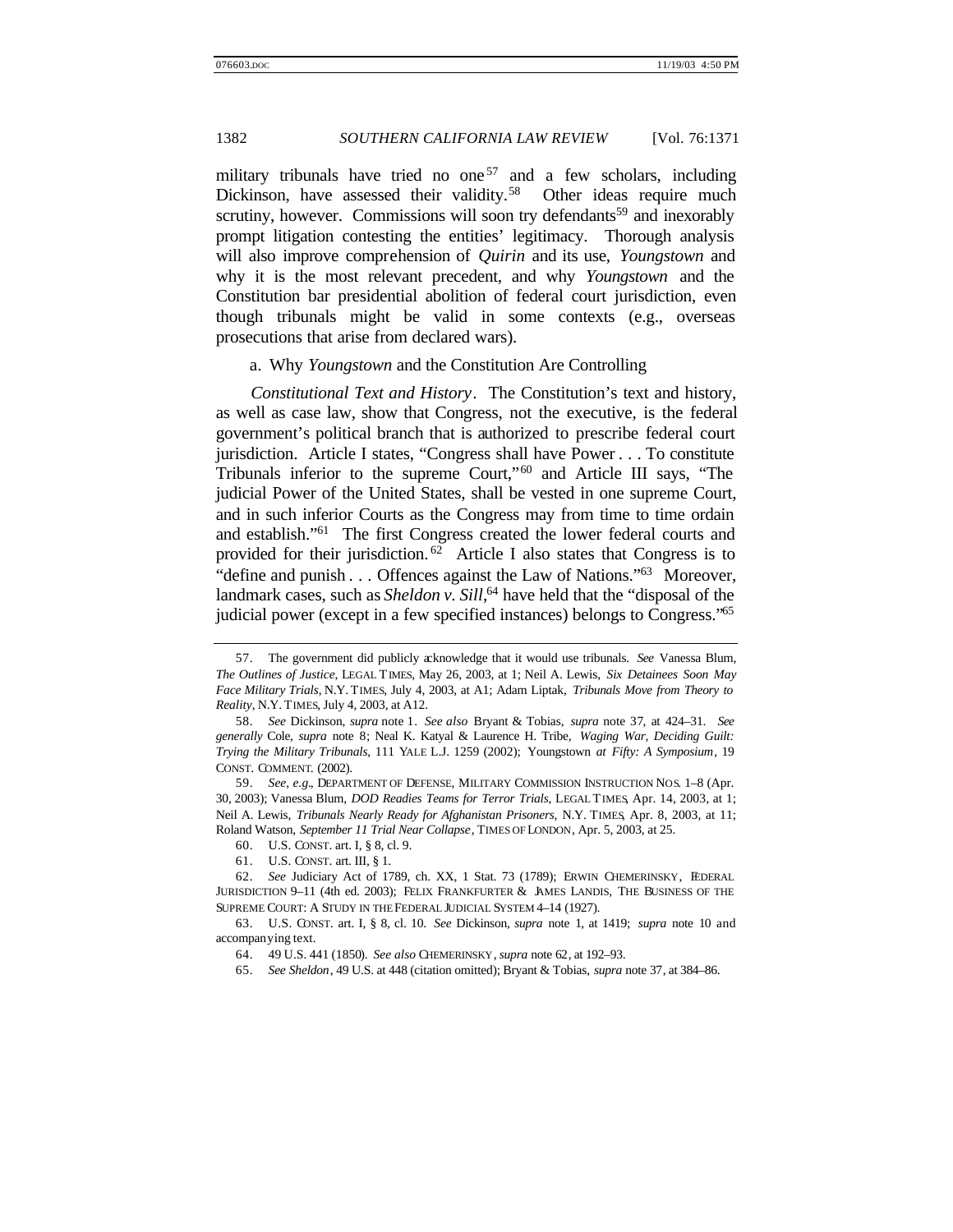*Post-September 11, 2001 Legal Developments*. Despite the Constitution's text and history, President Bush issued the November Order. Section 7(b) provides that military commissions "shall have exclusive jurisdiction with respect to offenses by" anyone subject to the Bush Order, and those subject to the Order

shall not be privileged to seek any remedy or maintain any proceeding, directly or indirectly, or to have any such remedy or proceeding sought on the individual's behalf, in (i) any court of the United States, or any State thereof, (ii) any court of any foreign nation, or (iii) any international tribunal.<sup>66</sup>

This expansive wording imposes the proscription on *all* courts—federal, state, or international—apart from the military tribunals the Order creates.<sup>67</sup> As to the Bush Order's critical issues, detentions and federal court jurisdiction stripping, the Administration initially requested Congress' approval, which lawmakers denied. It then arrogated to itself the power sought.

On September 19, 2001, President Bush sent Congress proposed legislation, titled the Anti-Terrorism Act of 2001 ("ATA"), which addressed numerous law enforcement, immigration, and counterterrorism matters.<sup>68</sup> Sections 202 and 203 of the ATA had greatest relevance for the issues that the Order would later address. Section 202 would have authorized the Attorney General to detain indefinitely any United States noncitizen who that official "has reason to believe may commit, further, or facilitate acts" of terrorism, which was defined quite broadly.<sup>69</sup> Section 203 would have granted District of Columbia federal courts exclusive authority over federal habeas corpus review of section 202 detentions.<sup>70</sup>

<sup>66.</sup> Bush Order, *supra* note 5, at 57,835–36.

<sup>67.</sup> My emphasis here is on jurisdiction stripping. I am not assessing whether the Bush Order can deprive state or international courts or tribunals of power to provide relief. The Supreme Court sharply limited state-court ability to grant people in federal custody relief in *Tarble's Case*, 80 U.S. (13 Wall.) 397, 411–12 (1871). *See also* McClung v. Silliman, 19 U.S. 598, 603–04 (1821) (denying state courts the power to issue federal officers writs of mandamus); MARTIN H. REDISH, FEDERAL JURISDICTION: TENSIONS IN THE ALLOCATION OF JUDICIAL POWER 157–64 (2d ed. 1990); CHARLES ALAN WRIGHT & MARY KAY KANE, LAW OF FEDERAL COURTS 298 (6th ed. 2001).

<sup>68.</sup> Anti-Terrorism Act of 2001, 107th Cong. (2001) (unintroduced draft house resolution), *available at* http://www.epic.org/privacy/terrorism/ata2001\_text.pdf (last visited Sept. 4, 2003) [hereinafter ATA]; *American Values on Trial*, L.A. TIMES, Mar. 22, 2002, at B16.

<sup>69.</sup> *See* ATA, *supra* note 68, § 202. *See also Terrorism Investigation and Prosecution: Hearing Before the Senate Committee on the Judiciary*, 107th Cong. (2001) [hereinafter *Sept. 25 Senate Judiciary Committee Hearing*] (statement of Sen. Specter) (quoting § 202 of the Bush Administration's draft legislation). *See generally* Harold Hongju Koh, *The Spirit of the Laws*, 43 HARV. INT'L L.J. 23, 34–36 (2002) (assessing the proposed language).

<sup>70.</sup> ATA, *supra* note 68, § 203; *Winging It at Guantanamo*, N.Y. TIMES, Apr. 23, 2002, at 22.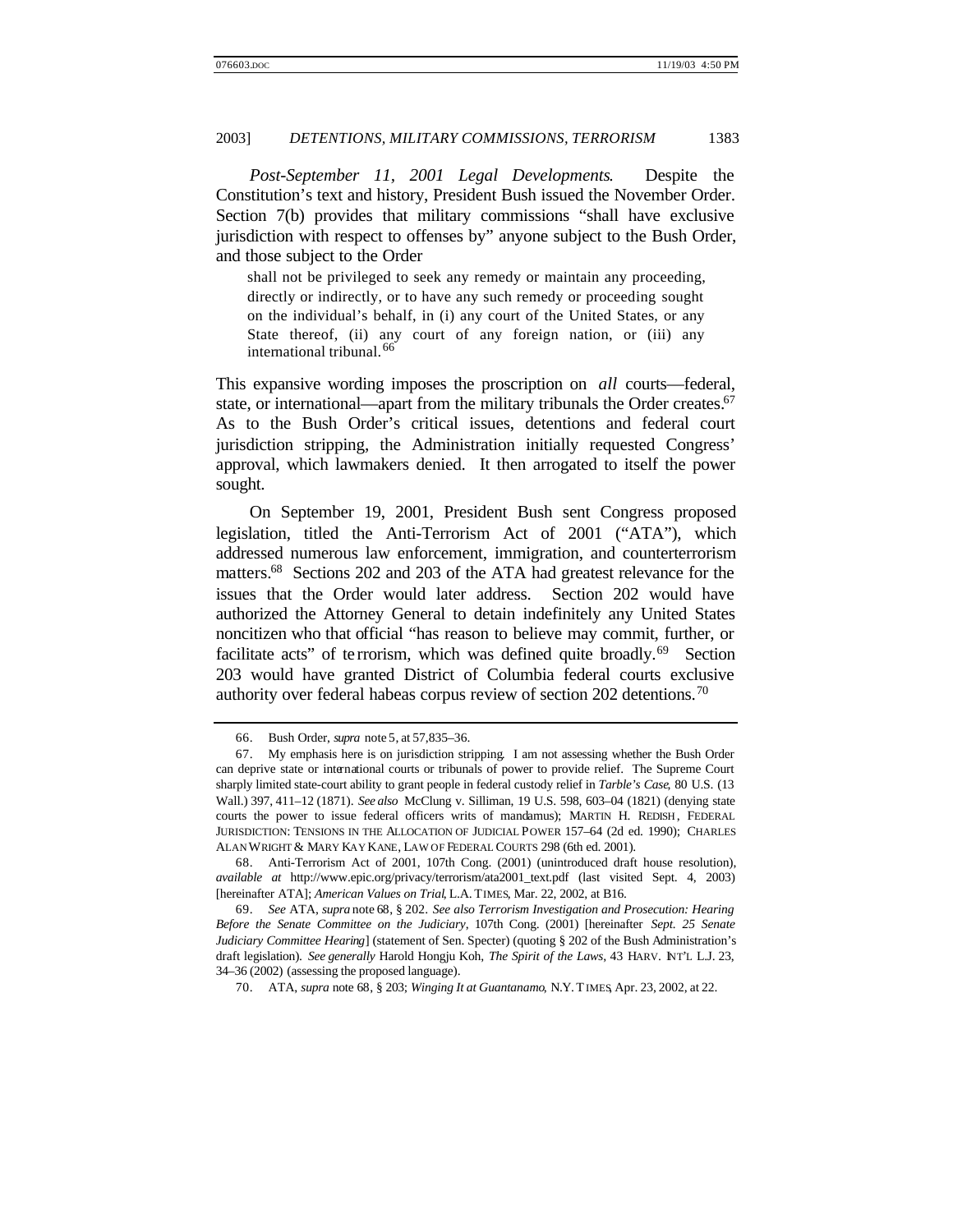Republicans and Democrats in both chambers, $71$  as well as interest groups, $\bar{7}^2$  strongly opposed these sections.<sup>73</sup> The statute Congress did pass imposed several major restrictions on the Attorney General's detainment authority. <sup>74</sup> First, it modified the threshold standard from "reason to believe" to "reasonable grounds to believe" that the suspect would engage in or assist terrorist acts.<sup>75</sup> Second, the legislation significantly limited the officer's power to detain noncitizens suspected of terrorism.<sup>76</sup> Third, the statute explicitly prescribed federal judicial review through habeas corpus proceedings of "any action or decision relating to [section 412,] including judicial review of the merits of" the Attorney General's certification.<sup>77</sup> These restrictions were in the USA PATRIOT ACT ("PATRIOT ACT"), which President Bush signed on October 26, 2001.<sup>78</sup>

Although Congress denied the Attorney General the indefinite detention power sought, the Bush Order, prescribed eighteen days later,

75. John Lancaster, *Hill Puts Brakes on Expanding Police Powers*, WASH. POST, Sept. 30, 2001, at A6 (noting that in the "days after September 11, [opinion polls showed] Americans overwhelmingly favor[ed] stronger police powers, even at the expense of personal freedom"). *See also* Bryant & Tobias, *supra* note 37, at 390 (analyzing the modification of the threshold standard).

76. According to the legislation:

<sup>71.</sup> *See Sept. 25 Senate Judiciary Committee Hearing*, *supra* note 69 (statement of Sen. Specter); 148 CONG. REC. S742 (daily ed. Feb. 13, 2002) (statement of Sen. Leahy); Jonathan Krim, *Anti-Terror Push Stirs Fears for Liberties; Rights Groups Unite To Seek Safeguards*, WASH . POST, Sept. 18, 2001, at A17.

<sup>72.</sup> *See No Rush on Rights*, WASH . POST, Sept. 20, 2001, at A34 (editorial); Walter Pincus, *Caution Is Urged on Terrorism Legislation: Measures Reviewed to Protect Liberties*, WASH . POST, Sept. 21, 2001, at A22.

<sup>73.</sup> For a thorough explanation of this opposition, see Bryant & Tobias, *supra* note 37, at 388– 91.

<sup>74.</sup> Uniting and Strengthening America by Providing Appropriate Tools Required to Intercept and Obstruct Terrorism (USA P ATRIOT) Act of 2001, Pub. L. No. 107-56, § 412(a), 115 Stat. 272, 351 (2001) [hereinafter USA PATRIOT ACT]; Eric Lichtblau, *A Nation at War: Liberty and Security; Republicans Want Terrorism Law Made Permanent*, N.Y. T IMES, Apr. 9, 2003, at B1.

The Attorney General shall place an alien detained under paragraph (1) in removal proceedings, or shall charge the alien with a criminal offense, not later than 7 days after the commencement of such detention. If the requirement of the preceding sentence is not satisfied, *the Attorney General shall release the* alien.

USA PATRIOT ACT, 107th Cong. § 412, *reprinted in* 147 CONG. REC. S10,547, S10,622 (daily ed. Oct. 11, 2001) (emphasis added). Senator Patrick Leahy (D-Vt.) emphasized: "[I]f an alien is found not to be removable, he must be released from custody." *Id.* at S10,558.

<sup>77.</sup> 147 CONG. REC. S10,558, 10,622 (statement of Sen. Leahy). *See also id.* (subjecting the Attorney General's certification to judicial review).

<sup>78.</sup> *See supra* note 74. The USA PATRIOT ACT also changed the Administration's venue proposal. *See supra* note 70. According to the Act, original habeas corpus petitions can be filed in any U.S. district court with jurisdiction, thereby satisfying the Administration's concerns about inconsistent authority with the less onerous stricture that all *appeals* be heard by the D.C. Circuit, which would apply Supreme Court and D.C. Circuit cases as the "rule of decision." USA PATRIOT ACT, *supra* note 74, at 352.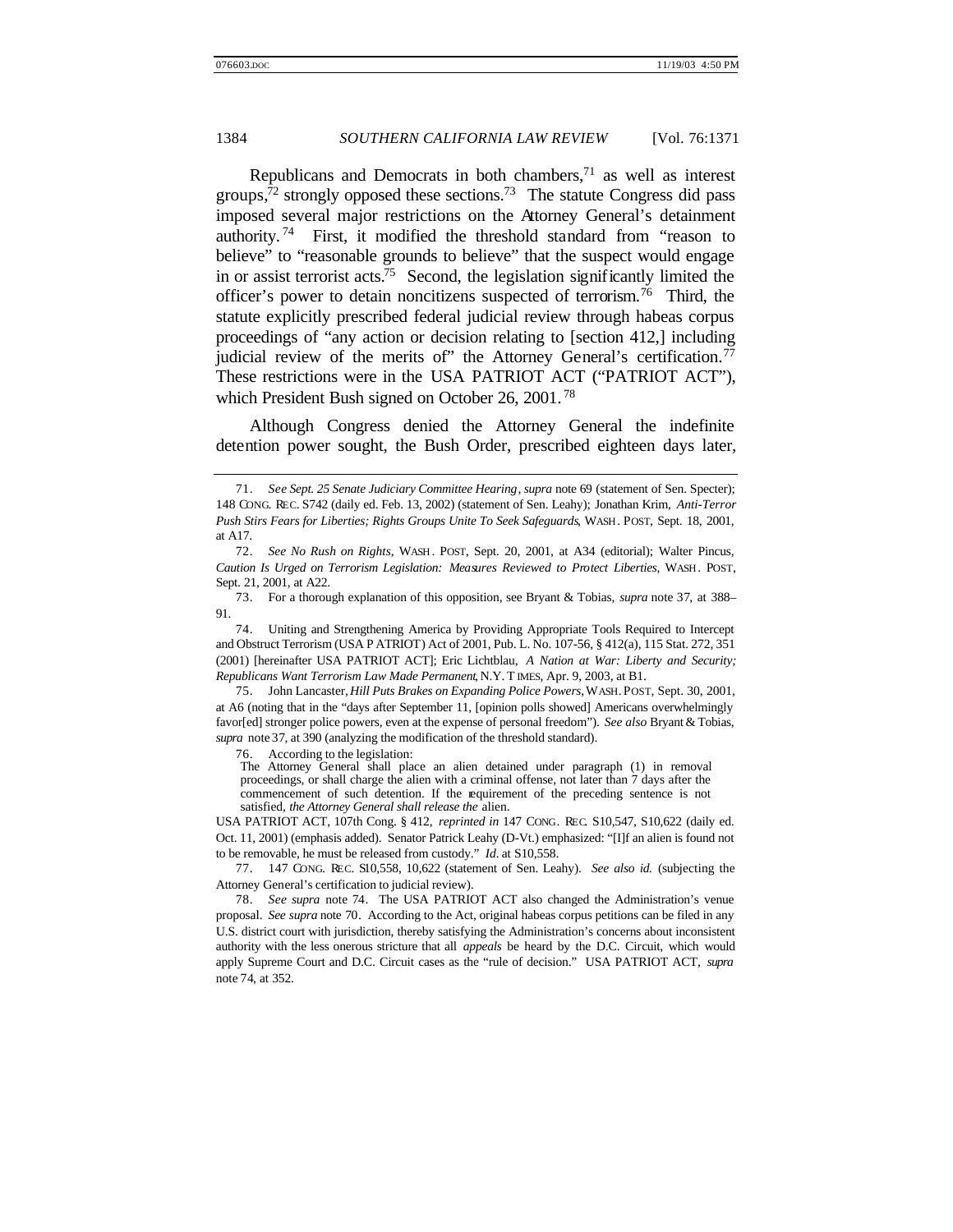ostensibly granted the Defense Secretary that authority. Section 3 empowers and directs the Secretary to take into custody and "detain[] at an appropriate location . . . outside or within the United States" any "individual subject to" the directive, $79$  whom section 2 defines as any person "who is not a United States citizen with respect to whom [the President determine [s] from time to time in writing that . . . there is reason to believe that such individual" is an international terrorist dangerous to the United States or is someone who "has knowingly harbored one or more" such people.<sup>80</sup> The Bush Order, in fact, claims much greater power than had been requested, as the most aggressive stance in Congress was that federal habeas corpus review of detentions should be limited to the District of Columbia federal courts.<sup>81</sup> Yet the Bush Order purportedly eliminates all judicial scrutiny that might be sought by or on behalf of "any individual subject to [the] order,"<sup>82</sup> the plain meaning of which the DOD Order later confirmed by strictly proscribing federal judicial review of any feature of a proceeding under the Order.<sup>83</sup> The DOD Order dispels doubt about the preclusion of judicial scrutiny—even the exercise of habeas corpus jurisdiction in federal court—in expressly stating that

[a] Commission finding as to a charge and any sentence of a Commission becomes final when the President or, if designated by the President, the Secretary of Defense makes a final decision thereon . . . . Any sentence made final by action of the President or the Secretary of Defense shall be carried out promptly.<sup>84</sup>

<sup>79.</sup> *See* Bush Order, *supra* note 5, at 57,834.

<sup>80.</sup> *Id.* According to the Bush Order, if the President deems that "it is in the interest of the United States" to subject someone to it, then and only then does it apply. *Id.* This grants discretion to not apply the Bush Order, but it is unbridled, so executive power to apply it against anyone deemed an international terrorist, or one who aids or abets such conduct, is not restrained.

<sup>81.</sup> *See* Krim, *supra* note 71. *See also* Curtis A. Bradley & Jack L. Goldsmith, *The Constitutional Validity of Military Commissions*, 5 GREEN BAG 2D 249, 252–54 (2002) (assessing the constitutional authority for the Bush Order); Molly McDonough, *Tribunals vs. Trials*, 88 A.B.A. J. 20 (Jan. 2002); *supra* note 78 (showing that Congress rejected the idea that federal habeas corpus review be limited).

<sup>82.</sup> Bush Order, *supra* note 5, at 57,835–36.

<sup>83.</sup> DOD ORDER, *supra* note 5, at 13–14. *See also* John Mintz, *U.S. Adds Legal Rights in Tribunals: New Rules Also Allow Leeway on Evidence*, WASH . POST, Mar. 21, 2002, at A1; Deborah L. Rhode, *Terrorists and Their Lawyers*, N.Y. TIMES, Apr. 16, 2002, at 27. For an analysis of the Bush Order's specific provisos, see *supra* note 5 and accompanying text; Bryant & Tobias, *supra* note 37, at 393; Richard A. Serrano, *U.S. Readies Plans for Terror Tribunals Law*, L.A. TIMES, Mar. 21, 2002, at A1.

<sup>84.</sup> DOD ORDER, *supra* note 5, § 6(H)(2), at 13;Mintz, *supra* note 83; Serrano, *supra* note 83.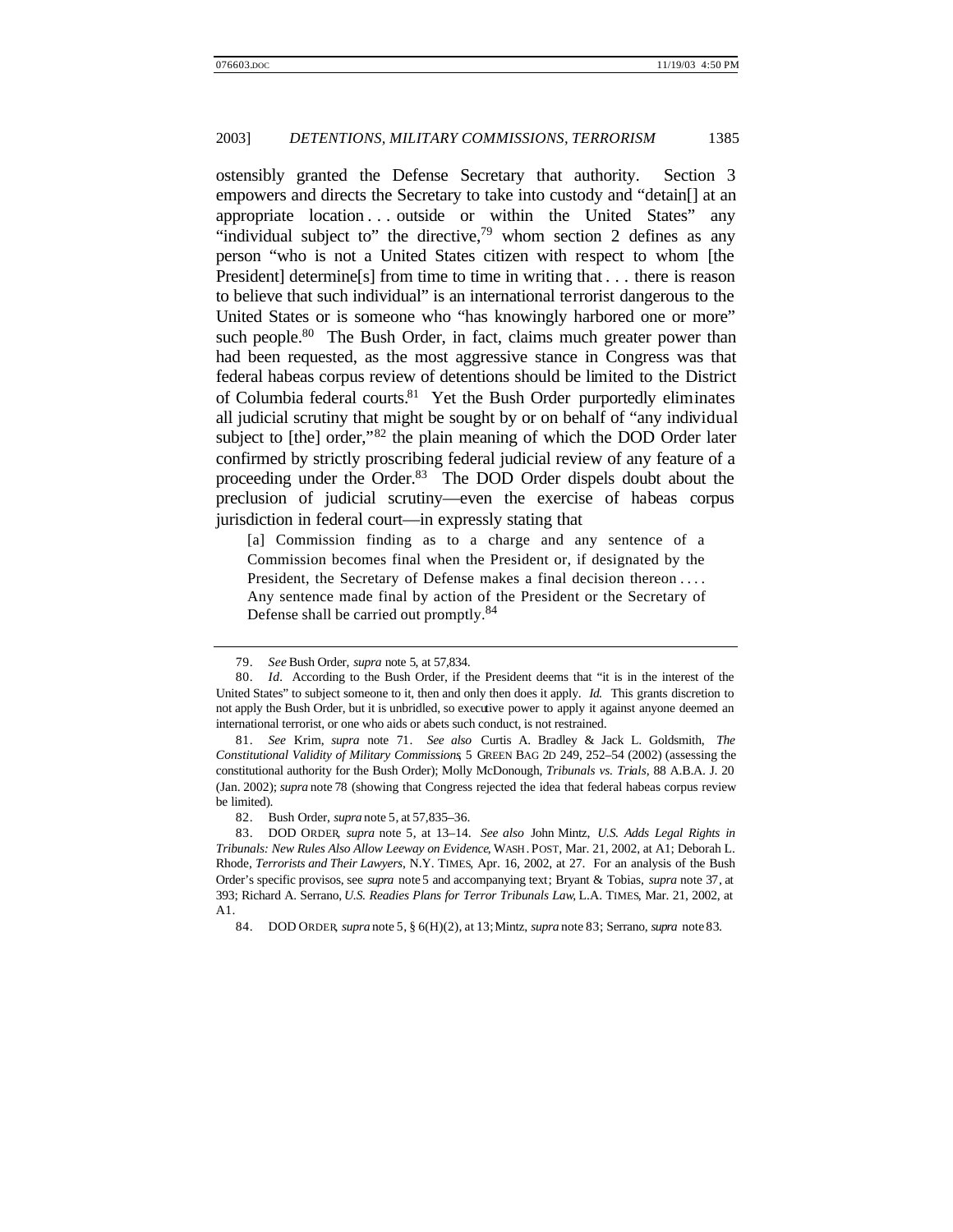The Bush and DOD Orders thus suggest that the Administration intends to retain suspected terrorists much longer than the PATRIOT ACT authorized. <sup>85</sup>

Congress, particularly senators, quickly and forcefully responded to the Bush Order. The Senate Judiciary Committee held several hearings in which many government officials and constitutional scholars with diverse political viewpoints testified. <sup>86</sup> Certain persons, namely members of the Administration, contended that President Bush's authority as Commander-in-Chief $87$  of the armed forces included the power to issue the Order,<sup>88</sup> but no witness analyzed whether the President could unilaterally abrogate federal court jurisdiction. Yet others voiced serious concerns about the Order's egitimacy because it invaded Congress' province<sup>89</sup> or violated Bill of Rights guarantees. $90$  The hearings and later actions, mainly

86. *See* 147 CONG. REC. S13,275–77 (daily ed. Dec. 14, 2001) (statement of Sen. Leahy) (reviewing the Senate Judiciary Committee hearings related to the Bush Order).

87. U.S. CONST. art. II, § 2, cl. 1.

88. *See, e.g.*, *supra* note 32, at 325 ("The President has ordered—and it is a Military Order to the Department of Defense. It is out of his responsibility as Commander-in-Chief of a nation in conflict that he ordered that the Department of Defense develop a framework that would provide full and fair proceedings.").

90. *See, e.g.*, *supra* note 32, at 93–110 (testimony of Neal Katyal, Visiting Professor, Yale Law School) (stating how the Bush Order would violate protections in the Bill of Rights).

<sup>85.</sup> Given the Bush Order's proscriptions on federal court review, I find inadequate White House counsel's claim that the Bush Order preserves civilian-court review: "[A]nyone arrested, detained or tried in the United States by a military commission will be able to challenge the lawfulness of the commission's jurisdiction through a habeas corpus proceeding in a federal court." Gonzales, *supra* note 37. This otherwise promising concession does not offset the many indications that certification under the Bush Order precludes federal court review of detention, imprisonment, or imposition of other punishment, including death. First, Gonzales sharply limited his promise of review in civilian courts to those "arrested, detained or tried in the United States." Even then, a federal habeas corpus proceeding would only treat challenges to "lawfulness of a commission's *jurisdiction*." *Id*. (emphasis added). Depending on the Administration's view of "jurisdiction," it may argue that a federal habeas court can only confirm that the President had found a detainee "subject to" his Order. *See* Bush Order, *supra* note 5, at 57,834. Second, Gonzales justified his informal view by citing to *Quirin*, not the Bush Order's text, which seems to preclude judicial review. *See* Gonzales, *supra* note 37. The *Quirin* Court reached the merits, however, only after the DOJ elected "not to contest the Supreme Court's jurisdiction." Lloyd Cutler, *Lessons on Tribunals—From 1942*, WALL ST. J., Dec. 31, 2001, at A9. The Bush Administration might contest jurisdiction, relying on the Bush and DOD Orders' plain terms, and thereby have the courts treat the constitutional issues avoided in 1942. Even had Gonzales clearly found that the Bush Order affirmatively protected judicial review through habeas corpus proceedings, this view may not be the last word. I do not question Gonzales' integrity or good faith, but his opinion piece fails to bind the Administration in later litigation. His article does not commit President Bush to the close federal court review to which he should acquiesce.

<sup>89.</sup> *See* 147 CONG. REC. S13,277 (daily ed. Dec. 14, 2001) (statement of Sen. Leahy) (summarizing the testimony of several legal experts who found that the Bush Order invaded the powers of Congress), *available at* http://www.senate.gov/~judiciary/print\_testimony.cfm?id=121&wit\_id=72 (last visited Sept. 4, 2003).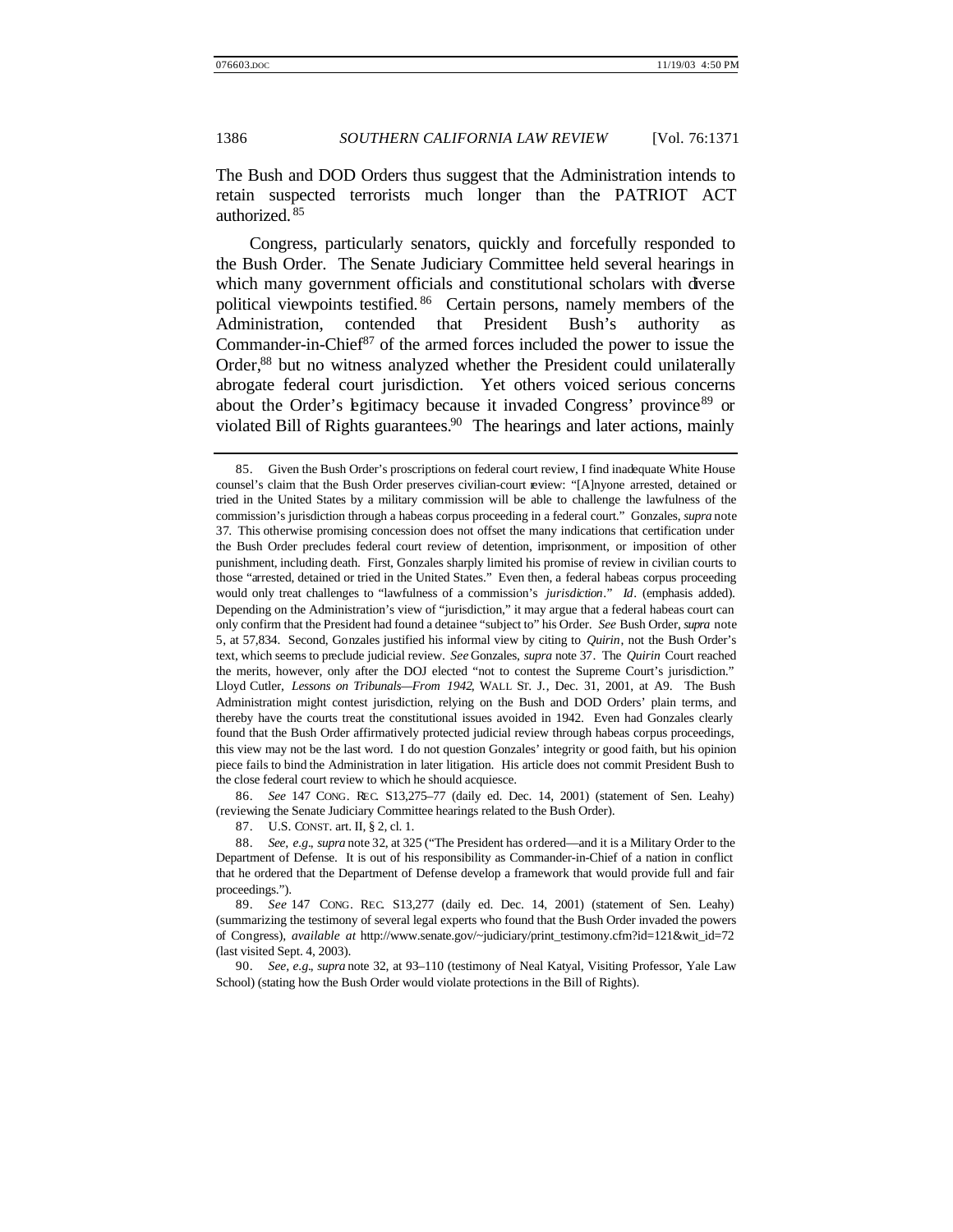the Administration's lack of solicitude for legislative requests "to review and be consulted about the draft [DOD] regulations" led Senator Patrick Leahy (D-Vt.), the Chair of the Judiciary Committee, to act.<sup>91</sup> He sponsored a February 2002 bill that "would provide the executive branch with the specific authorization it now lacks to use extraordinary tribunals to try members of the al Qaeda terrorist network and those who cooperated with them<sup>" 92</sup> because the President does not have power to create the entities unilaterally.<sup>93</sup> This proposal would restrict detainment and military trials much more, and accord greater procedural protections than did the Bush Order. For example, the bill exempts "individuals arrested while present in the United States, since our civilian court system is well equipped to handle such cases,"<sup>94</sup> and subjects detentions to the supervision of the United States Court of Appeals for the District of Columbia Circuit.<sup>95</sup>

Thus, President Bush relied on his power as President and Commander-in-Chief of the armed forces to issue the Order (1) requiring that military tribunals try certain persons who violate the laws of war and other applicable laws, and (2) depriving these individuals of federal court access in particular and the judiciary of jurisdiction in general. Senate and House Republicans and Democrats, however, questioned the Bush Order's constitutionality, conducted hearings, and introduced proposed legislation that would curtail the authority President Bush claimed and expressly preserve federal court review. These indicia of disapproval, together with Congress' denial of the Administration's requests for the broad power the Order claims, suggest that the Administration's effort to abolish jurisdiction contravenes legislative will.

*Youngstown*. In reviewing this attempt to abrogate judicial jurisdiction, one must remember that the constitutional text and history and

<sup>91.</sup> 148 CONG. REC. S742 (daily ed. Feb. 13, 2002) (statement of Sen. Leahy).

<sup>92.</sup> *See id.*

<sup>93.</sup> According to Senator Leahy: "The Attorney General testified at our . . . December 6 [hearing] that the President does not need the sanction of Congress to convene military commission[s], but I disagree. Military tribunals may be appropriate under certain circumstances, *but only if they are backed by specific congressional authorization*." *Id*. at S741 (emphasis added).

<sup>94.</sup> *Id.* at S742. *See also* Military Tribunal Authorization Act of 2002, S.1941, 107th Cong. § 3 (2002). On March 20, 2002, House members introduced an identical bill. *See* H.R. 4035, 107th Cong. (2002).

<sup>95.</sup> *See* Military Tribunal Authorization Act of 2002, S.1941, § 5(d). *See also* 28 U.S.C. § 41 (1994); *supra* notes 69, 77, 80 and accompanying text. *See generally* CHRISTOPHER P. BANKS, JUDICIAL POLITICS IN THE D.C. CIRCUIT COURT (1999); EFFREY BRANDON MORRIS, CALMLY TO POISE THE SCALES OF JUSTICE: A HISTORY OF THE COURTS OF THE DISTRICT OF COLUMBIA CIRCUIT (2001).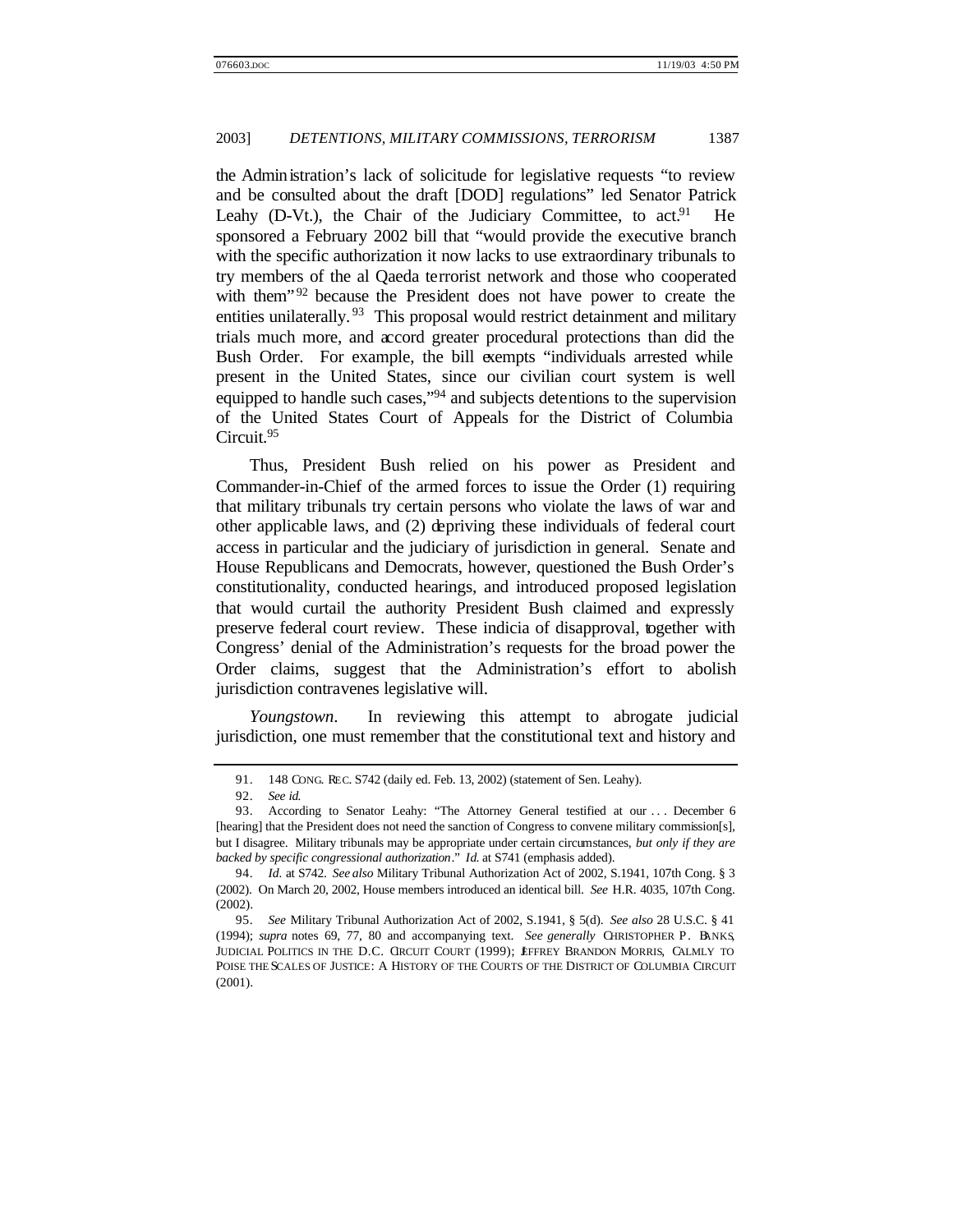High Court opinions show that Congress has practically total authority to establish the federal courts and provide for their jurisdiction. President Harry Truman's 1952 assertion of power to seize steel mills and the *Youngstown* decision that held he lacked the authority to do so are the controlling precedents. The Court assessed presidential issuance of an executive order that seized the steel mills because he thought an impending strike by the steelworkers' union would disrupt the Korean War effort.<sup>96</sup> Truman based the order on powers that the Constitution and statutes vested in him and as President and Commander-in-Chief of the armed forces. Justice Hugo Black, writing for the majority, held that Truman did not have seizure authority.<sup>97</sup> The four justices who joined Black—Felix Frankfurter, Robert Jackson, William Douglas, and Harold Burton<sup>98</sup>—authored separate opinions, however.<sup>99</sup> Justice Black stated that power, if any existed for adopting the order, must be in a federal law or the Constitution. <sup>100</sup> He found neither statutes explicitly authorizing the president to seize private property nor acts from which this prerogative could fairly be inferred.<sup>101</sup> Justice Black surveyed whether the Constitution granted inherent power to issue the order and canvassed potential sources from which the authority might derive.<sup>102</sup> He initially proclaimed that characterizing seizure as an exercise of Truman's military power as Commander-in-Chief of the armed forces would not suffice, and described the initiative as a "job for the Nation's lawmakers, not for its military authorities."<sup>103</sup> Justice Black then ascertained that the several constitutional provisos that endow the president with executive power furnished little support, principally because the

<sup>96.</sup> *See* Exec. Order No. 10,340, 17 Fed. Reg. 3139, 3141 (Apr. 10, 1952). *See generally* MARCUS, *supra* note 4, at 75–82, 149–77 (assessing the Executive Order).

<sup>97.</sup> Youngstown Sheet & Tube Co. v. Sawyer, 343 U.S. 579, 588–89 (1952). *See generally* WILLIAM H. REHNQUIST, THE SUPREME COURT 189–92 (Alfred A. Knopf 2001) (assessing the *Youngstown* Case).

<sup>98.</sup> *See Youngstown*, 343 U.S. at 593 (Frankfurter, J., concurring); *id.* at 634 (Jackson, J., concurring); *id.* at 629 (Douglas, J., concurring); *id*. at 655 (Burton, J., concurring).

<sup>99.</sup> Justice Tom Clark concurred in the judgment but not in the opinion. *See id.* at 660 (Clark, J., concurring).

<sup>100.</sup> *Id.* at 585. *See generally* JOHN P. FRANK, MR. JUSTICE BLACK : THE MAN AND HIS OPINIONS (1949) (affording a contemporaneous analysis of Justice Black); ROGER K. NEWMAN, HUGO BLACK (1994) (affording a subsequent analysis of Justice Black).

<sup>101.</sup> *See Youngstown*, 343 U.S. at 585. No law in express terms allowed the chief executive to use seizure as a tool for addressing labor disputes; indeed, Congress had clearly rejected this approach. *Id.* at 585–86.

<sup>102.</sup> The government did not argue that the grant was express. *See id.* at 587.

<sup>103.</sup> *Id.* Black found "theater of war" an expanding concept, but he could not conclude that the executive order was constitutional. *See id.*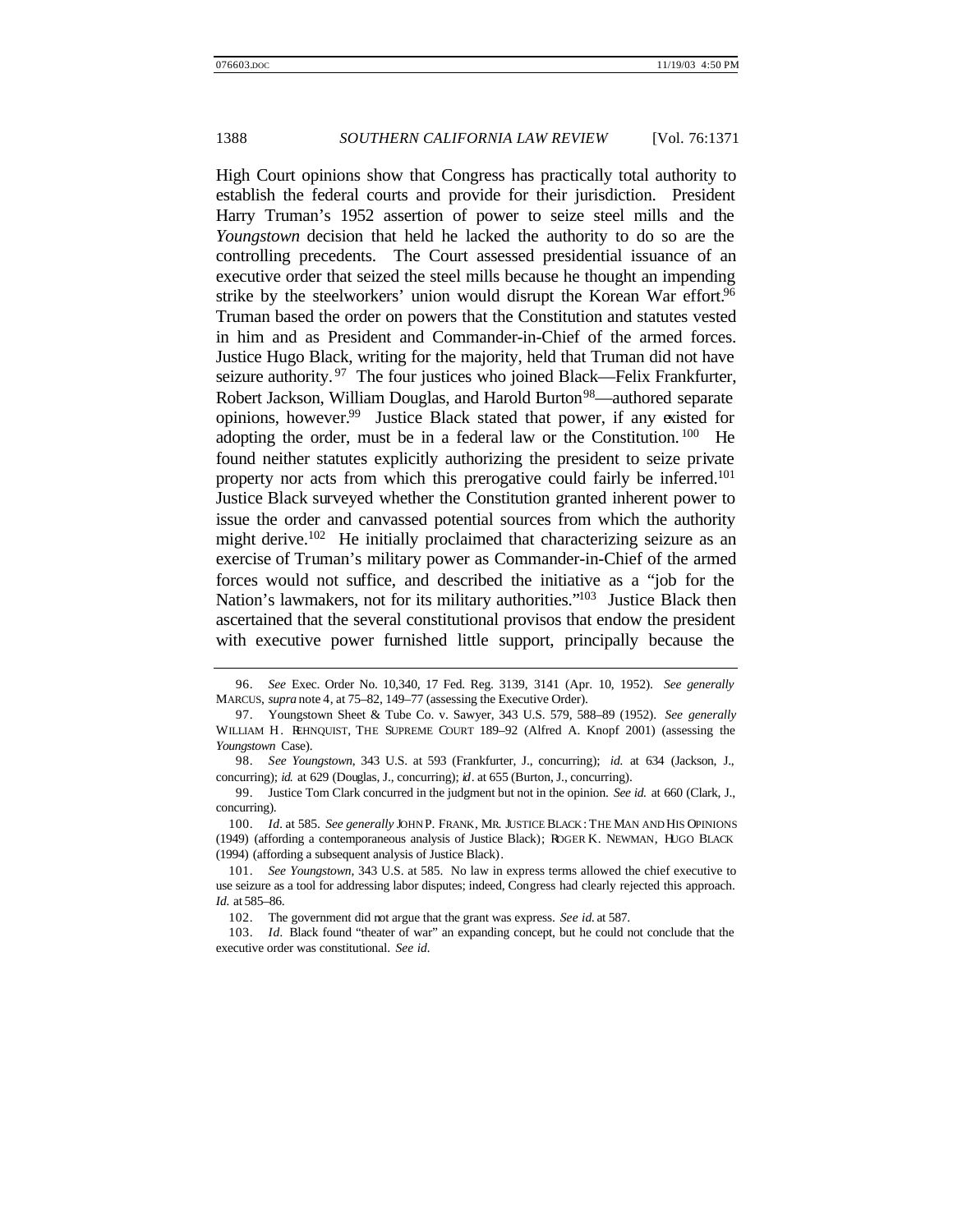document's structure and language assign Congress lawmaking authority, which is not subject to "presidential or military supervision or control."<sup>104</sup>

The justices who joined Justice Black might have concurred for reasons similar to those Justice Frankfurter espoused.<sup>105</sup> The only concurrence that deserves textual analysis is Justice Jackson's opinion, as its tripartite scheme for resolving separation-of-powers issues is now a classic.<sup>106</sup> Justice Jackson opened his framework for evaluating federal governmental authority by describing it as a rather oversimplified classification of practical situations in which the president could doubt, or others might challenge, the official's authority, and by crudely distinguishing the legal effects created by this relativity factor.<sup>107</sup> The three categories designate contexts in which executive power is largest, least substantial, and somewhere between those polar extremes. Jackson maintained that the president exercises the most authority when proceeding with Congress' express or implied approval because the power includes all that the officer has and all that lawmakers delegate.<sup>108</sup> He described the second category as an intermediate one, where the chief executive proceeds absent an explicit legislative grant or denial, but where the president can rely on his or her actual authority alone. There is, however, a "twilight xecutive and Congress might have concurrent

power or the distribution of authority remains unclear.<sup>109</sup> In these situations, legislative "inertia, indifference or quiescence," as practical matters, could occasionally allow, and perhaps encourage, independent presidential efforts, and actual tests of power may reflect the "imperatives of events and contemporary imponderables," not "abstract theories of

<sup>104.</sup> *See id.* at 587–88. *See also* U.S. CONST. art. I, §§ 1, 8; U.S. CONST. art. II, § 3.

<sup>105.</sup> Black's application of separation of powers led Frankfurter to join the majority opinion, but he found the principle more complex and flexible than it seemed, and stated that varying views might have suggested different emphases and nuances that one decision could not capture; and thus, individual articulation was required to reach a common result. *See Youngstown* , 343 U.S. at 593 (Frankfurter, J., concurring).

<sup>106.</sup> *See* Sanford Levinson, *The Rhetoric of the Judicial Opinion*, *in* LAW'S STORIES: NARRATIVE AND RHETORIC IN THE LAW 187, 202–04 (Peter Brooks & Paul Gewirtz eds., 1996) (praising Jackson's *Youngstown* concurrence as the greatest opinion in the Court's history); Bryant & Tobias, *supra* note 37, at 406–18 (analyzing the concurrences); Katyal & Tribe, *supra* note 58, at 1274 (characterizing Jackson's analytical construct as "three now-canonical categories that guide modern analysis of separation of powers").

<sup>107.</sup> *See Youngstown*, 343 U.S. at 634 (Jackson, J., concurring).

<sup>108.</sup> *See id.* at 635. The president personifies the concept of federal sovereignty, so invalidation of an action undertaken would mean that the "Federal Government as an undivided whole lacks power." *Id*. at 636–37.

<sup>109.</sup> *See id.* at 637 (Jackson, J., concurring).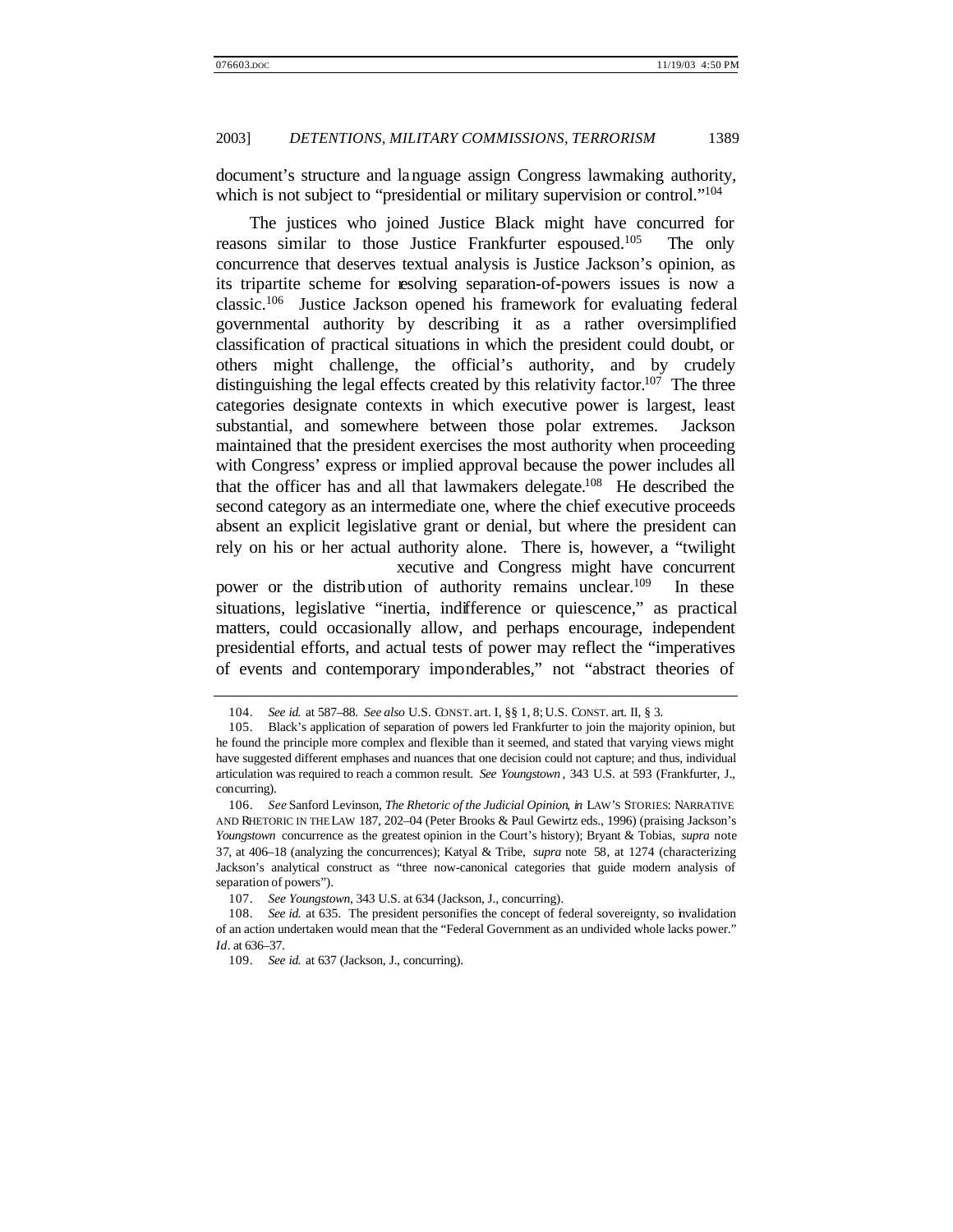law."<sup>110</sup> The third grouping includes executive initiatives that conflict with express or implied legislative will. Presidential authority is at its nadir because the chief executive can invoke only the official's explicit powers in the Constitution minus any applicable congressional authority.<sup>111</sup> Justice Jackson admonished that, here, judges must closely assess executive assertions and honor exclusive power solely if courts have disabled legislators from acting on particular matters.<sup>112</sup> When Justice Jackson applied his three-pronged framework to the seizure, he quickly excluded the first category, as the government "conceded that no congressional authorization exists for this seizure," <sup>113</sup> and the second, for lawmakers had not left seizure an open issue.<sup>114</sup> Thus, the initiative must be sustained under the third classification's severe restraints, and the justices could affirm the endeavor only by finding that seizure was within executive power and beyond Congress' purview.<sup>115</sup> Justice Jackson pledged to read flexibly the president's enumerated constitutional authority, and he surveyed the power claimed by reviewing the Executive Article's three clauses.<sup>116</sup> He concluded, however, that the steel-seizure effort originated in the president's will and was an "exercise of authority without law."<sup>117</sup>

Application of the analytical framework in *Youngstown* to the Bush Order suggests that the latter's authorization for indefinite detention and elimination of federal court review is unconstitutional.  $118$  The provisions fail the *Youngstown* test mainly because they violate recent expressions of legislative will regarding both matters.<sup>119</sup> The Constitution's text and

<sup>110.</sup> *Id*.

<sup>111.</sup> *See id*. at 637–38.

<sup>112.</sup> *See id.* (citation omitted). A claim so conclusive and preclusive requires scrutiny, as the constitutional system's equilibrium is at stake. *See id.* at 638. *See also* Woods v. Cloyd W. Miller Co., 333 U.S. 138, 146–47 (1948) (Jackson, J., concurring) (scrutinizing "war power").

<sup>113.</sup> *Youngstown* , 343 U.S. at 638. This concession would also remove the support of many declarations and precedents that were proffered in relation to this category "and must be confined[] to *Id.* (citation omitted).

<sup>114.</sup> *See id*. at 639.

<sup>115.</sup> *See id.* at 640.

<sup>116.</sup> *See id*. He rejected a "niggardly construction," as some clauses could become nearly unworkable and immutable by indulging no "latitude of interpretation for changing times." *Id*.

<sup>117.</sup> *See id*. at 655. For later invocation of *Youngstown* , especially in *Dames & Moore v. Regan*, 453 U.S. 654 (1981), see Bryant & Tobias, *supra* note 37, at 420–23.

<sup>118.</sup> The Black opinion's laconic nature and its numerous, diverse concurrences complicate precise identification of the holding. *See* 1 LAURENCE H. TRIBE, AMERICAN CONSTITUTIONAL LAW 671–73 (3d ed. 2000); Bryant & Tobias, *supra* note 37, at 425. *See also id.* at 425–26 (articulating the analytical framework in *Youngstown*).

<sup>119.</sup> *See supra* notes 66–95 and accompanying text. Indeed, the congressional developments since September 11, 2001 are even more powerful than those in *Youngstown* because they are clearer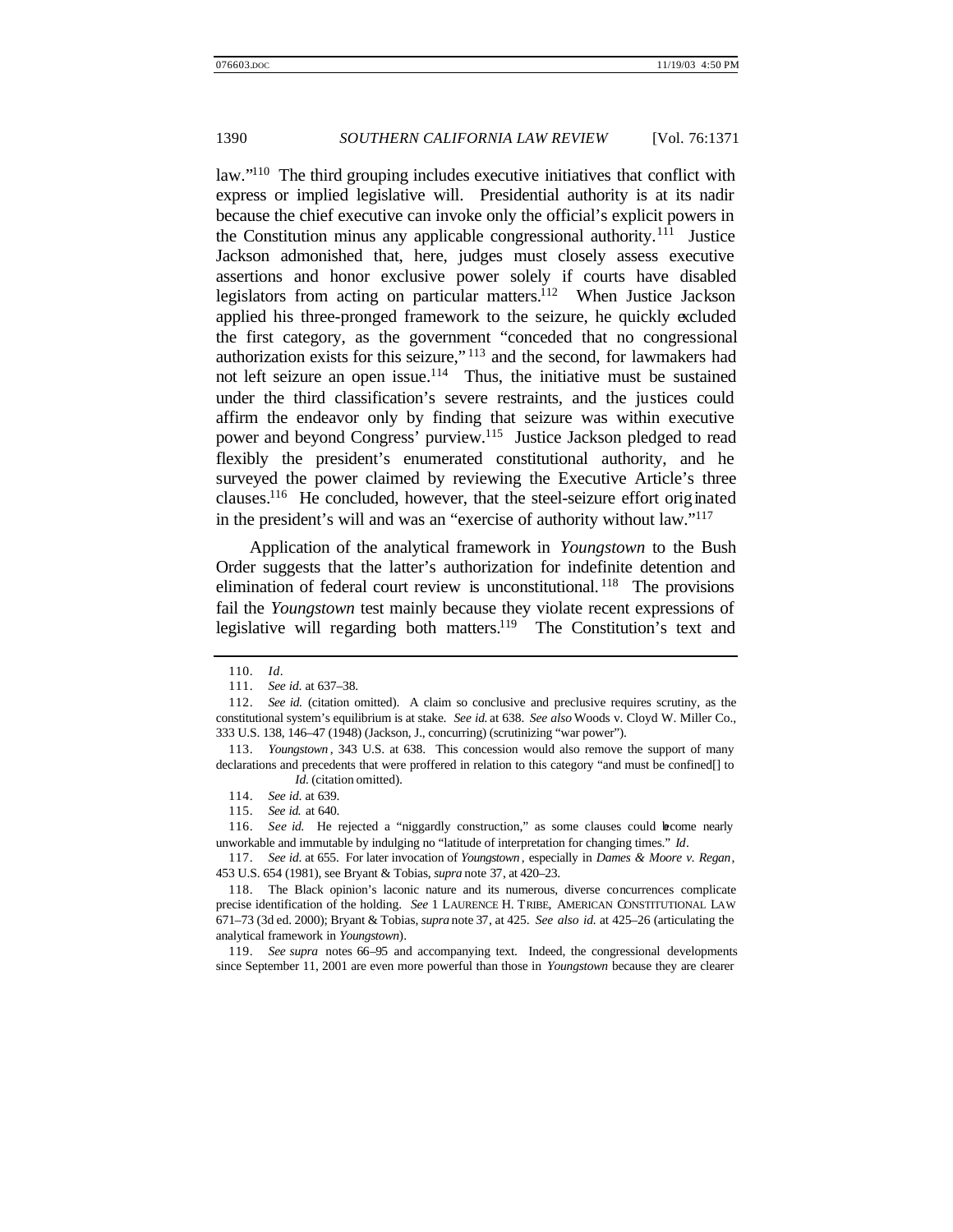history also show that Congress, not the executive, is the political branch with the power to prescribe federal court jurisdiction.<sup>120</sup> Accordingly, the Bush Order's indefinite detention- and jurisdiction-stripping features invade legislative prerogatives even more than the steel-seizure action.

## b. A Word About *Quirin*

The evaluation above finds that *Youngstown* is the governing precedent for constitutional challenges to major provisos of the Bush Order. That analysis implies that *Quirin* is not controlling, and, indeed, has limited relevance, despite great reliance on it by the Administration. The Administration's dependence is misplaced for reasons in addition to the determination of unconstitutionality that Articles I and III and *Youngstown* compel. The Administration justifies military tribunals partly because they are modeled on the Roosevelt analogue, the legitimacy of which the Court sustained in *Quirin*. These arguments lack force. Earlier commissions that afforded such drastically cabined procedural protections as the Bush Order were used only when Congress had expressly approved them or declared war.<sup>121</sup> Here, lawmakers have instituted neither action. Thus, *Quirin* has restricted application. <sup>122</sup>

Moreover, the Roosevelt Proclamation was extremely limited to "sabotage, espionage or other hostile or warlike acts."<sup>123</sup> In sharp contrast, the Bush Order broadly prescribes offenses that tribunals may try as including violations of the "laws of war and other applicable laws,"<sup>124</sup> thereby extending the entities' scope beyond what *Quirin* approved.<sup>125</sup> In 1996, Congress also passed the War Crimes Act, which contemplates that

and quite recent. For additional application of the analytical framework in *Youngstown* , see Bryant & Tobias, *supra* note 37, at 425–31.

<sup>120.</sup> *See supra* notes 61–64 and accompanying text.

<sup>121.</sup> *See* Dickinson, *supra* note 1, at 1420. *See also* Koh, *supra* note 11, at 339–40.

<sup>122.</sup> In 1941, Congress had declared war and had approved tribunals in its Articles of War. *See Ex parte* Quirin, 317 U.S. 1, 30 (1942). *See also* 10 U.S.C. § 821 (2000) (authorizing military tribunals). *But see* Bradley & Goldsmith, *supra* note 81, at 254–55 (finding sufficient authority to support modern tribunals).

<sup>123.</sup> *See* Proclamation No. 2561, 7 Fed. Reg. 5101 (July 2, 1942). *See also Quirin* , 317 U.S. at 22–23.

<sup>124.</sup> Bush Order, *supra* note 5, at 57,833.

<sup>125.</sup> Congress has not declared war or authorized violations exceeding the laws of war. *See* Dickinson, *supra* note 1, at 1421; *supra* notes 10–11; *infra* notes 198–205 and accompanying text (suggesting that *Quirin* may also be limited because federal habeas corpus, international, and human-rights law were underdeveloped in 1942).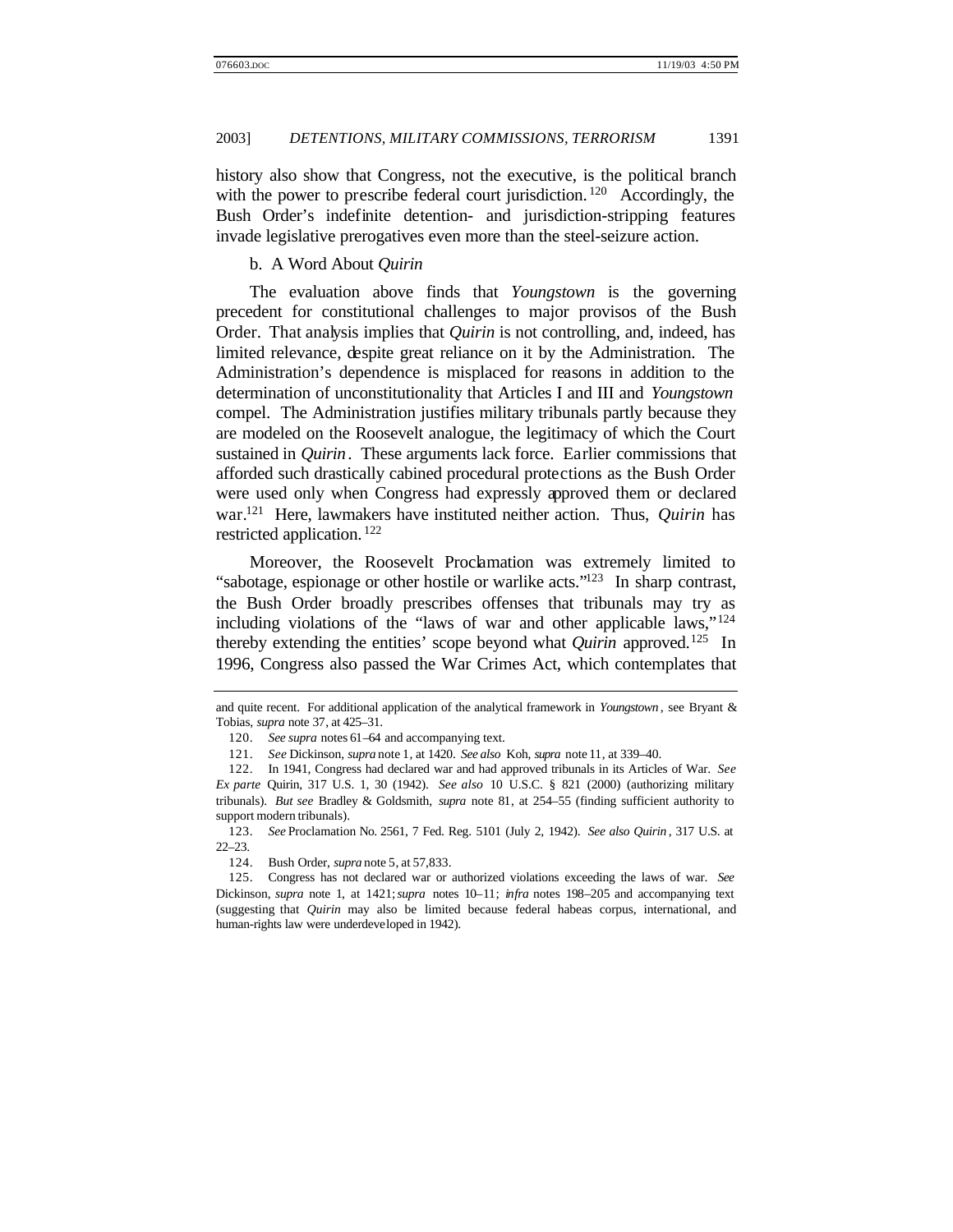persons who commit statutorily defined war crimes will receive civilian trials. $126$ 

2. Detentions and War-on-Terrorism Litigation

## a. *Quirin*

The executive branch and federal courts cite *Quirin* to support critical ideas that it cannot support, such as indefinite detention of United States citizens and broad judicial deference. Numerous phenomena, including the extraordinary wartime context, should limit the case's reach. Moreover, its author, Chief Justice Harlan Fiske Stone, intentionally wrote a restricted opinion, which some observers claim must be read narrowly.

*The Facts of Quirin*. The facts warrant much analysis, as they are so peculiar and deserve a confined reading. <sup>127</sup> After the United States declared war, Adolph Hitler mandated prompt action against America on its soil.<sup>128</sup> Germany developed a military- and propaganda-based plan that first required the destruction of bridges, factories, railroad stations, and department stores.<sup>129</sup> In spring 1942, experts instructed saboteurs on the use of detonators, explosives, and related measures at a training camp near Berlin.<sup>130</sup> Two teams of four saboteurs each then boarded submarines that deposited one group at a Long Island beach under cover of darkness on June 13, 1942, and the other in northern Florida on June 17.<sup>131</sup> Both teams' members landed, dressed wholly or partly in German Marine Infantry uniforms, and journeyed to major cities in civilian clothes.<sup>132</sup> Two

<sup>126.</sup> *See* 18 U.S.C. § 2441 (1996); Dickinson, *supra* note 1, at 1421. I combine below analysis of misplaced reliance on *Quirin* to support detentions and to litigate terrorism issues. In several major terrorism cases reviewed above, the DOJ and DOD placed much reliance on *Quirin* , while the cases challenging detentions and the judges deciding them cited *Quirin*. Some ideas reviewed in this textual paragraph show why *Quirin* cannot support broad notions, especially indefinite detention. There has also been no direct challenge to the Bush Order's constitutionality, for a military tribunal has yet to convene. I assessed related, relevant issues in treating *Youngstown* above.

<sup>127.</sup> *See Quirin*, 317 U.S. at 20–22; FISHER, *supra* note 2, at 1–42; RACHLIS, *supra* note 2, at 7– 120; Michal R. Belknap, *The Supreme Court Goes to War: The Meaning and Implications of the Nazi Saboteur Case*, 89 MIL. L. REV. 59, 62–63 (1980); David J. Danelski, *The Saboteurs*' *Case*, 1 J. SUP. CT. HIST. 61, 61–69 (1996).

<sup>128.</sup> *See Quirin*, 317 U.S. at 21. *See also* Danelski, *supra* note 127, at 61 (assessing Hitler's mandate). *See generally* FISHER, *supra* note 2, at 4; Cyrus Bernstein, *The Saboteur Trial: A Case History*, 11 GEO. WASH. L. REV. 131, 132 (1943) (assessing Germany's actions).

<sup>129.</sup> *See Quirin*, 317 U.S. at 21; Robert E. Cushman, *Ex parte* Quirin *et al—The Nazi Saboteur Case*, 28 CORNELL L.Q. 54, 55 (1942); Danelski, *supra* note 127, at 61, 63.

<sup>130.</sup> *See Quirin*, 317 U.S. at 21; Danelski, *supra* note 127, at 63. *See generally* FISHER, *supra* note 2, at 1–23.

<sup>131.</sup> *See Quirin*, 317 U.S. at 21; Cushman, *supra* note 129, at 54; Danelski, *supra* note 127, at 63.

<sup>132.</sup> *See supra* note 131. *See generally* FISHER, *supra* note 2, at 25–32.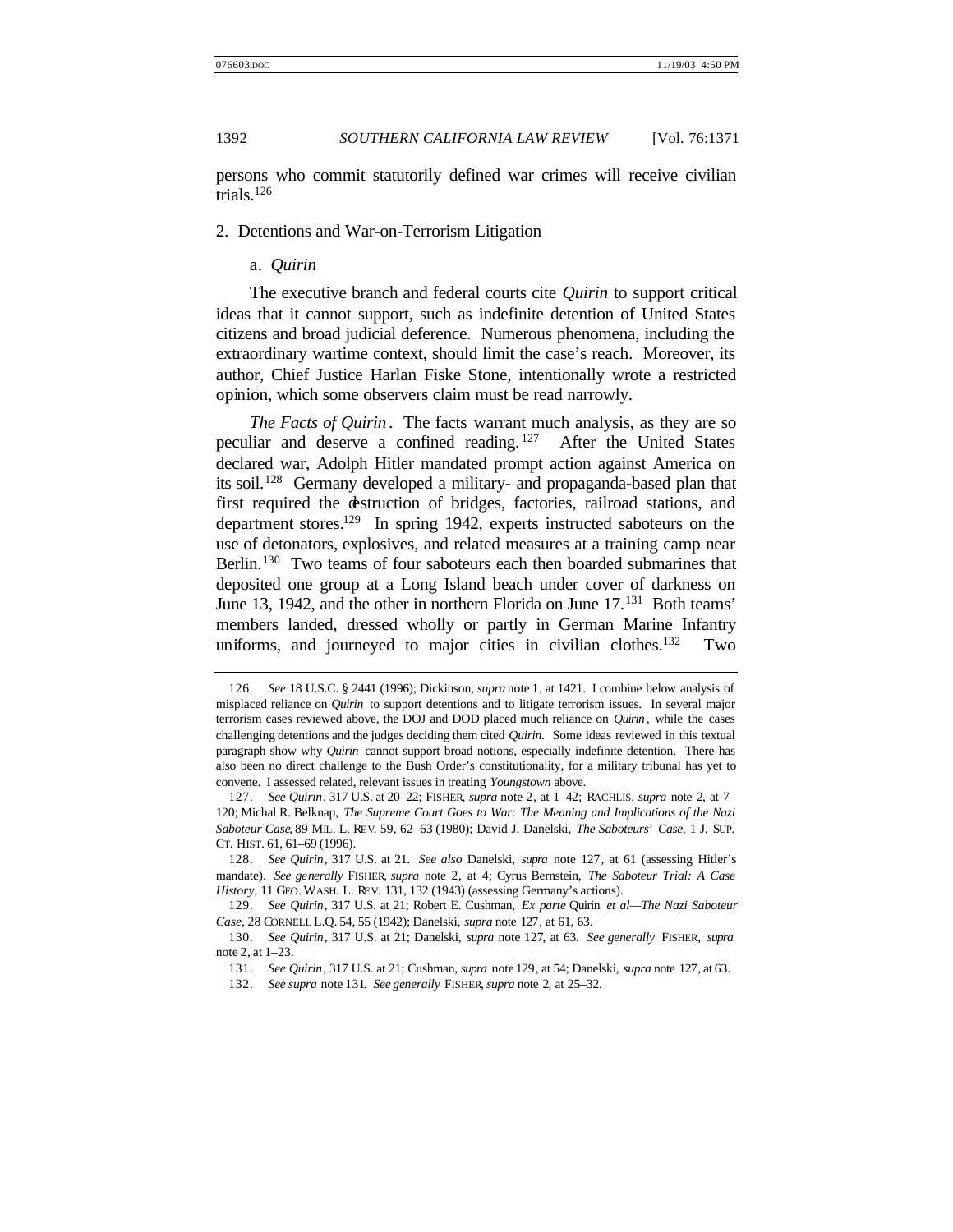saboteurs concluded that they would be saved by betraying the others, while one fully confessed to the Federal Bureau of Investigation ("FBI").<sup>133</sup> On June 27, all the saboteurs were in custody, and FBI Director J. Edgar Hoover announced their capture.<sup>134</sup>

On June 30, Roosevelt informed the Attorney General, Francis Biddle, that the saboteurs "are just as guilty as it is possible to be," and "offenses such as these are probably more serious than any offense in criminal law"; relatedly, Roosevelt stated that the "death penalty is called for by usage and by the extreme gravity of the war aim and the [nation's] very existence," and proposed that they "be tried by court martial."<sup>135</sup> Biddle, after consulting the Secretary of War, Henry Stimson, and the Army Judge Advocate General, Myron Cramer, urged that a military commission be convened to try the saboteurs.<sup>136</sup> Roosevelt issued a July 2 Executive Order creating a military tribunal, appointing the judges, prosecutors, and defense counsel, and prescribing procedures, as well as review of the trial record and any judgment or sentence by the commission.<sup>137</sup> The Order departed from Articles of War strictures by authorizing (1) admission of evidence with probative value for a reasonable person; (2) conviction and the imposition of a death-penalty sentence on a two-thirds (versus unanimous) vote; and (3) direct transmittal of the record, judgment, and sentence to the chief executive for review.<sup>138</sup> The same day, the President issued a Proclamation, ostensibly closing the federal courts to "persons who are subjects, citizens or residents of any nation at war with the United States . . . and are charged with committing, or attempting or preparing to

137. Exec. Order No. 9185, 7 Fed. Reg. 5103 (July 2, 1942); Danelski, *supra* note 127, at 67.

138. Exec. Order No. 9185, *supra* note 137. *See* Danelski, *supra* note 127, at 67. Biddle told Roosevelt that the deviations "should save a considerable amount of time" but would also facilitate the saboteurs' conviction and imposition of the death penalty. *See* Danelski, *supra* , at 67.

<sup>133.</sup> *See* Belknap, *supra* note 127, at 62; Bernstein, *supra* note 128, at 136–37; Danelski, *supra* note 127, at 64–65.

<sup>134.</sup> *See supra* note 133. The Federal Bureau of Investigation ("FBI") issued misleading press releases that suggested its diligence led to the arrests. This incident began "government control on information about" the case and its successful use for propaganda purposes. *See* Danelski, *supra* note 127, at 64–65. *See also* Belknap, *supra* note 127, at 62–63.

<sup>135.</sup> *See* Jonathan Turley, *'*Quirin *' Revisited*, NAT'L L.J., Oct. 28, 2002, at A17.

<sup>136.</sup> *See* FISHER, *supra* note 2, at 48–50. Biddle thought that this approach would be rather expeditious, making it easier to prove the charge of violating the law of war and impose the death penalty. *See id.*; Belknap, *supra* note 127, at 63–64; Danelski, *supra* note 127, at 66. He also harbored secrecy concerns and wished to prevent the public from learning about the ease with which the saboteurs had landed on American soil and the FBI's inept behavior at the outset of World War II. *See* Danelski, *supra*, at 67. For more analysis of Biddle's concerns, see Belknap, *supra* , at 67–68; Katyal & Tribe, *supra* note 58, at 1280–81.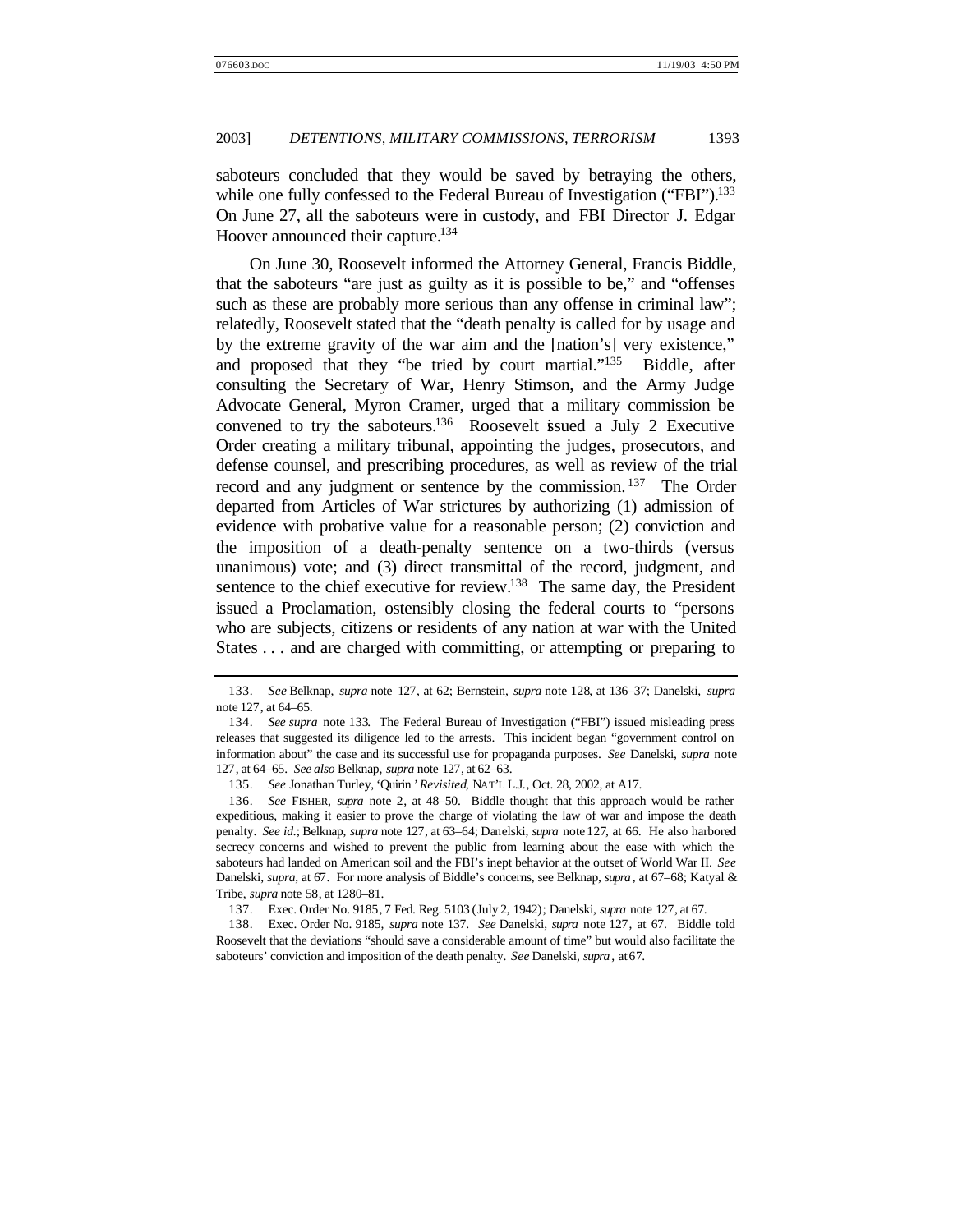commit sabotage, espionage . . . or violations of the law of war."<sup>139</sup> On July 3, Cramer filed charges with the military commission, stating that the eight saboteurs had violated the laws of war; Article 81 of the Articles of War, which involved relieving the enemy; Article 82, which implicated spying; and conspiracy to commit these offenses.<sup>140</sup> Five days later, the tribunal commenced the secret trial in a DOJ assembly room, and it continued for three weeks.<sup>141</sup> The saboteurs' counsel, Army Colonels Cassius Dowell and Kenneth Royall, believed that the Order and Proclamation lacked validity, and informed Roosevelt that they would seek habeas review, prompting his enraged response: "I won't hand them over to any United States marshal armed with a writ of habeas corpus."<sup>142</sup>

In late July, Biddle and Royall convinced the Supreme Court to hear the case, and Stone convened a special session.<sup>143</sup> The Court heard oral arguments over eight hours on July 29 and 30.<sup>144</sup> Before the initial argument, all the justices, except Douglas (who was en route), met in conference for a preliminary discussion, and Justice Owen Roberts stated that Biddle thought Roosevelt would execute the saboteurs regardless of the appeals' disposition.<sup>145</sup> The Court quickly decided the case, assembling less than a day after arguments to issue a terse per curiam order. Stone recounted the litigation's history and said that the justices would announce their disposition and later file a full opinion that explained their reasoning. <sup>146</sup> The order found that Roosevelt had constitutional power to create a military tribunal and try the saboteurs, who had "not shown cause for being discharged by writ of habeas corpus."<sup>147</sup>

<sup>139.</sup> *See* Proclamation No. 2561, *supra* note 123. *See also Ex parte* Quirin, 317 U.S. 1, 22–23 (1942). *See generally* FISHER, *supra* note 2, at 50–53.

<sup>140.</sup> *See Quirin*, 317 U.S. at 23; Bernstein, *supra* note 128, at 142–43; Danelski, *supra* note 127, at 67.

<sup>141.</sup> The government stated that the commission was conducting the trial in secret for security reasons. *See* Belknap, *supra* note 127, at 66; *Espionage: 7 Generals v. 8 Saboteurs*, TIME, July 20, 1942, at 15.

<sup>142.</sup> *See* FRANCIS BIDDLE, IN BRIEF AUTHORITY 331 (1962); FISHER, *supra* note 2, at 56–59, 65– 66; Danelski, *supra* note 127, at 68.

<sup>143.</sup> *See* FISHER, *supra* note 2, at 67–68; RACHLIS, *supra* note 2, at 188–89, 192, 243–46. The procedural history in the lower federal courts appears in *Quirin* , 317 U.S. at 19–20.

<sup>144.</sup> *See* Belknap, *supra* note 127, at 75. For a summary of the arguments proffered by the United States and by the petitioners, see *id*. at 70–75; Danelski, *supra* note 127, at 68–69, 70–71. *See generally* FISHER, *supra* note 2, at 89–108.

<sup>145.</sup> *See* Danelski, *supra* note 127, at 69.

<sup>146.</sup> *See id.* at 71. *See also* Belknap, *supra* note 127, at 76.

<sup>147.</sup> *Quirin* , 317 U.S. at 19; RACHLIS, *supra* note 2, at 212–13. The Court thus dismissed the petitioners' applications for habeas writs and affirmed the district court. *See Quirin*, 317 U.S. at 18–19.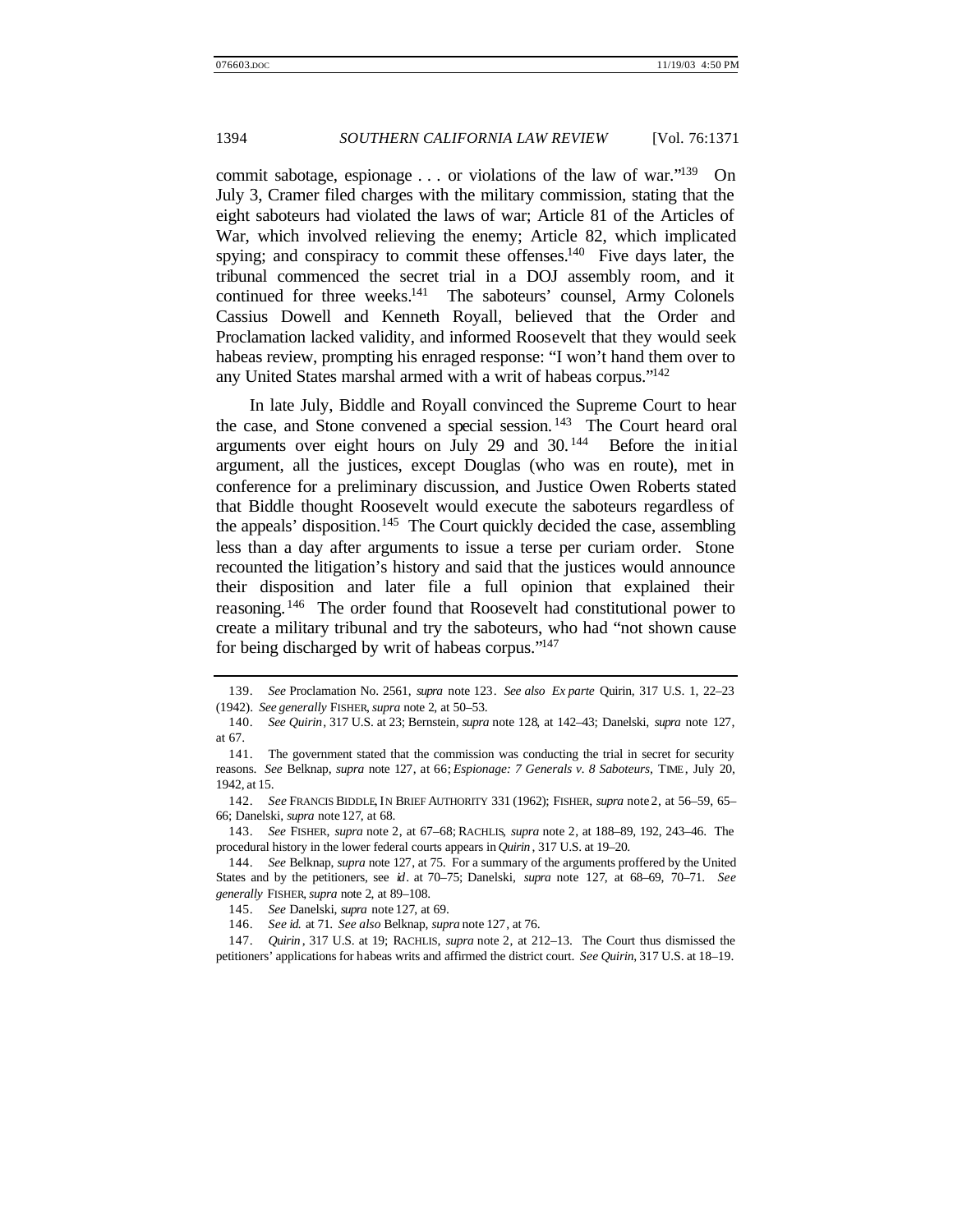The commission, which had recessed while the saboteurs appealed, promptly resumed.<sup>148</sup> On August 1, it heard closing arguments, and two days later, found all defendants guilty and recommended death sentences. The tribunal submitted the record directly to Roosevelt, who accepted most of the suggestions.<sup>149</sup> On August 6, the United States electrocuted six of the petitioners.<sup>150</sup> The President then sealed the case record for the remainder of the war.<sup>151</sup>

Stone agonized over the draft full opinion for two months.<sup>152</sup> On September 25, he circulated it and a memorandum, intimating that certain issues defense counsel raised in July had not been before the Court, yet urging that they be decided against the saboteurs.<sup>153</sup> For several weeks, Stone negotiated changes that would satisfy a few justices' concerns.<sup>154</sup> Stone then focused on the Articles of War provisos, over which the Court was evenly divided and regarding which he had written two drafts.<sup>155</sup> Justice Frankfurter unsuccessfully pursued support for the second.<sup>156</sup> On October 16, however, Justice Jackson circulated a memorandum that resembled a concurrence which troubled other members who had earlier agreed that unanimity was critical.<sup>157</sup> He believed the Court exceeded its powers "in reviewing the legality of the President's Order and that experience shows the judicial system unfitted to deal with matters in which we must present a united front to a foreign foe."<sup>158</sup> That action jeopardized unanimity and led Justice Frankfurter to pen his *Soliloquy*. This

151. *See* Bernstein, *supra* note 128, at 188–89; Danelski, *supra* note 127, at 72.

152. *See* Danelski, *supra* note 127, at 72–75. Stone posited an intuitive rationale for a decision, but his law clerks found "little authority" for this, and Stone could only cite analogous cases at numerous crucial points. *See id.* at 72.

153. Stone expressed concern about the Court being "in the unenviable position of having stood by and allowed six men to go to their death without making it plain to all concerned—including the stion on which counsel strongly relied to secure petitioners'

liberty." Belknap, *supra* note 127, at 78.

- 154. *See* Danelski, *supra* note 127, at 75–76.
- 155. *See id.* at 76–77.
- 156. Option two stated that the Articles of War did not bind the chief executive. *See id.* at 76.

157. They were Justices Stone, Frankfurter, and Black. *See id.*

158. *See* Belknap, *supra* note 127, at 79.

159. The document has attained considerable notoriety. *See* Memorandum from Felix Frankfurter, F.F.'s Soliloquy, to the justices of the U.S. Supreme Court (Oct. 23, 1942), *reprinted in* 5

<sup>148.</sup> *See* RACHLIS, *supra* note 2, at 209, 212–13; Danelski, *supra* note 127, at 71.

<sup>149.</sup> The record was nearly 3000 pages. FISHER, *supra* note 2, at 181. President Roosevelt did commute the sentences proposed for the two saboteurs who defected. *See* Belknap, *supra* note 127, at 77; Danelski, *supra* note 127, at 72.

<sup>150.</sup> *See* Danelski, *supra* note 127, at 77. Roosevelt reportedly hoped that the military commission would recommend death by hanging. *See* WILLIAM D. HASSETT, OFF THE RECORD WITH F.D.R. 1942–1945, at 90, 97, 99 (1958).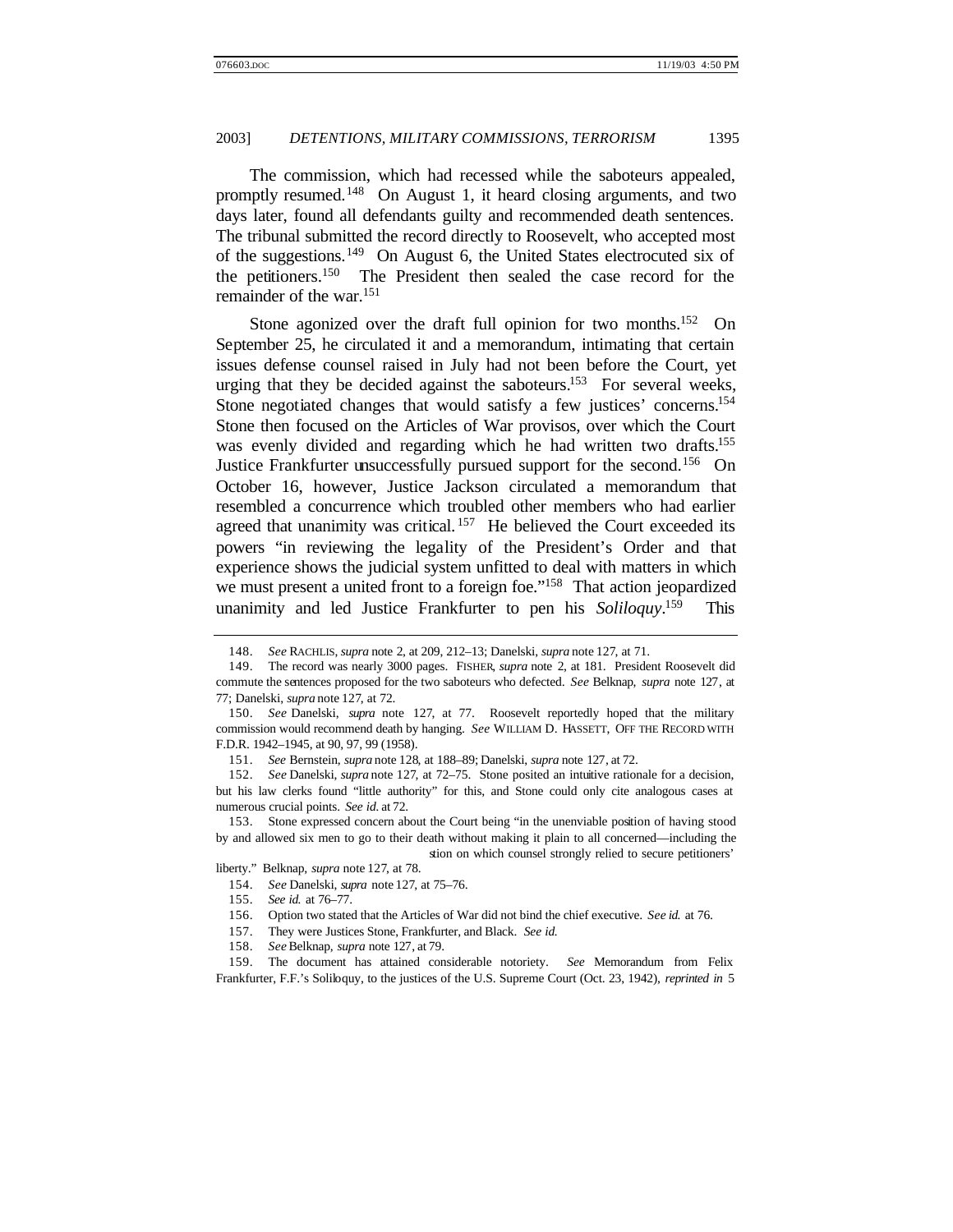imaginary exchange criticized the dead saboteurs for appealing and for igniting a divisive three-branch fight.<sup>160</sup> Once Justice Jackson read the missive, he decided against a concurrence,<sup>161</sup> and Justice Roberts urged compromise.<sup>162</sup> Stone continued "patient negotiations"<sup>163</sup> and announced the Court's decision on October 29, 1942. <sup>164</sup>

*Analysis of the Quirin Opinion*. The Court intentionally resolved the case on the narrowest grounds, stating as much expressly, and declined to treat many factual and legal questions. For example, Stone neither thoroughly scrutinized the claims against, and defenses proffered by, the saboteurs nor the processes that tested them. This review derived, in essence, from an agreement that rigorous scrutiny exceeded the Court's capacity, given the time constraints. The relevant facts were actually stipulated and undisputed,<sup>165</sup> and Stone did not address petitioners' "guilt" or innocence."<sup>166</sup> The justices also left undecided some legal questions, such as whether Roosevelt could create the tribunal and whether Congress could limit the president's authority to treat enemy belligerents, mainly because Congress had "authorized trial of offenses against the law of war before such commissions."<sup>167</sup>

The Court first assessed the government's contention that Roosevelt's Proclamation prevented the saboteurs from seeking federal court review because they were "enemy aliens" who had engaged in the behavior recounted above.<sup>168</sup> Notwithstanding the document's specific words, which purported to eliminate judicial scrutiny, the justices reviewed the petitioners' habeas writs.<sup>169</sup> Stone admonished that federal courts could

GREEN BAG 2D 438, 438 (2002) [hereinafter F.F.'s Soliloquy]. *See also* G. Edward White, *Felix Frankfurter's "Soliloquy" in Ex parte* Quirin, 5 GREEN BAG 2D 423, 432–36 (2002).

<sup>160.</sup> *See* F.F.'s Soliloquy, *supra* note 159, at 439. *See also* Danelski, *supra* note 127, at 77–78. The imaginary exchange also beseeched the Court through a patriotic plea against creating an ethereal constitutional debate when America was at total war. *See id*.

<sup>161.</sup> *See* Danelski, *supra* note 127, at 78. *See generally* EDWARD S. CORWIN, TOTAL WAR AND THE CONSTITUTION (1947) (discussing the concept of "Total War" to which Justices Frankfurter and Jackson alluded).

<sup>162.</sup> *See* Danelski, *supra* note 127, at 78.

<sup>163.</sup> *See id*.

<sup>164.</sup> He ultimately secured a resolution in which his colleagues agreed to disagree about the rationale. *See id.* at 78–79. *See also Ex parte* Quirin, 317 U.S. 1, 1, 18 (1942); *infra* notes 184–87.

<sup>165.</sup> *See Quirin*, 317 U.S. at 20; *supra* notes 128–35 and accompanying text.

<sup>166.</sup> *Quirin*, 317 U.S. at 25. For example, the Supreme Court did not esolve the question of whether one of the saboteurs had actually lost his United States citizenship. *See id* . at 37–38.

<sup>167.</sup> *Id.* at 29, 47.

<sup>168.</sup> *Id.* at 24–25; *supra* notes 128–35 and accompanying text.

<sup>169.</sup> According to the Court: "[T]here is certainly nothing in the Proclamation to preclude access to the courts for determining its applicability to the particular case." *Quirin* , 317 U.S. at 25. *See In re*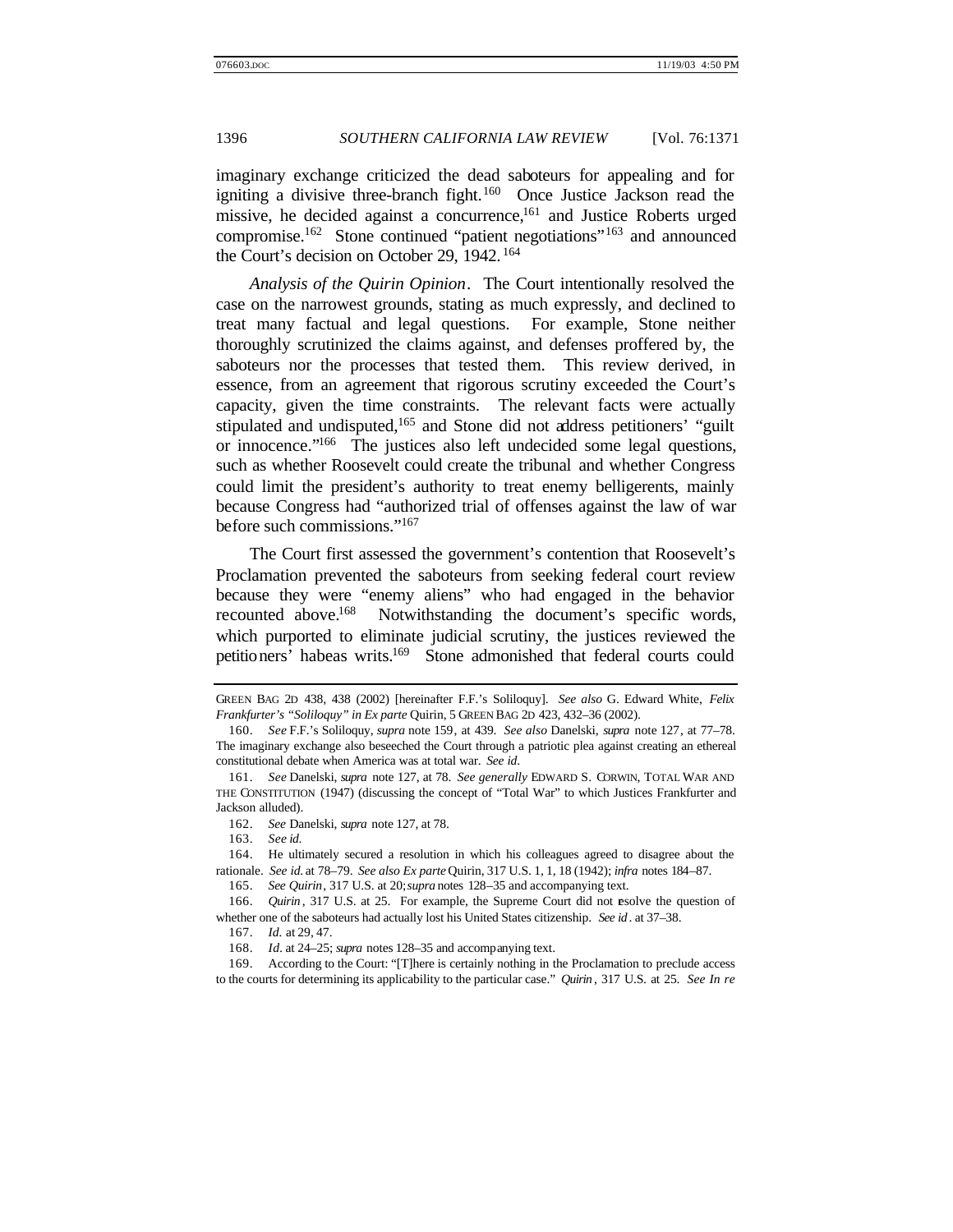overturn petitioners' trial and detention—which the President had ordered by exercising Commander-in-Chief authority in wartime—only if clearly convinced that the Constitution or statutes were violated.<sup>170</sup> The Court canvassed Article I and II powers to provide for the common defense and found that the president has broad authority to wage war declared by Congress and to effectuate all statutes that prescribe war's conduct, as well as define and punish "offenses against the law of nations."<sup>171</sup> Stone then asked "whether any of the acts charged [were] an offense against the law of war cognizable before a military tribunal, and if so whether the Constitution prohibits the trial[,]" and he ascertained that "[b]y universal agreement and practice, the law of war" distinguishes lawful and unlawful combatants: "[The former] are subject to capture and detention as prisoners of war by opposing military forces."<sup>172</sup> Unlawful combatants, such as the enemy who without uniform comes secretly across military lines to wage war by destroying life or property, are "offenders against the law of war subject to trial and punishment by military tribunals."<sup>173</sup> The justices so classified the saboteurs, finding the initial allegation's first specification adequate to "charge all the petitioners with the offense of unlawful belligerency, trial of which" was within the commission's jurisdiction.<sup>174</sup> The Court said that they were not "any the less belligerents" because some were United States citizens or had not "actually committed or attempted to commit any act of depredation," or entered an area of active military operations.<sup>175</sup>

Stone next assessed the merits of petitioners' substantive claims that they were entitled to "presentment or indictment of a grand jury" by the Fifth Amendment and to a civil court jury trial by Article III and the Sixth Amendment.<sup>176</sup> "[L]ong-continued and consistent interpretation" meant the provisos did not "extend[] the right to demand a jury to trials by military commission, or . . . require[] that offenses against the law of war

Yamashita, 327 U.S. 1, 9 (1946) (stating that "Congress . . . has not withdrawn [jurisdiction], and the Executive" could not unless habeas corpus were suspended).

<sup>170.</sup> *See Quirin*, 317 U.S. at 25.

<sup>171.</sup> *Id.* at 25-29. The Court's survey of the Art icles of War found that Congress had expressly accorded military tribunals "jurisdiction to try offenders or offenses against the law of war in appropriate cases." *Quirin* , 317 U.S. at 28. *See* TRIBE, *supra* note 118, at 670; *supra* note 10 and accompanying text.

<sup>172.</sup> *Quirin* , 317 U.S. at 29–31.

<sup>173.</sup> *Id*. at 31 (citation omitted).

<sup>174.</sup> *Id*. at 36.

<sup>175.</sup> *Id*. at 37–38. According to the Court: "The offense was complete when" each person who was an enemy belligerent passed or went behind American "military and naval lines and defenses [wearing] civilian dress and with hostile purposes." *Id.* at 38. *See* TRIBE, *supra* note 118, at 300 n.185. 176. *See Quirin*, 317 U.S. at 38–45.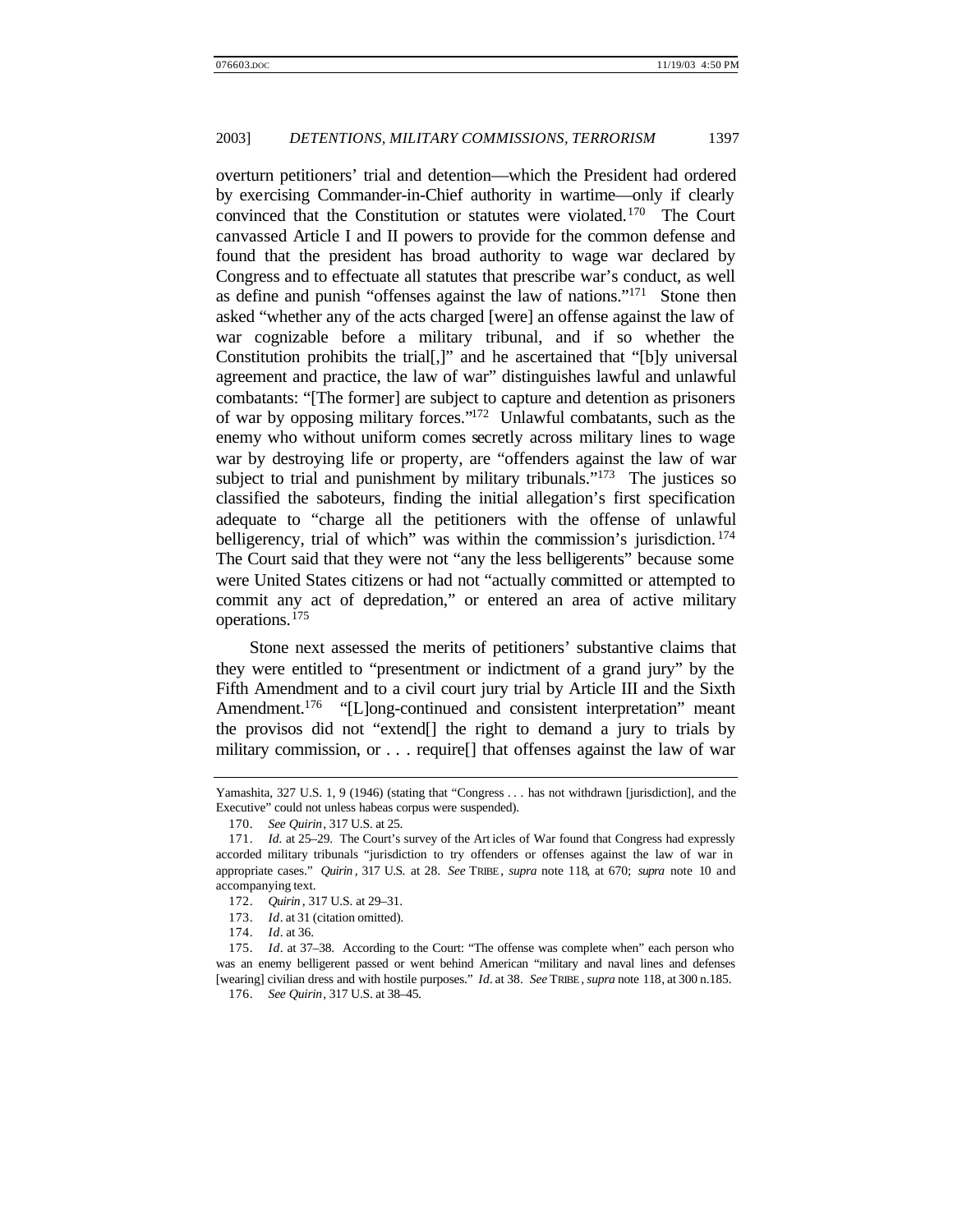not triable by jury at common law be tried only in the civil courts."<sup>177</sup> The Court assumed that some of those offenses are "constitutionally triable only

<sup>178</sup> a view it had articulated in *Ex parte Milligan*. <sup>179</sup> Petitioners argued that *Milligan* held that the law of war "can never be applied to citizens in states which have upheld the authority of the government, and where the courts are open and their process unobstructed."<sup>180</sup> Because Milligan "was not an enemy belligerent," Stone distinguished this opinion, apparently restricting *Milligan* to its facts and finding the decision inapplicable to the present case.<sup>181</sup>

The Court did not meticulously designate the ultimate scope of the tribunal's jurisdiction because the saboteurs, "*upon the conceded facts*, were plainly within those boundaries  $\dots$  ."<sup>182</sup> Thus, the justices held only that the behavior at issue was an "offense against the law of war which the Constitution authorized to be tried by military commission."<sup>183</sup> The Court was "unanimous in its conclusion that the Articles in question could not at any stage of the proceedings afford any basis for issuing the writ," <sup>184</sup> but lacked a majority who agreed on the "appropriate grounds for decision."<sup>185</sup> Certain justices thought that "Congress did not intend the Articles of War to govern a Presidential military commission convened for [resolving] questions relating to admitted enemy invaders,"<sup>186</sup> even as others believed that specific Articles covered this tribunal but did not preclude the measures Roosevelt prescribed or used.<sup>187</sup>

My analysis shows many factors that warrant limiting *Quirin*. For example, the case evinces the speed with which the government proceeded and the Court ratified the commission's deliberations, and the difficulties of rationalizing the full opinion once the United States had used a hastily written, laconic per curiam order to execute six petitioners.<sup>188</sup> Stone

*supra* note 58, at 1277–87.

<sup>177.</sup> *Id.* at 40. *See generally* TRIBE, *supra* note 118, at 299–300 (assessing *Quirin* and *Milligan*).

<sup>178.</sup> *Quirin* , 317 U.S. at 29.

<sup>179.</sup> For an assessment of *Quirin* and *Milligan*, see REHNQUIST, *supra* note 97, at 75–77; Katyal & Tribe, *supra* note 58, at 1292.

<sup>180.</sup> *Ex parte* Milligan, 71 U.S. (4 Wall.) 2, 121 (1866). *See also Quirin*, 317 U.S. at 45.

<sup>181.</sup> *See Quirin*, 317 U.S. at 45–46. *See generally* RICHARD H. FALLON, JR., DANIEL J. MELTZER & DAVID L. SHAPIRO, HART & WECHSLER'S THE FEDERAL COURTS AND THE FEDERAL SYSTEM 408– 15 (5th ed. 2003) [hereinafter HART & WECHSLER]; Belknap, *supra* note 127, at 85; Katyal & Tribe,

<sup>182.</sup> *See Quirin*, 317 U.S. at 45–46 (emphasis added).

<sup>183.</sup> *See id*. at 46.

<sup>184.</sup> *See id*. at 47.

<sup>185.</sup> *See id.*

<sup>186.</sup> *See id*.

<sup>187.</sup> *See id.*

<sup>188.</sup> *See id.* at 18.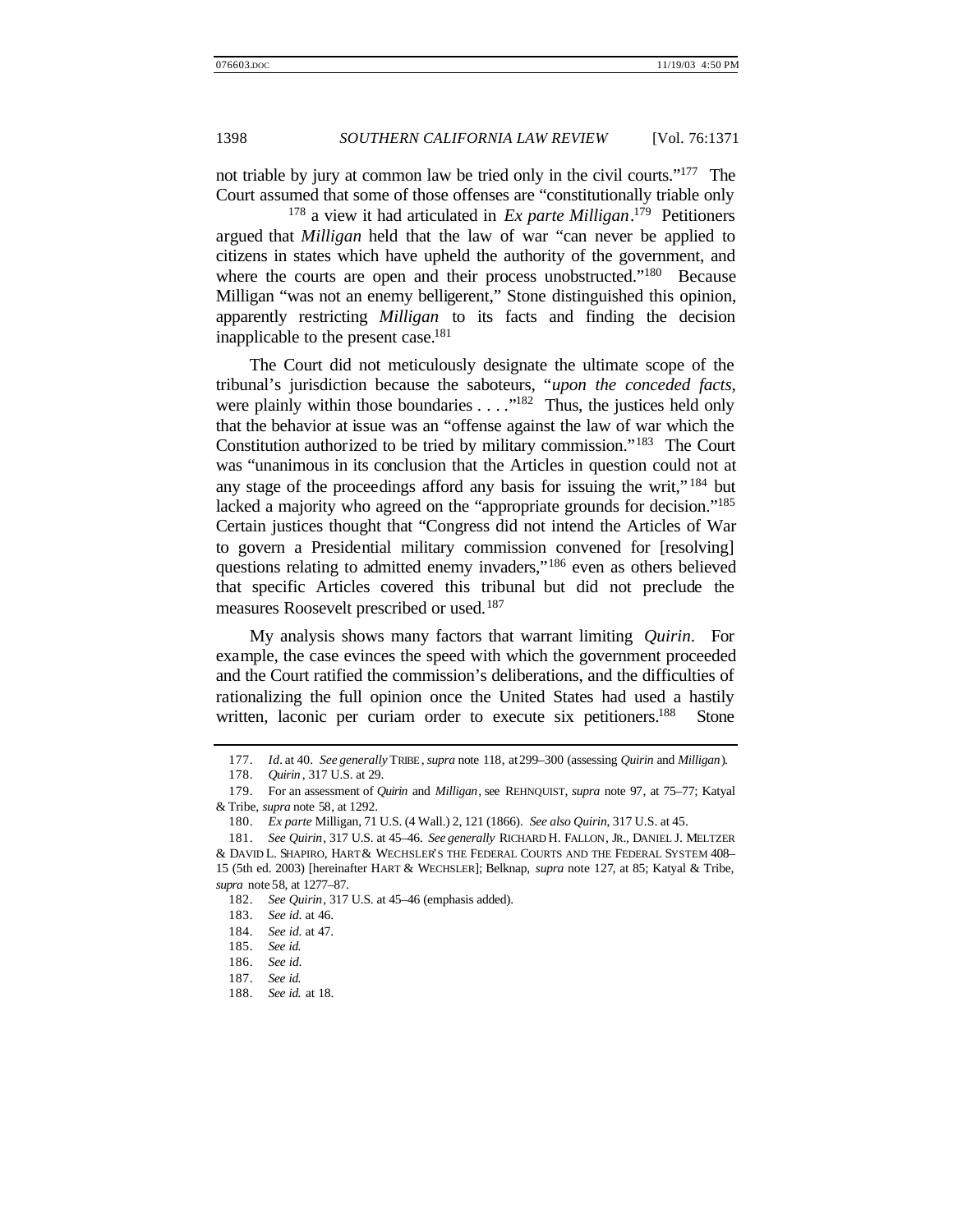described his justificatory effort as a "mortification of the flesh," <sup>189</sup> and the Court differed on the result's reasoning.<sup>190</sup> *Quirin* manifests the wartime setting when, for instance, national security interests have eroded, and often trumped, civil liberties.<sup>191</sup> The opinion also reflects improper exogenous pressures, most critically from Roosevelt, to legitimate rapid trial, prompt conviction, and grave punishment;<sup>192</sup> it reflects internal ones, too, mainly from Justice Frankfurter,<sup>193</sup> who later admitted that *Quirin* was "not a happy precedent."<sup>194</sup> Twenty years after the case was issued, Justice Douglas bemoaned the experience, stating that it showed "all of us that it is extremely undesirable to announce a decision on the merits without an opinion accompanying it. Because once [we] search for the grounds . . . sometimes those grounds crumble."<sup>195</sup> Moreover, the decision was exceptional and should be restricted to its unusual facts because the Court expressly stated that its holding was very narrow.<sup>196</sup> Many observers have suggested that *Quirin* be sharply confined, and a few have analogized the opinion to *Korematsu v. United States*, the discredited ruling that allowed the internment of Japanese Americans.<sup>197</sup>

b. Other Reasons for Limiting *Quirin*

There are additional, major ways in which *Quirin* is limited, essentially warranting the opinion's relegation to an anachronistic period piece, or at most, an antiquated World War II relic. It is important to understand that the 1942 timeframe when the Supreme Court resolved *Quirin* substantially predated the dramatic expansion of federal habeas corpus jurisprudence, as well as international law and international human-rights law.

<sup>189.</sup> ALPHEUS THOMAS MASON, HARLAN FISKE STONE: PILLAR OF THE LAW 659 (1956); Danelski, *supra* note 127, at 72.

<sup>190.</sup> *See supra* notes 186–87 and accompanying text.

<sup>191.</sup> *See* REHNQUIST, *supra* note 97, at 75;TRIBE, *supra* note 118, at 670; Earl Warren, *The Bill of Rights and the Military*, 37 N.Y.U. L. REV. 181, 191–93 (1962). Justice Jackson even said that the Court had exceeded its authority. *See* Belknap, *supra* note 127, at 79.

<sup>192.</sup> *See, e.g.*, FISHER, *supra* note 2, at 50–53; Katyal & Tribe, *supra* note 58, at 1291; *supra* notes 135–39.

<sup>193.</sup> Most notable was F.F.'s Soliloquy, *supra* note 159; *see supra* note 159.

<sup>194.</sup> Danelski, *supra* note 127, at 80; White, *supra* note 159, at 436.

<sup>195.</sup> Danelski, *supra* note 127, at 80.

<sup>196.</sup> *See Ex parte* Quirin, 317 U.S. 1, 45–46 (1942); *supra* notes 166–67, 182–83 and accompanying text. For similar articulations of the precept that the Court should narrowly draft opinions, see *Dames & Moore v. Regan*, 453 U.S. 654, 660–61 (1981), and *Youngstown Sheet & Tube Co. v. Sawyer*, 343 U.S. 579, 635 (1952).

<sup>197.</sup> *See* Katyal & Tribe, *supra* note 58, at 1290–91; Turley, *supra* note 135. *See also* Korematsu v. United States, 323 U.S. 214, 219 (1944); Warren, *supra* note 191, at 193 n.33.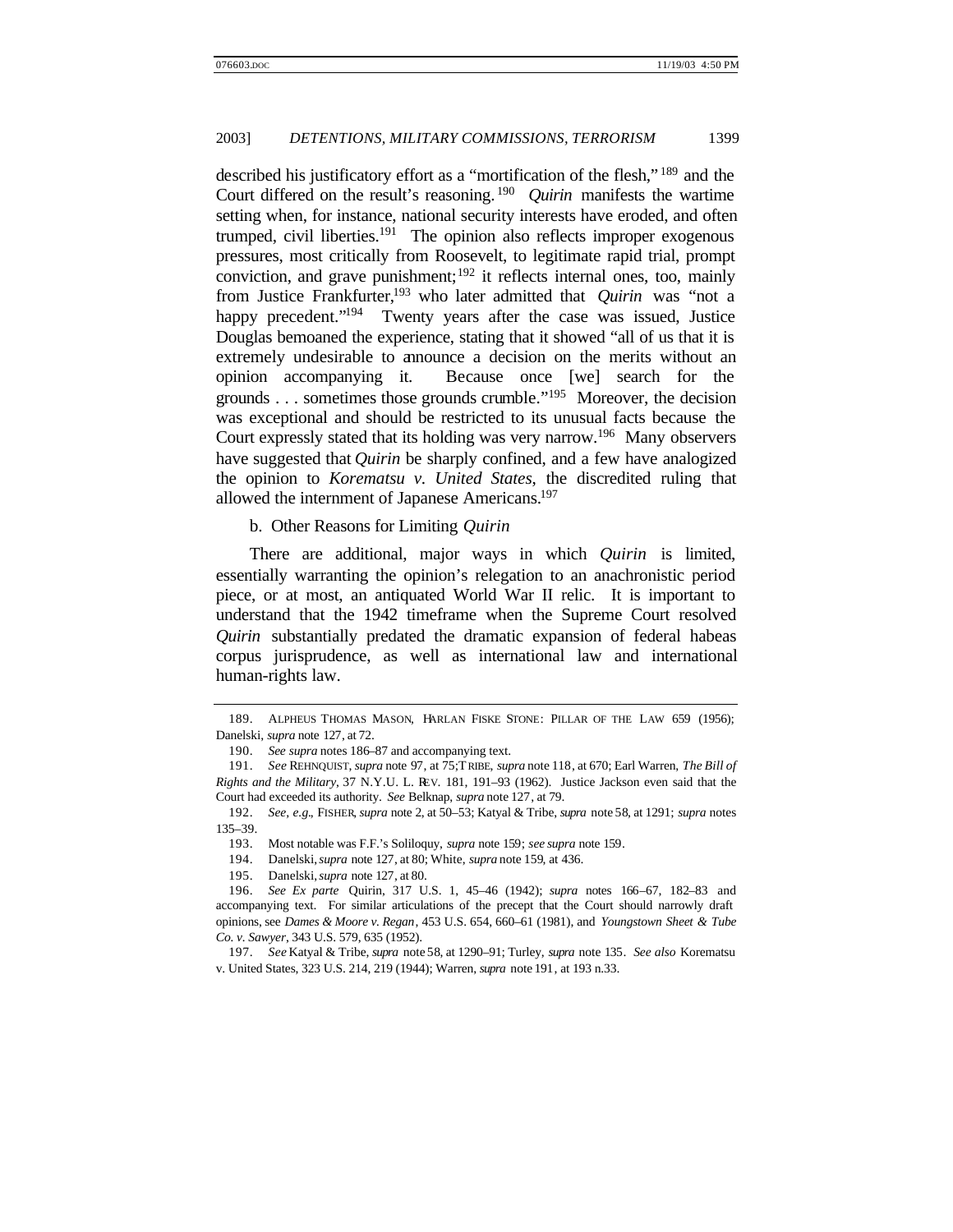*Habeas Corpus*. Close analysis of *Quirin* and its historical setting belies the Administration's repeated contention that the justices only scrutinized whether the military tribunal's *jurisdiction* was lawful.<sup>198</sup> The Court framed the issues vis-à-vis the commission's jurisdiction over the saboteurs and the alleged offenses, but it resolved on the merits petitioners' substantive claims that tribunal procedures violated their Fifth and Sixth Amendment rights and the Articles of War. Moreover, the litigants' broad factual stipulation vitiated any need for judicial inquiry into those facts or their proof.<sup>199</sup> Even if the *Quirin* Court merely addressed the issue of jurisdiction, in the narrowest sense,  $200$  the opinion could not substantiate the analogous confinement of federal judicial review, which scrutinizes detention or punishment under the Bush Order. Assuming that *Quirin* required circumscribed review, this feature must be modernized to reflect the substantial evolution of federal habeas corpus jurisprudence since 1942.

The law that governed the scope of federal habeas corpus scrutiny the year *Quirin* was issued narrowly cabined review.<sup>201</sup> Federal courts, in habeas proceedings at that time and from the nation's origins, essentially undertook a "jurisdictional inquiry," which meant conviction by a court with valid jurisdiction ended the matter.<sup>202</sup> Only a decade after *Quirin*, when the justices decided cases such as *Brown v. Allen*, <sup>203</sup> did the Court

<sup>198.</sup> *See supra* notes 165–97 and accompanying text.

<sup>199.</sup> *See, e.g.*, Padilla *ex rel.* Newman v. Bush, 233 F. Supp. 2d 564, 607 (S.D.N.Y. 2002) (observing that the precedential significance of *Quirin* is limited by the parties' factual stipulation).

<sup>200.</sup> I recognize that the Court did not scrutinize the substantive claims against, and defenses of, the petitioners or the procedures used to test them, mainly because the parties agreed that such review was beyond the Court's capacity, given the case's temporal context. *See supra* notes 165–66 and accompanying text.

<sup>201.</sup> *See* HART & WECHSLER, *supra* note 181, at 1364–68 (assessing the debate over the writ's scope). Leading and often conflicting commentaries on this history include WILLIAM F. DUKER, A CONSTITUTIONAL HISTORY OF HABEAS CORPUS (1980); ERIC M. FREEDMAN, HABEAS CORPUS: RETHINKING THE GREAT WRIT OF LIBERTY (2001); Paul M. Bator, *Finality in Criminal Law and Federal Habeas Corpus for State Prisoners*, 76 HARV. L. REV. 441 (1963); James S. Liebman, *Apocalypse Next Time?: The Anachronistic Attack on Habeas Corpus/Direct Review Parity*, 92 COLUM. L. REV. 1997 (1992); Lewis Mayers, *The Habeas Corpus Act of 1867: The Supreme Court As Legal Historian*, 33 U. CHI. L. REV. 31 (1965); Dallin H. Oaks, *Legal History in the High Court: Habeas Corpus*, 64 MICH. L. REV. 451 (1966); Gary Peller, *In Defense of Federal Habeas Corpus Relitigation*, 16 HARV. C.R.-C.L. L. REV. 579 (1982); Ann Woolhandler, *Demodeling Habeas*, 45 STAN. L. REV. 575 (1993).

<sup>202.</sup> Leading cases that articulate the "jurisdictional rule" in *Ex parte Watkins*, 28 U.S. (3 Pet.) 193 (1830), include *Johnson v. Zerbst*, 304 U.S. 458, 465–67 (1938), *Moore v. Dempsey*, 261 U.S. 86, 91–92 (1923), and *Ex parte Siebold* , 100 U.S. 371, 375 (1879).

<sup>203.</sup> 344 U.S. 443 (1953). *See* CHEMERINSKY, *supra* note 62, at 922; Eric M. Freedman, Brown v. Allen*: The Habeas Corpus Revolution That Wasn't*, 51 ALA. L. REV. 1541 (2000) (affording a comprehensive assessment of *Brown v. Allen*). *Waley v. Johnston*, 316 U.S. 101 (1942), may have departed from *Watkins*. Later precedent and contemporaneous commentary suggest otherwise,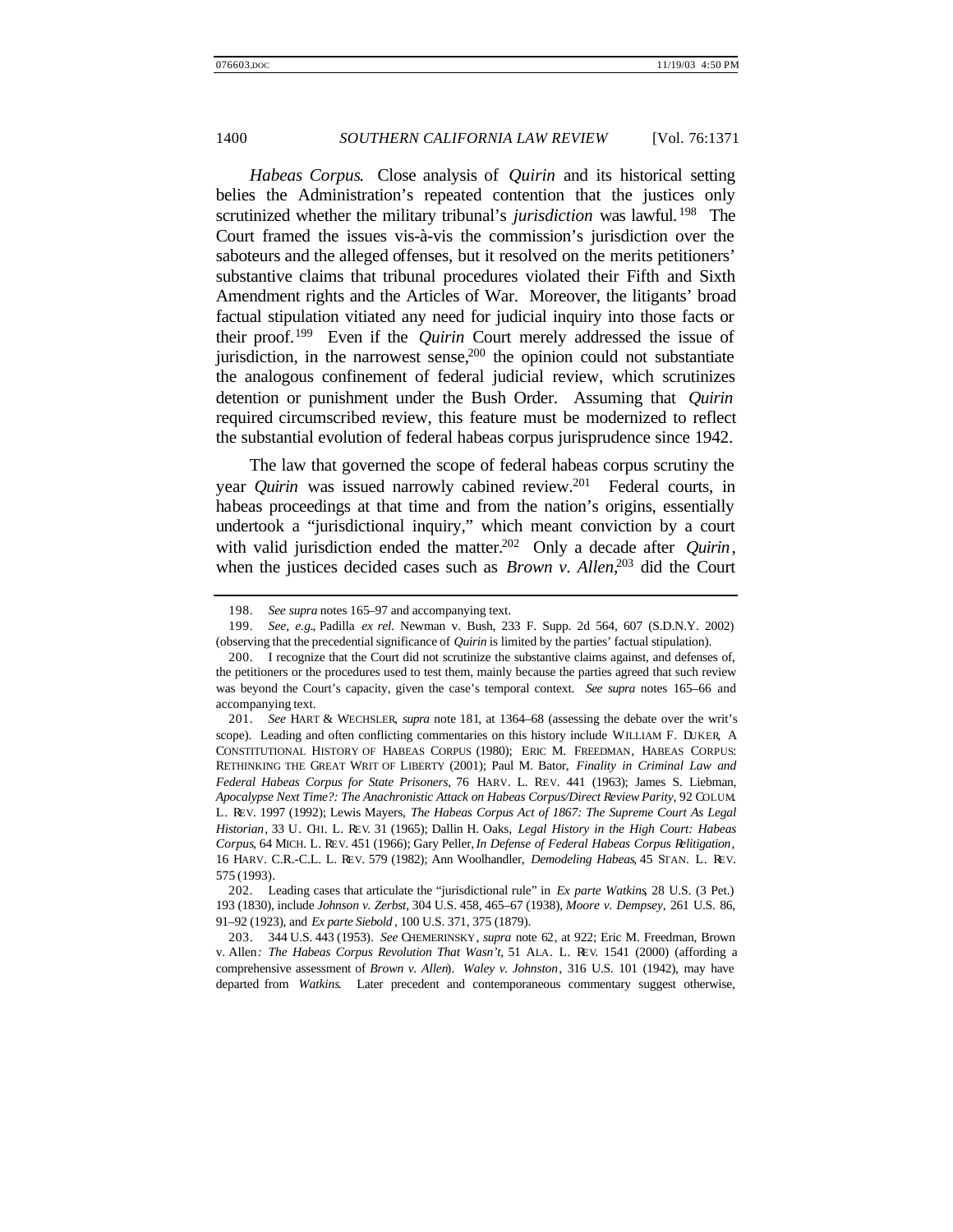abandon this sharply restricted habeas corpus jurisprudence and embark on its dramatic expansion. Now, the writ is generally available to remedy constitutional mistakes that infect convictions.<sup>204</sup>

*International Law*. The second principal way that *Quirin* is limited concerns the remarkably underdeveloped condition of international law and human-rights law when the determination was issued.<sup>205</sup> For instance, the World War II ruling predates the International Covenant on Civil and Political Rights and the Geneva Conventions (treaties to which the United States is a party), as well as long-established tenets of customary international law that involve due process standards.

In sum, members of the Bush Administration and the federal judiciary have misplaced reliance on certain domestic case law, especially *Quirin*. Part III, therefore, proffers numerous suggestions to address the issues that terrorism litigation will raise, in part, by urging that executive- and judicial-branch officials accord relevant precedent the type of nuanced treatment expressly and implicitly mentioned above.

## III. SUGGESTIONS FOR THE FUTURE

#### A. MILITARY COMMISSIONS

When the Bush Administration decides to prosecute someone in a military tribunal, and that individual challenges the tribunal's constitutionality, the federal judge who entertains this dispute should resolve the matter pursuant to numerous critical principles. Most important, the president does not have authority to eliminate federal court jurisdiction, a determination compelled by the Constitution and *Youngstown*. Military commissions, however, may be valid in particular contexts (e.g., extraterritorial prosecutions that result from declared wars). Articles I and III of the Constitution, in clear terms, provide that Congress, not the executive, is the political branch with power to establish federal courts and prescribe their jurisdiction. *Youngstown* is the controlling precedent. According to the majority opinion, the chief executive lacks authority to legislate in areas specifically delegated to Congress, even in national emergencies, and the major concurrence finds this power at its

however. *See* Sunal v. Large, 332 U.S. 174, 177 (1947); Alexander Holtzoff, *Collateral Review of Convictions in Federal Courts*, 25 B.U. L. REV. 26, 40–46 (1945).

<sup>204.</sup> A classic example is *Fay v. Noia* , 372 U.S. 391, 398–99 (1963). *See also* CHEMERINSKY, *supra* note 62, at 906–07.

<sup>205.</sup> *See* Dickinson, *supra* note 1, at 1421–32; *supra* notes 12–13 and accompanying text.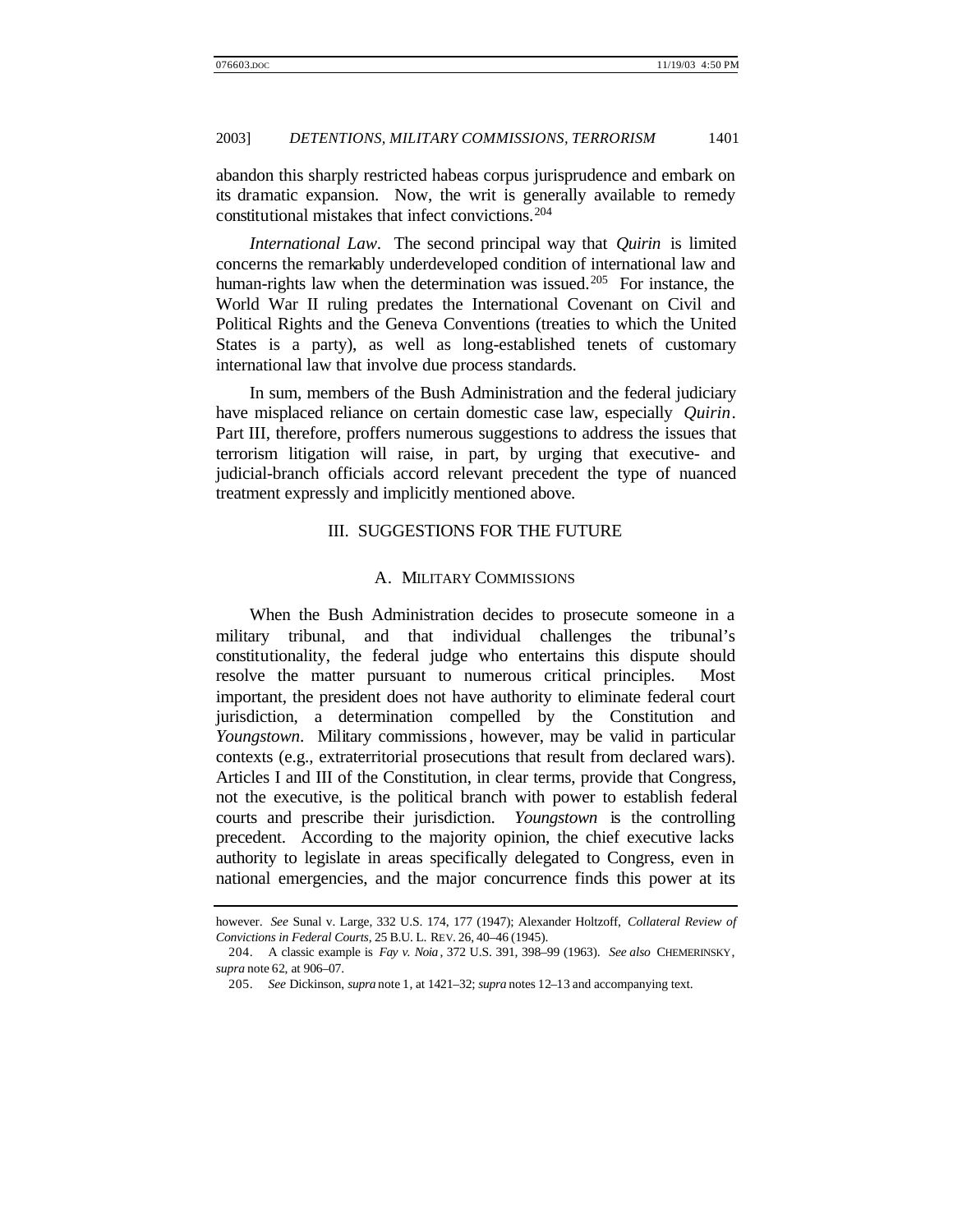nadir when invoked absent an explicit grant and against clearly stated legislative will.

*Ex parte Quirin* correspondingly warrants quite restricted application. The Court, in express terms, did not resolve whether the president acting alone could create military tribunals, but premised its decision—holding that the Roosevelt commission was valid—substantially on Congress' war declaration and its specific authorization for tribunals in the Articles of War. Many other phenomena, including the case's peculiar facts, its narrow holding, and the wartime context, require sharply limiting *Quirin*. In short, the Constitution and *Youngstown* dictate the conclusion that the chief executive lacks power to nullify federal jurisdiction or to deny individuals accused of terrorism federal court access.

### B. WAR-ON-TERRORISM LITIGATION AND DETENTION

When federal judges address war-on-terrorism litigation, they should resolve these cases pursuant to several important tenets. Most significant, courts should recognize that the Bush Administration and a few judges have invoked *Quirin* for propositions (such as broad judicial deference to executive-branch detention decisions) that the opinion cannot support, and courts must cabin its application for numerous reasons. First, *Quirin* involved unique facts that were virtually all uncontested. Second, a number of phenomena make the opinion and its legal analysis vulnerable to criticism. <sup>206</sup> Moreover, Stone intentionally and expressly limited the decision and its holding, and the justices could not agree on a rationale. Courts should also reject expansive invocation of *Quirin* for notions like judicial acquiescence to presidential detention decisionmaking. They must realize that the Court did exercise jurisdiction, despite the Roosevelt Proclamation that purportedly barred it, and the justices resolved on the merits petitioners' substantive claims under the Fifth and Sixth Amendments and the Articles of War.

*Quirin* also deserves narrow application because the decision's 1942 issuance substantially preceded burgeoning growth in federal habeas corpus law. Federal judges must appreciate that the writ's expansion by the Supreme Court has modified *Quirin*, and they should clearly reject this obsolete feature of the opinion when addressing the federal habeas petitions the Bush Order will engender. Federal habeas corpus law's character and significance have been dramatically expanded over the last sixty years, and

<sup>206.</sup> *See, e.g.*, *supra* notes 188–97 and accompanying text.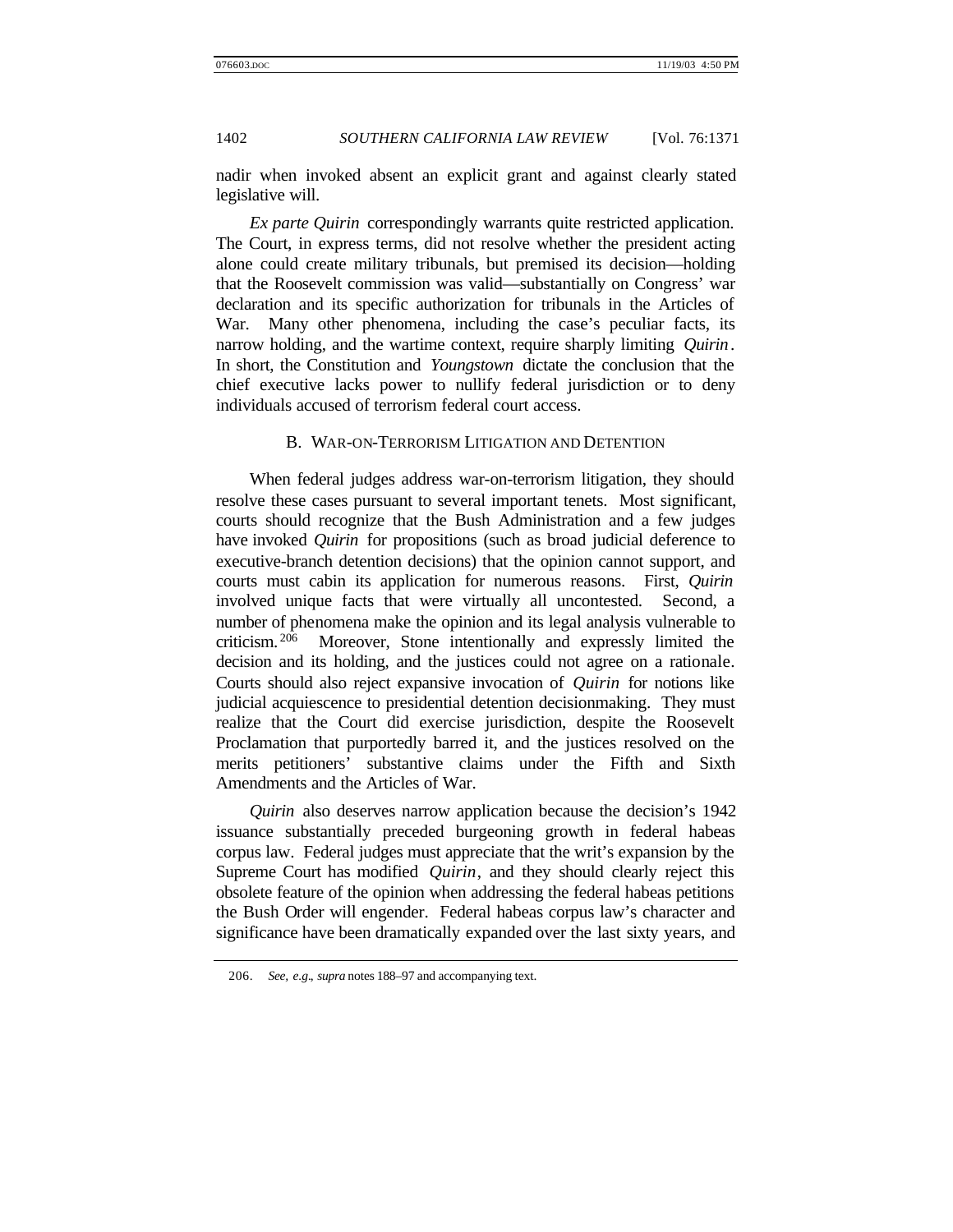that development included broadened interpretation of federal constitutional protections accorded criminal defendants under the Warren Court. Illustrative of contemporary use of federal habeas corpus law are allegations that state-appointed counsel furnished ineffective assistance<sup>207</sup> and that police secured self-incriminating statements in violation of the requirements imposed by *Miranda v. Arizona*. 208

These examples of the writ's modern application do not necessarily suggest that a defendant whom a military tribunal lawfully tries will have those or other constitutional protections. A federal court that exercises jurisdiction over a habeas petition of someone tried in a commission, however, does possess the requisite authority for deciding on the merits constitutional challenges to tribunal operation and must not be deterred by an outmoded allusion to *Quirin*. Thus, a party might claim that admission of questionable evidence contravened the individual's Fifth Amendment ," <sup>209</sup> or that the person's conviction lacked support in constitutionally adequate evidence<sup>210</sup> or was premised on self-incriminating statements procured in a coercive manner.<sup>211</sup> The lenient evidentiary criteria that the DOD Order provides mean that litigants promise to raise these issues.<sup>212</sup> Defendants will pursue many additional questions. Federal judges facing the issues in the context of a habeas corpus petition otherwise within their statutory jurisdiction should resolve

In short, *Quirin* prescribes meaningful federal court review to the maximum degree allowed by relevant habeas corpus law, and judiciously admonishes against unwarranted third branch intrusion in executive national security actions. Despite the justices' lucid recognition of the critical wartime situation in which they ruled, the Court resolved constitutional challenges to the presidential initiative consistent with its judicial role.

them and must not be stymied by anachronistic references to *Quirin*.

<sup>207.</sup> *See, e.g.*, Williams v. Taylor, 529 U.S. 362, 367 (2000); Kimmelman v. Morrison, 477 U.S. 365, 382–83 (1986).

<sup>208.</sup> *See* Winthrow v. Williams, 507 U.S. 680, 682–83 (1993); Miranda v. Arizona, 384 U.S. 436,

<sup>209.</sup> U.S. CONST. amend. V. The defendant might specifically claim that the evidence was inherently unreliable or that there was no meaningful opportunity for cross examination. The Administration's reliance on ex parte affidavits in *Hamdi* and *Padilla* may presage their use in commissions. *See* Cole, *supra* note 8, at 977.

<sup>210.</sup> *See* Fiore v. White, 531 U.S. 225, 228–29 (1999).

<sup>211.</sup> *See Winthrow*, 507 U.S. at 682–84.

<sup>212.</sup> DOD ORDER, *supra* note 5, § 6(D)(1), at 9. *See supra* note 11 and accompanying text (suggesting that *Quirin* narrowly applies today because Congress declared war and expressly authorized military tribunals).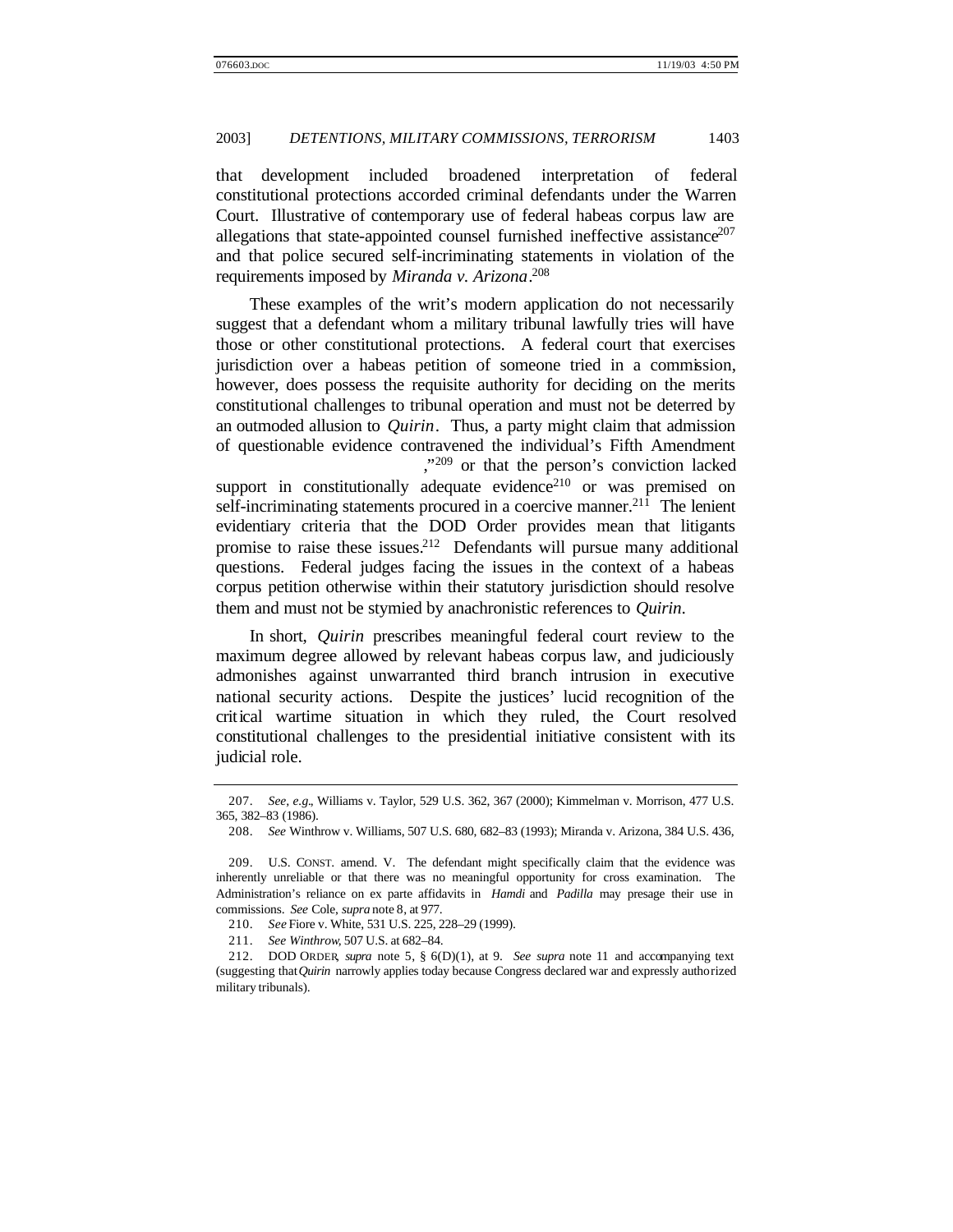Another reason for federal judges to accord *Quirin* narrow treatment is that the opinion's 1942 publication predated the great expansion in international and human-rights law over the ensuing six decades.<sup>213</sup> For example, judges should enforce, when applicable, the obligations imposed by international treaties to which the United States is a party. Courts could also invoke the due process strictures that have evolved in international humanitarian law since 1942.

The war-on-terrorism litigation thus far provides concrete examples of these ideas. For instance, even the Fourth Circuit, which has most broadly read *Quirin*, seemed to denigrate the government's argument that "courts may not second-guess the military's determination that an individual is an enemy combatant and should be detained" because judges have a

utionally limited role."<sup>214</sup> The appellate court initially restated the ideas by observing that the United States "submits that we may not review at all its designation of an American citizen as an enemy combatant—that its determinations on this score are the first and final word,"<sup>215</sup> and then rejected the government's motion: "In dismissing, we ourselves would be summarily embracing a sweeping proposition—namely that, with no meaningful judicial review, any American citizen alleged to be an enemy combatant could be detained indefinitely without charges or counsel on the government's say so."<sup>216</sup> District Judge Robert Doumar, who first resolved the *Hamdi* case, essentially cabined *Quirin* and apparently rejected all resort to it by the government. For example, "before the government had time to respond to the petition, the district court appointed Public Defender Frank Dunham counsel for the detainee and ordered the government to allow the Defender unmonitored access,"<sup>217</sup> "intimated that the government was possibly hiding disadvantageous information from the court," and "ordered the government to turn over" a significant amount of material it had gathered on Hamdi. <sup>218</sup> Judge Doumar actually used *Quirin* as a foil against the United States.<sup>219</sup> Moreover, District Judge Michael Mukasey,

215. *Id.*

<sup>213.</sup> *See supra* notes 12–13, 205 and accompanying text. *But see supra* notes 48–49.

<sup>214.</sup> Hamdi v. Rumsfeld, 296 F.3d 278, 283 (4th Cir. 2002) (quoting the Government's brief).

<sup>216.</sup> *Id. Contra supra* notes 46–48 and accompanying text.

<sup>217.</sup> Hamdi v. Rumsfeld, 316 F.3d 450, 460, 462 (4th Cir. 2003).

<sup>218.</sup> *Id*. The latter two events occurred during an August 2002 hearing. To be sure, the Fourth Circuit rejected these actions. *See id.* at 476.

<sup>219.</sup> Judge Doumar asked "what, if any, constitutional protections Hamdi was entitled to," and the government's lawyer "responded that the Constitution applied to the same extent as it did to the individual who was alleged to be an American citizen in the *Quirin* case." *See* Hamdi v. Rumsfeld, 243 F. Supp. 2d 527, 532 (E.D. Va. 2002). "Upon further questioning," the attorney conceded that this person "was afforded access to counsel and the opportunity to defend himself before a military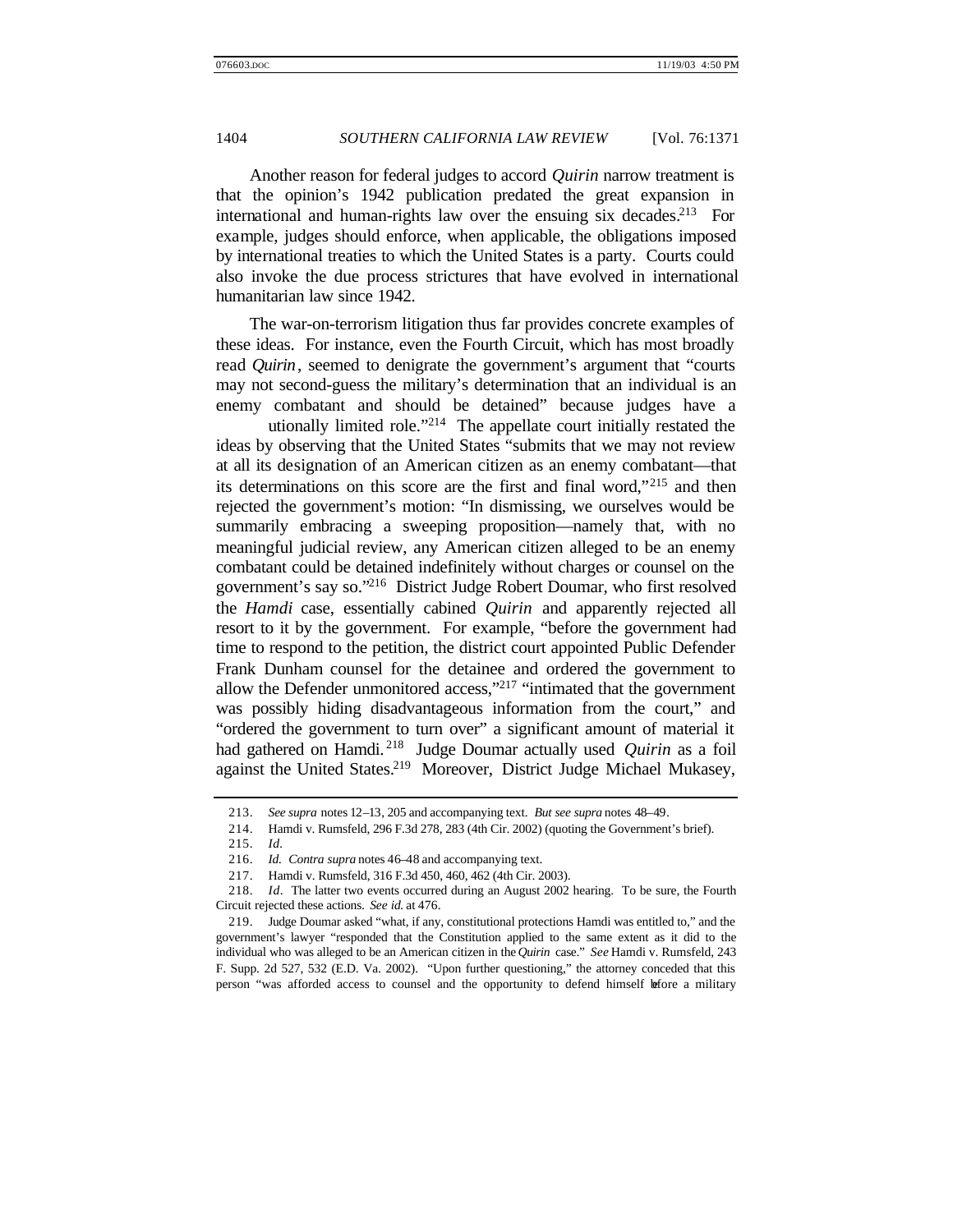who decided *Padilla*, recognized that *Quirin* offered "no guidance regarding the standard to be applied in making the threshold determination that a habeas corpus petitioner is an unlawful combatant [b]ecause the facts in *Quirin* were stipulated."<sup>220</sup>

## C. ADDITIONAL GUIDANCE

Several phenomena frustrate efforts to afford very particularized, affirmative guidance for federal judges who will confront and must resolve the myriad issues future war-on-terrorism litigation will generate.<sup>221</sup> Notwithstanding these complications, it is possible to formulate a number of recommendations principally by extracting ideas from the ways in which federal courts have addressed terrorism cases and by speculating about future litigation.

For instance, the judiciary might defer less to, and scrutinize more carefully, governmental designations of individuals as enemy combatants because that classification has such profound consequences. Judge Doumar's treatment in *Hamdi* is illustrative. The trial court "asserted that it was 'challenging everything in the Mobbs' declaration' and that it intended to 'pick it apart' 'piece by piece[,]'" "repeatedly referred to information it felt was missing," filed an opinion finding that the declaration fell "far short of supporting Hamdi's detention," and ordered the United States to provide information it had collected about the detainee.<sup>222</sup> A concomitant of this approach would be imposing a review standard for these governmental designations that is comparatively rigorous, one that is at least stricter than the quite low "some evidence" criterion articulated and employed in *Padilla*. 223

tribunal"; Doumar, however, found it apparent that Quirin received a "significantly broader measure of due process than Hamdi has received thus far," in part by being confined to the Norfolk Naval Brig without counsel. *Id*. at 532–33.

<sup>220.</sup> *See* Padilla *ex rel.* Newman v. Bush, 233 F. Supp. 2d 564, 607 (S.D.N.Y. 2002). *See also Ex parte* Quirin, 317 U.S. 1, 19 (1942).

<sup>221.</sup> First, one cannot predict what issues will arise, so guidance must necessarily be general. Second, experts more knowledgeable than I can better forecast the issues. Third, some guidance would be the opposite of the earlier admonitions about misplaced reliance, such as applying *Quirin* less broadly, and, thus, are obvious or redundant.

<sup>222.</sup> *See Hamdi*, 316 F.3d at 462. To be sure, the Fourth Circuit rejected this approach. It had earlier articulated a less deferential view, but ultimately applied such minimalist scrutiny as to constitute "no meaningful judicial review." *See* Hamdi v. Rumsfeld, 296 F.3d 278, 283 (4th Cir. 2002); *supra* notes 43–48 and accompanying text.

<sup>223.</sup> *See supra* note 53 and accompanying text.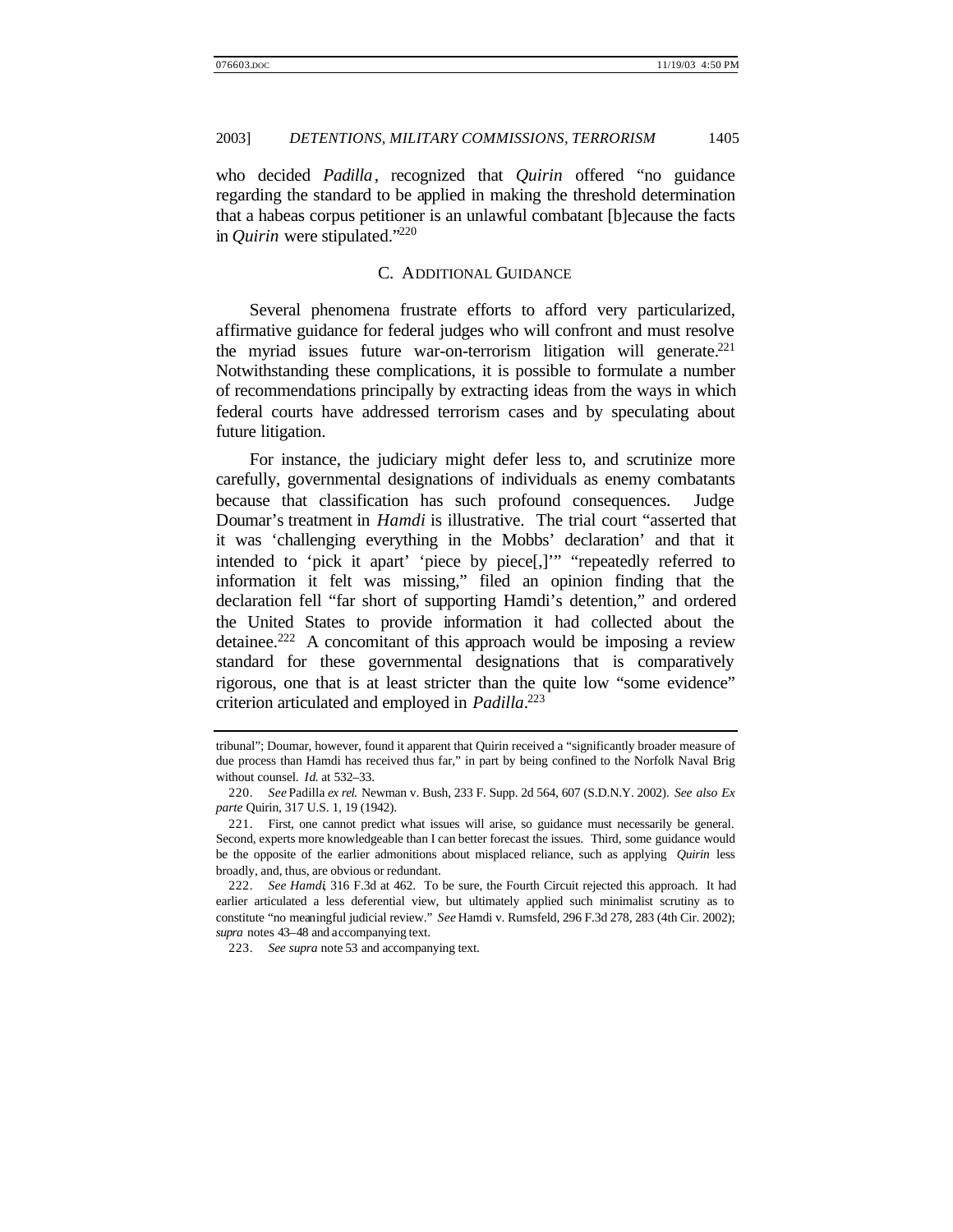At a higher level of generality, judges may want to protect with greater vigor individuals' constitutional rights, or at least strike a balance that is calibrated somewhat more toward the civil liberties (versus national security) end of the spectrum. For example, courts might provide detainees access to counsel and impose conditions as warranted, following an approach similar to that charted by the district judge who decided Padilla<sup>224</sup> In this context and others, the bench may wish to reach the merits of substantive claims under the Constitution, particularly the Fourth, Fifth, and Sixth Amendments.<sup>225</sup> Several additional war-on-terrorism cases illuminate the type of balance that judges might consider. For instance, the Sixth Circuit recognized that the First Amendment "confers a public right of access to deportation hearings."<sup>226</sup> District Judge Gladys Kessler similarly found that the Freedom of Information Act required the government to "release the identities of all individuals detained [in its] September 11 investigation," with certain limited exceptions.<sup>227</sup> District Judge Shira Scheindlin issued several opinions that implicated detainee, Osama Awadallah. The most important one held that the "material witness rize his detention for a grand jury investigation, and

its violation required suppression of defendant's grand jury testimony. <sup>228</sup>

## **CONCLUSION**

Laura Dickinson significantly enhances understanding of detentions and military tribunals while championing international tribunals. The realpolitik that Dickinson criticizes, however, now seems ascendant, even if misguided, as witnessed most recently in the Iraqi conflict. The present milieu necessitates scrutiny of domestic case precedent and its appropriate invocation and use. My response attempts to show that the Bush Administration and several judges have invoked opinions, such as *Quirin*,

<sup>224.</sup> *See Padilla* , 233 F. Supp. at 599–605; *supra* note 55 and accompanying text. This seems preferable to allowing detainees, such as Hamdi, to languish in military prisons pending the conflict's end.

<sup>225.</sup> The *Padilla* court expressly did not premise access to counsel on the Sixth Amendment. *See* 233 F. Supp. 2d at 599–605.

<sup>226.</sup> *See* Detroit Free Press v. Ashcroft, 303 F.3d 681, 682–83 (6th Cir. 2002). *But see* North Jersey Media Group v. Ashcroft, 308 F.3d 198, 201 (3d Cir. 2002), *cert. denied*, 123 S. Ct. 2215 (2003).

<sup>227.</sup> *See* Ctr. for Nat'l Sec. Studies v. U.S. Dep't of Justice, 215 F. Supp. 2d 94, 100 (D.D.C. 2002). A three-judge panel of the D.C. Circuit reversed and deferred substantially to the "executive's judgment in prosecuting the national response to terrorism," citing the *Hamdi* and *North Jersey Media Group* cases. *See* Ctr. for Nat'l Sec. Studies v. U.S. Dep't of Justice, 331 F.3d 918 (D.C. Cir. 2003). Judge David Tatel authored a vociferous dissent. *See id*. at 937. *See also* 5 U.S.C. §§ 551–52 (1994).

<sup>228.</sup> *See* United States v. Awadallah, 202 F. Supp. 2d 55, 57, 82 (S.D.N.Y. 2002). *But see In re* Application of U.S. for a Material Witness Warrant, 213 F. Supp. 2d 287, 288 (S.D.N.Y. 2002).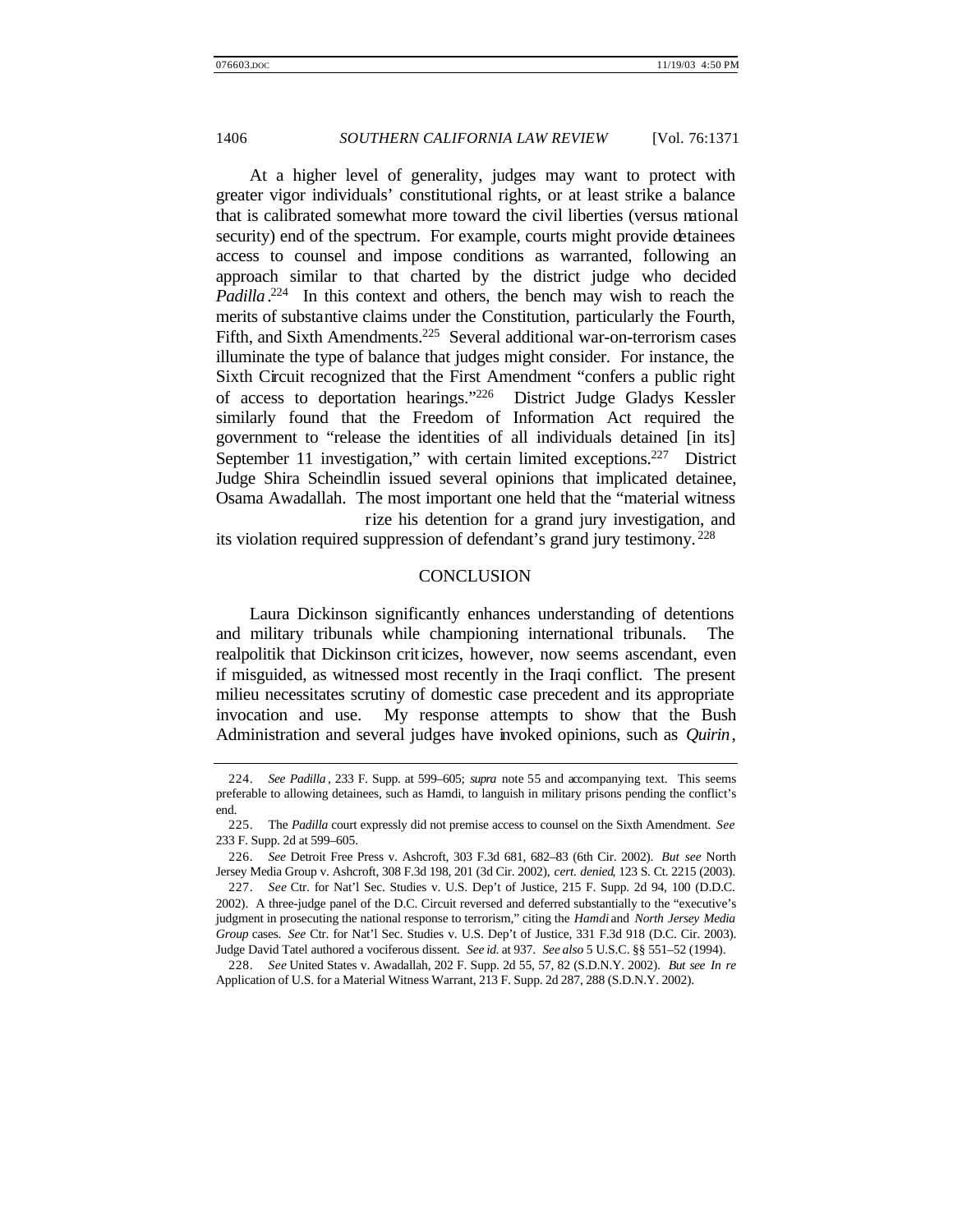for propositions that lack support. Future application of these cases, therefore, must be sharply circumscribed.